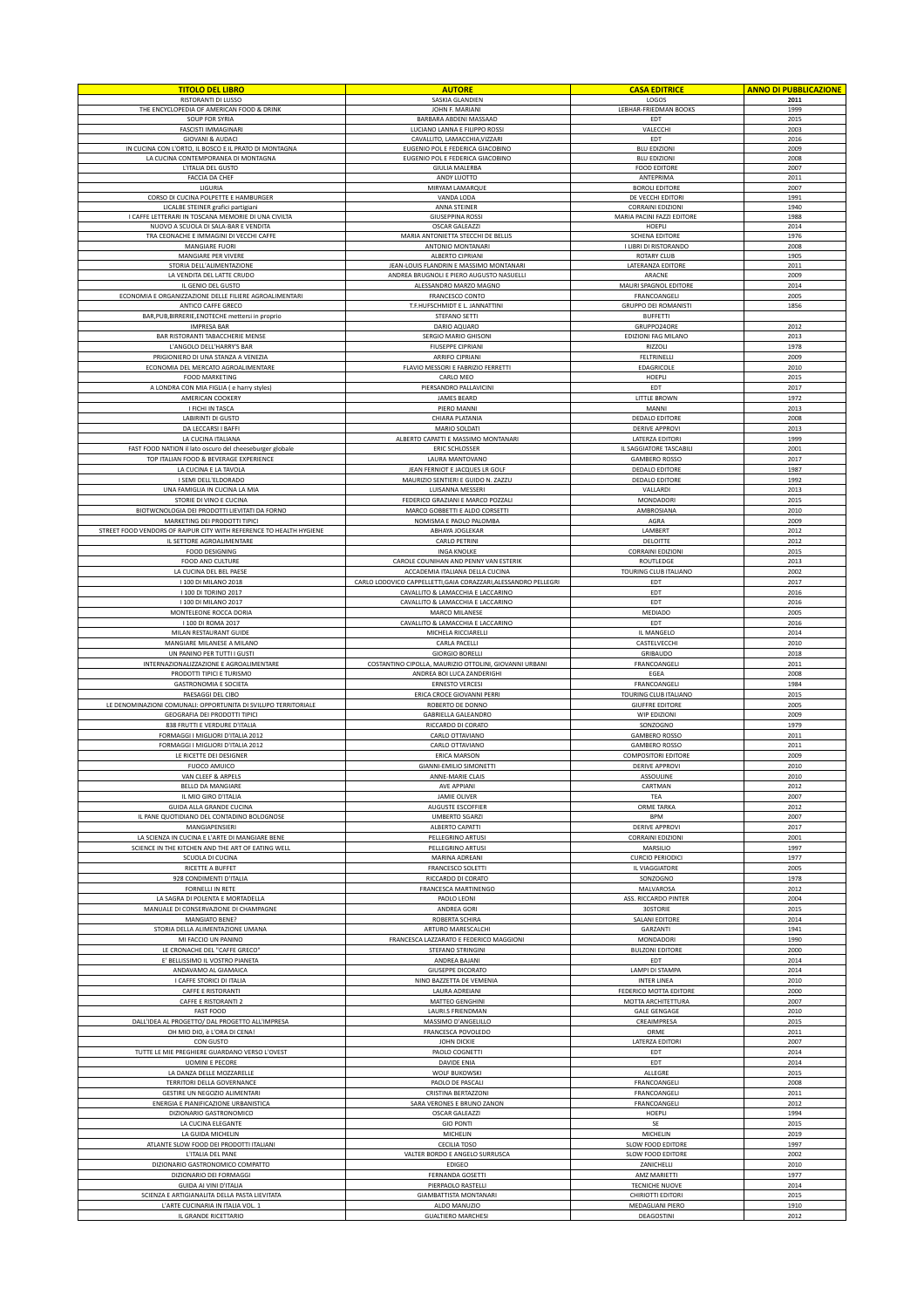| STREET FOOD                                                  | <b>GAMBERO ROSSO</b>                                               | <b>GAMBERO ROSSO</b>               | 2016         |
|--------------------------------------------------------------|--------------------------------------------------------------------|------------------------------------|--------------|
| SANDWICHES                                                   | TARLA DALAL                                                        | S&C                                | 2012         |
| <b>ITINERARIO DEL GUSTO</b>                                  | <b>FRANCO ISEPPI</b>                                               | TOURING CLUB ITALIANO              | 2015         |
| MANGITALIA                                                   | <b>CORRADO BARBERIS</b>                                            | DONZELLI VIRGOLA                   | 2010         |
| CROQUE-MONSIEUR                                              | SYLVIE GIRARD-LAGORCE                                              | PICCOLI SPUNTINI                   | 2011         |
| MILANO                                                       | MAX MEDIA                                                          | MAX MEDIA                          | 2017         |
| GOLOSITA DA PICNIC                                           | <b>EMILIA VALLI</b>                                                | <b>ATESA EDITRICE</b>              | 2004         |
| <b>GRANDI SALUMI</b>                                         | <b>GAMBERO ROSSO</b>                                               | <b>GAMBERO ROSSO</b>               | 2013         |
| AMERICAN FOOD AND DRINK                                      | ANDREW F. SMITH                                                    | OXFORD                             | 2007         |
| GRANDE ENCICLOPEDIA ILLUSTRATA DALLA GASTRONOMIA             | MARCO GUARNASCHELLI GOTTI                                          | MONDADORI                          | 2007         |
| MELTS                                                        | <b>FERN GREEN</b>                                                  | <b>FERN GREEN</b>                  | 2017         |
| IL FESTIVAL DEI CUOCHI                                       | ELIZABETH SCHULER E GINA CLEMENT ROGNONI                           | GARZANTI                           | 1953         |
| ALTLANTE DEI TERRITORI DEL VINO ITALIANO                     | ENOTECA ITALIANA                                                   | PACINI EDITORE                     | 2013         |
| IL MANUALE DELLA BIRRA                                       | GIUSEPPE VACCARINI                                                 | HOEPLI                             | 2015         |
|                                                              |                                                                    |                                    |              |
| FRUTTI DELLA TERRA                                           | FRANCESCO BIANCHINI, FRANCESCO CORBETTA                            | MONDADORI                          | 2004         |
| LA CVCINA ITALIANA                                           |                                                                    |                                    | 1963         |
| PASTARIO                                                     | RAFFAELE CASTIGLIONI                                               | <b>ALESSI EDITORE</b>              | 1985         |
| I PANI DI PASCQUA IN SICILIA                                 | <b>GIOVANNI RUFFINO</b>                                            | ALS                                | 1995         |
| ATLANTE DEI FORMAGGI BRESCIANI                               | RICCARDO LAGORIO                                                   | VANNINI                            | 2002         |
| IL MODENESE DA GUSTARE                                       | SANDRO BELLEI, GIOVANNI BALLARINI, ALDO MAGNONI E GABRIELE RONZONI | MONDADORI                          | 2008         |
| IL MANTOVANO DA GUSTARE                                      | <b>GIOVANNI URBANI</b>                                             | MONDADORI                          | 2004         |
| DIZIONARIO DEGLI ALIMENTI                                    | JEAN ADRIAN, JACQUES POTUS E RèGINE FRAGNE                         | <b>TECNICHE NUOVE</b>              | 2007         |
| ATLANTE DEI PRODOTTI TIPICI (e non solo)                     | CLAUDIO BALDI                                                      | HAPAX                              | 2003         |
| ALTLANTE SENSORIALE                                          | SOCIETà ITALIANA DI SCIENZE SENSORIALI                             | TECNICHE NUOVE                     | 2013         |
| ZOOTECNIA SPECIALE                                           | DOT. ETTORE MASCHERONI                                             | <b>TORINESE EDITRICE</b>           | 1923         |
| PANI                                                         | <b>ILISSO</b>                                                      | <b>ILISSO EDITORE</b>              | 2005         |
| PANI                                                         | ILISSO                                                             | <b>ILISSO EDITORE</b>              | 2005         |
| PANI                                                         | <b>ILISSO</b>                                                      | <b>ILISSO EDITORE</b>              | 2005         |
| LA MILANO                                                    | DAVIDE MENGACCI                                                    | <b>CARTE SCOPERTE</b>              | 2007         |
| CAFFè E RISTORANTI D'AUTORE                                  | ANNA MAIONOLI E CHIARA SAVINO                                      | MOTTA ARCHITETTURA                 | 2008         |
| <b>GRANDI RISTORANTI E GRANDI CHEF</b>                       | MEDIAVALUE SRL                                                     | <b>GIUNTI EDITORE</b>              | 2012         |
| THE SILVER SPOON                                             | PHAIDON                                                            | PHAIDON                            | 2005         |
| IL CUCCHIAIO D'ARGENTO                                       | <b>CLELIA D'ONOFRIO</b>                                            | <b>DOMUS EDITORIALE</b>            | 2011         |
| ICC MULTILINGUAL DICTIONARY OF CEREAL SCIENCE AND TECHNOLOGY | CHIRIOTTI EDITORE                                                  | CHIRIOTTI EDITORI                  | 2006         |
| <b>ITALIA</b>                                                | <b>GUIDO PIOVENE</b>                                               | FOURTH WORLD PETROLEUM CONGRESS    | 1955         |
| I MIEI DOLCI AL CIOCCOLATO                                   | ROBERTO RINALDINI                                                  | MONDADORI                          | 2017         |
| DESIGN DIFFUSION NEWS                                        | GIANFRANCO GUALTIEROTTI                                            | POLIFORM                           | 2011         |
| COMPETENZE TECNICHE DI SALA E BAR                            | RONERTO SURACE                                                     | FRANCO LUCISANO EDITOR             | 2002         |
| AVION                                                        | <b>AVION TURISM</b>                                                | <b>AVION TURISM</b>                | 2014/15      |
| DENTRO LA LEGGENDA                                           | MIRKO CHIESA                                                       | <b>TRENTA EDITORE</b>              | 2011         |
| 201 PANINI D'AUTORE                                          | CESARE CREMONI ANNA MARIA MOJETA                                   | <b>GABRIELE MAZZOTTA EDITORE</b>   | 1972         |
| IL CLUB DELLE CUOCHE                                         | LUISANNA MESSERI                                                   | SITCOM EDITORE                     | 2007         |
| <b>FOOD HISTORY</b>                                          | JEFFRY M. PILCHER                                                  | OXFORD                             | 2012         |
| LE PRODUZIONI AGRO-ALIMENTARI TIPICHE IN SICILIA             | MARIO D'AMICO                                                      | <b>BONANNO EDITORE</b>             | 2011         |
| DI QUALITA                                                   | PAOLO CONTE                                                        | INTERVENTI DONZELLI                | 2013         |
| DUE NAZIONI, DUE PASSIONI                                    | <b>JOHN IRVING</b>                                                 | <b>SLOW FOOD EDITORE</b>           | 2013         |
| LA DISPENSA IN CANTINA                                       | <b>EDIMEDIAS SAS</b>                                               | <b>GIUNTI EDITORE</b>              | 2006         |
| LA CIVILTà DEL GRASSO                                        | SIMONE CINOTTO                                                     | MERCURIO EDITORE                   | 2005         |
| IL PANE DEL SAGGIO                                           | PIERO CAMPORES                                                     | GARZANTI                           | 2004         |
| NUTRIRE MILANO                                               | <b>LUCIA BISI</b>                                                  | <b>SKIRA EXPO</b>                  | 2011         |
| L'OSTERIA NUOVA                                              | ALBERTO CAPATTI                                                    | SLOW FOOD EDITORE                  | 2000         |
| IL MADE IN ITALY A EXPO 2015                                 | LUCA TOGNACCINI                                                    | ISIS BUONARROTI FOSSOMBRONI        | 2015         |
| <b>CLUSTER PAVILIONS</b>                                     | MATTEO VERCELLONI                                                  | MONDADOR                           | 2014         |
| STUDI SUL PADIGLIONE ITALIANO NELLE ESPOSIZIONI UNIVERSALI   | ALESSANDRO BIANCHI, LIDIA BOLGIA E MARIAGRAZIA AMENDOLA            | <b>MAGGIOLI EDITORE</b>            | 2013         |
| PLANNING DESIGN TECHOLOGY                                    |                                                                    | DESIGNESPRESS                      | 2013         |
| LA STRADA VERDE                                              | MASSIMILIANO MANDARINI E ARIANNA VIGNATI                           | MAGGIOLI EDITORE                   | 2010         |
|                                                              |                                                                    |                                    |              |
|                                                              |                                                                    |                                    |              |
| <b>FINGER FOOD</b>                                           | VIVIANA LAPERTOSA                                                  | VALLARDI                           | 2014         |
| EXPO DA LONDRA 1851 A SHANGHAI 2010 VERSO MILANO 2015        | RICCARDO DELL'OSSO                                                 | MAGGIOLI EDITORE                   | 2008         |
| A TASTEFUL ITALIAN STORY                                     | S.PELLEGRINO                                                       | S.PELLEGRINO                       | 2019         |
| IL LIBRO DELLE SALSE<br>HOW TO BAKE                          | PAUL GAYLER                                                        | LOGOS                              | 2010         |
|                                                              | PAUL HOLLYWOOD                                                     | BLOOMSBURY                         | 2012         |
| PANE & PANI                                                  | PIERGIORGIO GIORILLI                                               | IL GUSTO GRIBAUDO                  | 2003         |
| IL PANE FATTO IN CASA                                        | MARJIE LAMBERT                                                     | CALDERINI                          | 2006         |
| IL MONDO DEL PANE                                            | <b>MAGIC PRESS</b>                                                 | <b>IDEALIBRI</b>                   | 2009         |
| <b>ROSCIOLI</b>                                              | ELISA MENDUNI                                                      | <b>GIUNTI EDITORE</b>              | 2016         |
| FATTO IN CASO                                                | SILVANA MANCUSO                                                    | <b>GIUDO TOMMASI EDITORE</b>       | 2012         |
| IL LIBRO DEL PANE                                            | ANGELO RAMELLA                                                     | DEAGOSTINI                         | 2010         |
| IL PANE                                                      | RICHARD PLONER AND CHRISTOPH MAYR                                  | ATHESIA                            | 1991         |
| <b>PISTORES</b>                                              | <b>GIVLIO GANDI</b>                                                |                                    | 1931         |
| <b>FARE IL PANE</b>                                          | CATHY YTAK                                                         | <b>GUIDO TOMMASI EDITORE</b>       | 2007         |
| <b>ITALIAN WINES</b>                                         | <b>GAMBERO ROSSO</b>                                               | <b>GAMBERO ROSSO</b>               | 2018         |
| DESIGN IN CUCINA                                             | VALENTINA AURICCHIO                                                | <b>GIUNTI EDITORE</b>              | 2012         |
| THE SWEETMAN                                                 | <b>IGINIO MASSARI</b>                                              | MONDARI                            | 2017         |
| PADELLA STORY le mie cucine                                  | ANDY LUOTTO                                                        | <b>REVERDITO</b>                   | 2013         |
| THE BEST SANDWICHES EVER                                     | NANCYB SILVERTON                                                   | ALFRED A. KNOPF NEW YORK           | 2012         |
| 50 GREATEST-EVER SANDWICHES                                  | CAROLE HANDSLIP                                                    | <b>LORENZ BOOKS</b>                | 2013         |
| SANDWICHES EXOTICA                                           | LUIS P. DE GOUY                                                    | <b>RUNNING PRESS</b>               | 1975         |
| PANINI PRESS RECIPES                                         | MANDY STEPHENS                                                     | <b>MANDY STEPHENS</b>              | 2014         |
| I BUFFET DETTO FATTO!                                        | MATTIA POGGI                                                       | SITCOM EDITORE                     | 2010         |
| GOOD FOOD IN MEXICO CITY                                     | NICHOLAS GILMAN                                                    | UNIVERSE                           | 2007         |
| TUTTI I CIBI DALLA A ALLA Z                                  | <b>RENZO PELLATI</b>                                               | MONDADORI                          | 1990         |
| DE.CO                                                        | ROBERTO DE DONNO                                                   | <b>VERONELLI EDITORE</b>           | 2005         |
| STORIA D'ITALIA                                              | ANNALI                                                             | <b>GIULIO EINAUDI EDITORE</b>      | 1998         |
| RIFLESSIONI DI QUATTRO ANTENATI SULL'EXPO                    | LEO PORRO                                                          | YOUCANPRINT EDIZIONI               | 2011         |
| CIBO, ENERGIA, PIANETA, VITA=EXPO 2015                       | CARLO PONZINI                                                      | MAGGIOLI EDITORE                   | 2015         |
| MILANO EXPO 2015                                             | FEDERICO ALTAVILLA                                                 | <b>BARBERA EDITORE</b>             | 2014         |
| EXPO LA SCOMMESSA                                            | DIEGO MASI-MARIA LUISA CICCONE                                     | <b>FAUSTO LUPETTI EDITORE</b>      | 2011         |
| L'EXPO GUIDA ALL'EVENTO MILANO                               | RIZZOLI                                                            | RIZZOLI                            | 2013         |
| MILANO EXPO 2015                                             | STEFANO DI VITA                                                    | FRANCOANGELI                       | 2010         |
| EXPO EDUCATION MILANO 2015                                   | PIERLUIGI MALAVASI                                                 | V&P                                | 2013         |
| EXPO 2015 IL LATO OSCURO DI MILANO                           | <b>EMIL GANESI</b>                                                 | SILELE EDIZIONI                    | 2013         |
| EXPO IL LUNGO VIAGGIO                                        | CORRIERE DELLA SERA                                                | RIZZOLI                            | 2015         |
| LA TRADIZIONE DELL'INNOVAZIONI                               | PICCOLA REDAZIONI PICKWICK                                         | MARSILIO                           | 2014         |
| DOSSIER EXPO MILANO 2015                                     | ALESSIA GALLIONE                                                   | RIZZOLI                            | 2012         |
| EXPO MILANO 2015                                             | MASSIMO BELTRAME                                                   | MILANOEXPO                         | 2015         |
| MILANO 2015:EX-PO                                            | LUCA SIGNORELLI                                                    | ALBATROS                           | 2012         |
| LA CANDIDATURA expo                                          | <b>GAETANO CASTELLINI</b>                                          | INDIANA                            | 2015         |
| MILANO LOW COST                                              | <b>BRUNA GHERNER</b>                                               | BURvaria                           | 2015         |
| EXPO MILANO 2015 FOR DUMMIES                                 | MAURO MORELLINI                                                    | HOEPLI                             | 2015         |
| MILANO L'EXPO                                                | ALDO BONOMI                                                        | SHAKE EDIZIONI                     | 2009         |
| DIO CI INVITA ALLA SUA TAVOLA                                | LUCA BRESSAN                                                       | LEMI                               | 2015         |
| L'INTELLIGENZA DEL FARE                                      | GALDUS                                                             | GALDUS                             | 2015         |
| IL NOSTRO SOSTEGNO ALLA RICERCA SCIENTIFICA                  | FONDAZIONE UMBERTO VERONESI                                        | FONDAZIONE UMBERTO VERONESI        | 2016         |
| PANE E TORTE SALATE                                          | EDIMEDIA SAS                                                       | <b>GIUNTI EDITORE</b>              | 2011         |
| PANI E FOCACCE DELL'UMBRIA                                   | M.LUCIANA BUSEGHIN                                                 | <b>FUTURA</b>                      | 2008         |
| FATTO IN CASA                                                | <b>BENEDETTA ROSSI</b>                                             | MONDADORI                          | 2017         |
| I MENÙ DI MISYA                                              | <b>FLAVIA IMPERATORE</b>                                           | MONDADORI                          | 2015         |
| LA PORTATRICE DI PANE                                        | S. DEMONTEPIN                                                      | LUCCHI-MILANO                      | 1971         |
| THE ULTIMATE PANINI PRESS COOKBOOK                           | KATHYA STRAHS                                                      | HARVARD                            | 2013         |
| PANINI DA AUTORE<br>PANE, PIZZE E FOCACCIA                   | FIORENZO VIGANÒ<br>SLOW FOOD                                       | IDEALIBRI<br><b>GIUNTI EDITORE</b> | 2000<br>2012 |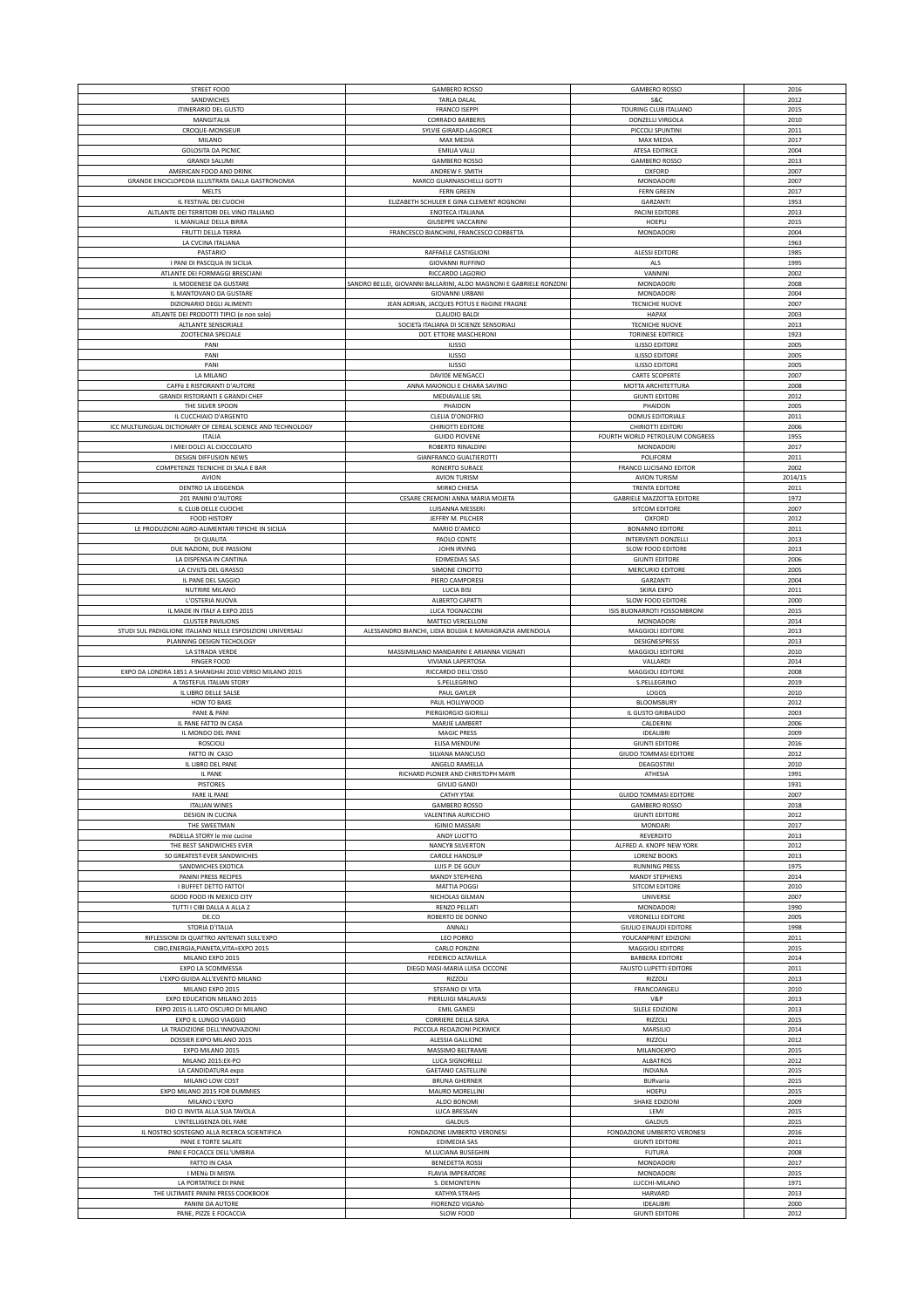| IL PANE GLUTEN FREE                            | <b>GAIA PEDROLLI</b>                                                 | <b>GIUNTI EDITORE</b>                                 | 2015         |
|------------------------------------------------|----------------------------------------------------------------------|-------------------------------------------------------|--------------|
| RICCI DI PANE                                  | <b>JEAN LUC SADY</b>                                                 | <b>GUIDO TOMMASI EDITORE</b>                          | 2017         |
| IL PANE DELLE DOLOMITI                         | RICHARD PLONER                                                       | ATHESIA                                               | 2011         |
| TOP ITALIAN FOOD & BEVERAGE EXPERIENCE         | <b>GAMBERO ROSSO</b>                                                 | <b>GAMBERO ROSSO</b>                                  | 2017         |
| PANI E PARADISO                                | GIUSEPPE ANTISTA E CARMELA MUSCIOTTO                                 | ARIANNA EDIZIONI                                      | 2006         |
| PANE AL PAN                                    | NINO DANIELE, PAOLO SIANI, DOMENICO FILOSA                           | TULLIO PIRONTI EDIOTRI                                | 2014         |
| ARTE BIANCA                                    | <b>BARBARA CARRAI</b>                                                | EDAGRICOLE                                            | 2010         |
| PANE E NUTELLA                                 | PIERGIORGIO GIORILLI E CLARA VADA PADOVANI                           | <b>GIUNTI EDITORE</b>                                 | 2012         |
| PANE                                           | PIERGIORGIO GORILLI E SIMONA LAURI                                   | ZANICHELLI                                            | 1996         |
| PIETRE DI PANE                                 | VITO TETI                                                            | QS                                                    | 2011         |
| PANE, FORMAGGI E VINO                          | <b>VALERIO PIGNATTA</b>                                              | <b>BIS</b>                                            | 2011         |
|                                                |                                                                      |                                                       |              |
| STORIA DEL PANE                                | VINCENZO BUONASSISI                                                  | SIDALM                                                | 1982         |
| PANE DI DOMANI                                 | <b>EZIO TRIBBIA</b>                                                  | LUBRINA EDITORE                                       | 2009         |
| IL PANE NELLA GASTRONOMIA                      | RIVISTA PANIFICAZIONE E PASTICCERIA                                  | F.COLUTTA                                             | 1984         |
| TUTTO IL PANE DEL MONDO                        | FABIOLA DE CLERCO                                                    | <b>BOMPIANI</b>                                       | 2010         |
| RICETTARIO PER CELIACI                         | OLGA FRANCESCA SCALISI E EMANUELA GHINAZZI                           | <b>ALBERTI EDITORE</b>                                | 2012         |
| PANE E PANIFICAZIONE MODERNA                   | DOTT.G ERCOLANI                                                      | HOEPLI                                                | 1924         |
| MORTADELLA SHOW                                | MARIO PRECARIO                                                       | ALIBERTI EDITORE                                      | 2006         |
| CIBO DI STRADA                                 | LUCA IACCARINO                                                       | MONDADORI                                             | 2013         |
| <b>GLI SBAFATORI</b>                           | CAMILLA BARESANI                                                     | MONDADORI                                             | 2015         |
|                                                |                                                                      |                                                       |              |
| PURE TU VUOI FARE LO CHEF?                     | ANTONINO CANNAVACCIUOLO                                              | MONDADORI                                             | 2014         |
| MANGIO O NON MANGIO?                           | AURORA MASTROLEO E PAMELA PACE                                       | MONDADORI                                             | 2015         |
| COME NATURA CREA                               | PETER SIGNORINI                                                      | MONDADORI                                             | 2016         |
| <b>CUCINA MICROONDE</b>                        | <b>DIANA GEORGIACODIS</b>                                            | MONDADORI                                             | 1995         |
| <b>CUCINA CINESE</b>                           | MARIA LUISA VIVIANI                                                  | MONDADORI                                             | 2000         |
| AL BAR CON LE RAGAZZR                          | RICCARDO BESOLA                                                      | <b>ECLISSI EDITORI</b>                                | 2014         |
| IT'S SO EASY                                   | SAGRE DE LIN                                                         | CHINASKI EDIZIONI                                     | 2009         |
| CIBI DI STRADA                                 | STANISLAO PORZIO                                                     | <b>GUIDO TOMMASI EDITORE</b>                          | 2008         |
|                                                |                                                                      |                                                       | 2008         |
| NELLA DISPENSA DI DON CAMILLO                  | ENRICO SISTI E ANDREA GRIGNAFFINI E GIORGIO GRIGNAFFINI<br>SLOW FOOD | <b>GUIDO TOMMASI EDITORE</b>                          |              |
| PANE, PIZZE E FOCACCE                          |                                                                      | <b>GIUNTI EDITORE</b>                                 | 2012         |
| PANE, PIZZE E FOCACCE                          | SLOW FOOD                                                            | <b>GIUNTI EDITORE</b>                                 | 2012         |
| LA FAVOLA DEL PANE                             | ROBERTA LIBERO E GIOIA GIORIO                                        | F.LLI CORRADIN EDITOTI                                | 2017         |
| IL PANE E LE TORTE SALATE                      | ANNALISA BARBAGLI                                                    | <b>GIUNTI EDITORE</b>                                 | 2016         |
| IL PANE E LE TORTE SALATE                      | ANNALISA BARBAGLI                                                    | <b>GIUNTI EDITORE</b>                                 | 2016         |
| IL MIO LIBRO DEL PANE                          | LAURA RANGONI                                                        | <b>GUINTI</b>                                         | 2012         |
| TUTTO SUL PANE FATTO IN CASA                   | ALDO BONGIOVANNI                                                     | <b>TECNICHE NUOVE</b>                                 | 2010         |
| LINGUA E PANE D'ITALIA A MILANO                | <b>FRANCESCO SABATINI</b>                                            | CASA DEL PANE                                         | 2015         |
| SISTEMI E FOGGE SI PANIFICAZIONE               | LORENZO BOSSETTI                                                     | AEDES MURATORIANA                                     | 1959         |
|                                                |                                                                      |                                                       |              |
| FOCACCIA, FARINATA E FINGER FOOD               | <b>UMBERTO CURTI</b>                                                 | ERGA EDIZIONI                                         | 2011         |
| PANE DI CASA                                   | CHIARA SCUDELOTTI                                                    | EDIZIONI DEL BALDO                                    | 2012         |
| CREAZIONI DI PANE                              | PAOLA AVESANI E LAURA TOSATO                                         | ATHESIA                                               | 1994         |
| IL TRAMONTO DELLA CITTA DEL PANE               | VITTORIO SECCI                                                       | <b>GRAFICHE EDITORIALE</b>                            | 2004         |
| HISTOIRE ILLUSTREE DE LA BOULANGERIE EN FRANCE | AMBROISE MOREL                                                       | PARIS SYNDICAT PATRONAL                               | 1924         |
| <b>ROSCIOLI</b>                                | ELISA MENDUNI                                                        | <b>GIUNTI EDITORE</b>                                 | 2016         |
| PANE RUSTICO                                   | <b>CATHY YTAK</b>                                                    | <b>BIBLIOTHECA CULINARIA</b>                          | 2015         |
| OL PANE FATTO IN CASA                          | MARJIE LAMBERT                                                       |                                                       |              |
|                                                |                                                                      | CALDERINI                                             | 2008         |
| VOGLIA DI PANE                                 | ANNA PRADONI E SARA GIANOTTI                                         | DE VECCHI EDITORI                                     | 2007         |
| PANE PIZZE E FOCACCE                           | STEFANO BONILLI                                                      | <b>GIUNTI EDITORE</b>                                 | 2010         |
| SORPRESE DI PANE                               | SILVIA STROZZI                                                       | MACRO EDIZIONI                                        | 2011         |
| PIZZA PANE E ALTRO ANCORA                      | ACADEMIA BARILLA                                                     | DEAGOSTINI                                            | 2014         |
| TANTE IDEE IL PANE                             | SILVANA DE LAURO                                                     | GRIBAUDO                                              | 2004         |
| PROFUMO DI PANE                                | ROCCO LETTIERI                                                       | CANTAGALLI                                            | 1998         |
| IL QUADERNO DEL PANE E DELLE FOCACCE           | <b>GABRIELLA PECCHIA</b>                                             | <b>KELLERMAN EDITORE</b>                              | 2012         |
| COME FARE IL PANE NEL FORNO DI CASA            | <b>FABIO BODINI</b>                                                  | KEYBOOK                                               | 2014         |
| PANE & CO                                      | MARIA CASRELLANO                                                     | <b>BIBLIOTHECA CULINARIA</b>                          | 2010         |
|                                                |                                                                      |                                                       |              |
|                                                |                                                                      |                                                       |              |
| CRUST                                          | RICHARD BERTINET                                                     | <b>KYLE BOOKS</b>                                     | 2010         |
| IL LIBRO DEL PANE                              | ALDO BERTOLUZZA                                                      | U.C.T EDIZIONI                                        | 1994         |
| VOGLIA DI APERISFIZIO                          | TRENTA EDITORE                                                       | <b>TRENTA EDITORE</b>                                 | 2012         |
|                                                |                                                                      |                                                       |              |
| U PANI è GRAZIA DI DIU                         | EMMA MOLLICCA                                                        | ANNINOVANTA EDITRICE                                  | 2001         |
| IL BUON PANE CON LA MACCHINA DEL PANE          | <b>CATHY YTAK</b>                                                    | BIBLIOTECA CULINARIA                                  | 2006         |
| IL SENSO DI DAVIDE PER LA FARINA               | DAVIDE LONGONI                                                       | ADRIANO SALANI EDITORE                                | 2014         |
| PANE NOSTRO                                    | PREDRAG MATVEJEVIC                                                   | GARZANTI                                              | 2012         |
| PANE: AMORE E FANTASIA                         | LAVINIA BINDI                                                        | MARIA PACINI FAZZI EDITORE                            | 2009         |
| FACCIAMO IL PANE                               | ANNALISA DE LUCA                                                     | TERRA NUOVA EDIZIONI                                  | 2012         |
| CORVENNO E CAPPUCCINO                          | <b>GIANNI MORIANI</b>                                                | TERRA FERMA                                           | 2010         |
| IL SAPORE DEL PANE                             | DAVID MARIA TUROLDO                                                  | SAN PAOLO EDITORE                                     | 2002         |
|                                                |                                                                      | CALDERINI                                             | 1988         |
| PROFUMO DI PANE                                | ERIKA PIGNATI                                                        |                                                       |              |
| PANINI                                         | CARLO MIDDIONE                                                       | TEN SPEED PRESS                                       | 2008         |
| THE EVERYTHING PANINI PRESS COOKBOOK           | <b>ANTHONY TRIPODI</b>                                               | ADAMS MEDIA                                           | 2011         |
| PANIFICANDO                                    | <b>GIORILLI LIPETSKAIA</b>                                           | FRANCO LUCISANO EDITORE/ ZANICHELLI                   | 2003         |
| STORIA DELLA CUCINA ITALIANA                   | ALBERTO CAPATTI                                                      | <b>GUIDO TOMMASI EDITORE</b>                          | 2014         |
| LA GRAMMATICA DEI SAPORI                       | NIKI SEGNI                                                           | GRIBAUDO                                              | 2014         |
| ALFABETO DEL PANE                              | PIER FRANCESCO LISTRI                                                | MAURO PAGLIAI EDITORI                                 | 2011         |
| IL LIBRO DEL PANE                              | <b>MARCO LISONI</b>                                                  | DEAGOSTINI                                            | 2010         |
| IL GRANDE LIBRO DEL PANE                       | PIERGIORGIO GIORILLI E ELENA LIPETSKAIA                              | GRIBAUDO                                              | 2015         |
| FACILE COME IL PANE                            | PATRIZIA ROADLDI                                                     | <b>RED EDIZIONI</b>                                   | 2008         |
| PANE IL PIACERE DI PREPARARE IL PANE IN CASA   | ANNA GENNARI                                                         | <b>FOOD EDITORE</b>                                   | 2010         |
|                                                |                                                                      |                                                       |              |
| IL PANE E LA CHIGLIA<br>INTELLIGENZA URBANA    | <b>GIANCARLO LIGABUE</b><br>MILANO DIGITAL WEEK                      | ERIZZO<br>YESMILANO                                   | 1985<br>2019 |
|                                                |                                                                      |                                                       |              |
| IL CODICE DEL GELATO                           | <b>GIUSEPPE VACCARINI</b>                                            | <b>GIUNTI EDITORE</b>                                 | 2009         |
| PASCOLI E VIGNETI                              | GIAN VITTORIO AVONDO E SERENA MACCARI                                | QUADERNI DI CULTURA ALPINA                            | 2013         |
| IL GRANDE LIBRO ILLUSTRATO DAL VINO            | SILVIA COSIMINI                                                      | EDT SRL                                               | 2016         |
| LE DE.CO VICENTINE                             | FRANCESCO SOLETTI                                                    | <b>TERRA FERMA</b>                                    | 2009         |
| DIZIONARIO DI PASTICCERIA                      | EMILIA CHIRIOTTI E ENRICO MEDAIL                                     | CHIRIOTTI EDITORI                                     | 2010         |
| ATLANTE DEL MIELE                              | RICCARDO CIVAROLO                                                    | HOEPLI                                                | 2008         |
| ATLANTE DEI FORMAGGI                           | <b>GIORGIO OTTOGALLI</b>                                             | HOEPLI                                                | 2001         |
| DIZIONARIO ENOGASTONOMICO DELL'EMILIA ROMAGNA  | <b>ENZO BIAGI</b>                                                    | NARDINI EDITORE                                       | 2002         |
|                                                |                                                                      |                                                       |              |
| DIZIONARIO ENOGASTRICO DEL VENETO              | OLIVIA CHIERIGHINI                                                   | <b>NARDINI EDITORE</b>                                | 2004         |
| GRAPPE ACQUAVITI LIQUORI                       | <b>CORRADO BARBERIS</b>                                              | AGRA                                                  | 2013         |
| SALSE                                          | MICHEL ROUX                                                          | <b>GUIDO TOMMASI EDITORE</b>                          | 2011         |
| MEGLIO DI STAGIONE                             | <b>BUSTO ARSIZIO</b>                                                 | NOMOS EDIZIONI                                        | 2016         |
| <b>HAMBURGER</b>                               | STEFANIE BULTEAU                                                     | <b>GUIDO TOMMASI EDITORE</b>                          | 2009         |
| ZAFFERANO                                      | <b>BARBARA TORRESAN</b>                                              | <b>GUIDO TOMMASI EDITORE</b>                          | 2012         |
| SMOOTHIES                                      | <b>ESTRELLA PAYANY</b>                                               | <b>GUIDO TOMMASI EDITORE</b>                          | 2010         |
| <b>BIRRA</b>                                   | <b>BARBARA TORRESAN</b>                                              | <b>GUIDO TOMMASI EDITORE</b>                          | 2013         |
| BEER                                           | <b>GARRETT OLIVER</b>                                                | OXFORD                                                | 2012         |
| 1001 BIRRE DA PROVARE NELLA VITA               | <b>ADRIAN TIERNEY-JONES</b>                                          | ATLANTE                                               | 2011         |
|                                                |                                                                      |                                                       |              |
| LE SALSE                                       | MAURO CAVINA                                                         | LA MANDRAGOLA                                         | 2008         |
| NUOVI ORIZZONTI DELL'ABBINAMENTO CIBO-VINO     | <b>CLAUDIO MODESTI</b>                                               | HACCA                                                 | 2012         |
| IL MANUALE DEL SOMMELIER                       | SIMONE DE NICOLA                                                     | HOEPLI                                                | 2012         |
| IL VINO                                        | ROBERTO RACCA                                                        | CINQUESENSI                                           | 2010         |
| L'INVEZIONE DELLA GIOIA                        | SANDRO SANGIORGIO                                                    | PORTHOS EDIZIONI                                      | 2011         |
| <b>FATTORIA CABANON</b>                        | ELENA MERCANDELLI                                                    | CABANON                                               |              |
| VINI CON SALUMI E FORMAGGI                     | <b>BONECHI</b>                                                       | <b>BONECHI</b>                                        | 2003         |
| VINI CON SALUMI E FORMAGGI                     | <b>BONECHI</b>                                                       | <b>BONECHI</b>                                        | 2003         |
| IL PIACERE DEL VINO                            | MANUALI SLOW                                                         | SLOW FOOD EDITORE                                     | 2014         |
| IL DISCORSO DEL VINO                           |                                                                      | ZERO IN CONDOTTA                                      | 2013         |
|                                                | PIETRO STARA                                                         |                                                       |              |
| VINI DELL'ANGELO                               | PROPOSTAVINI                                                         | PROPOSTAVINI                                          | 2012         |
| <b>BOLLICINE</b> da uve italiane               | PROPOSTAVINI                                                         | PROPOSTAVINI                                          | 2013         |
| <b>GREEN SMOOTHIES</b><br>PANINI               | <b>FERN GREEN</b><br><b>VERONICA LEVENIA</b>                         | <b>GUIDO TOMMASI EDITORE</b><br>NEW HOLLAND PUBLISHES | 2014<br>2015 |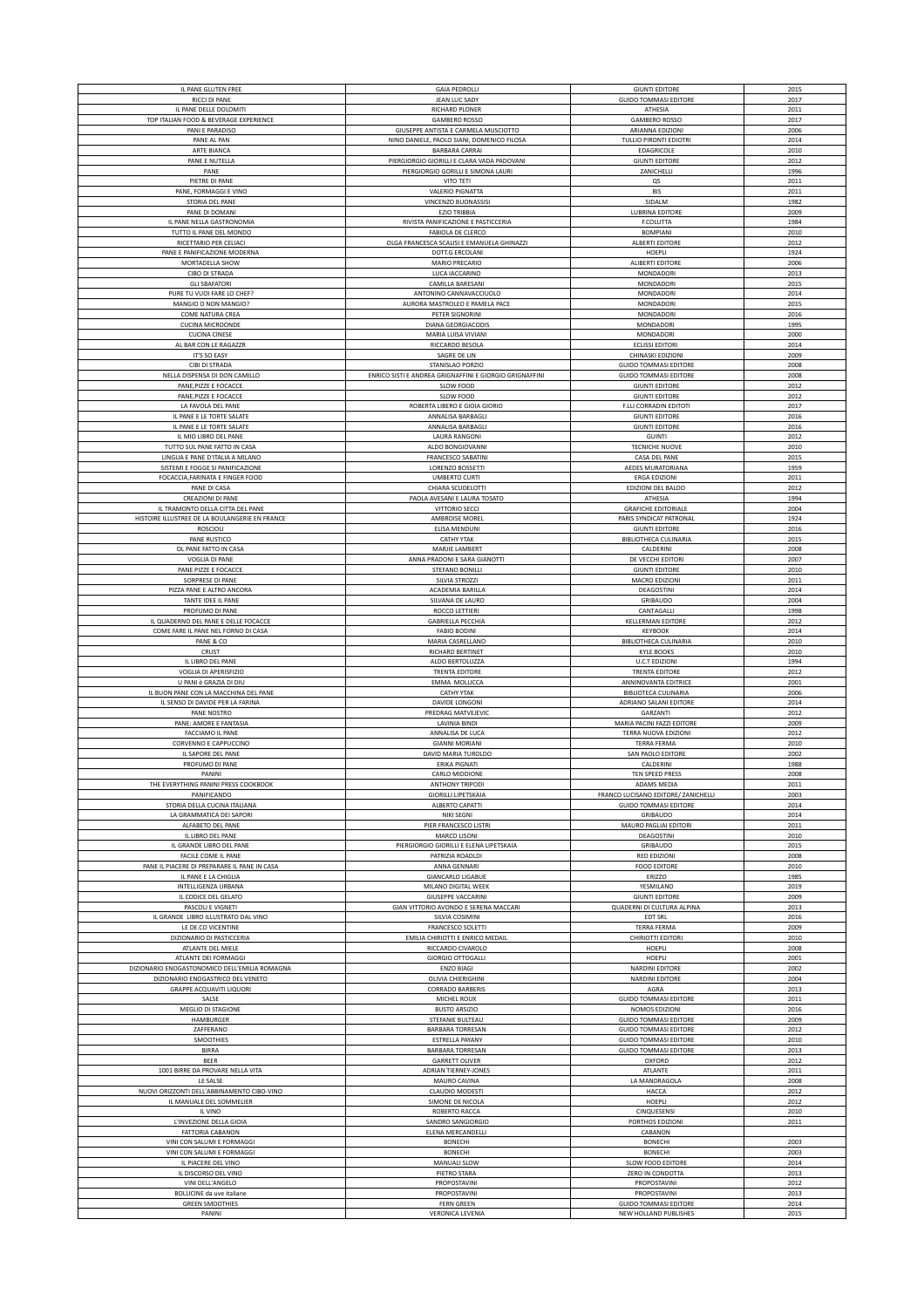| TUTTA LA BONTà DEL PANE                                                        | SARA PAPA                                         | GRIBAUDO                                            | 2012         |
|--------------------------------------------------------------------------------|---------------------------------------------------|-----------------------------------------------------|--------------|
| I PANIFICATORI MILANESI E L'INDUSTRIA DEL PANE DALL'UNITA A OGGI               | <b>GIULIO SAPELLI</b>                             | ARTI GRAFICHE VERTEMATI                             |              |
| PANE I SEGRETI PER FARLO IN CASA, A MACCHINA E A MANO                          | EDIMEDIA SAS                                      | <b>GIUNTI EDITORE</b>                               | 2006         |
| LA MUNICIPALIZZAZIONE DEL PANE                                                 | FRANCESCO GIUSEPPE TENERELLI                      | <b>GENERAL BOOKS</b>                                | 2012         |
| LE VIE DELL'ORIENTE                                                            | DON FRANCESCO GALLONI                             | ARTI GRAFICHE AMATRIX                               | 1928         |
| MARCARE IL PANE DECORARE IL BURRO                                              | JACQUES CHATELAIN                                 | PRIULI & VERLUCCA EDITORI                           | 1998         |
| MARCARE IL PANE DECORARE IL BURRO                                              | JACQUES CHATELAIN                                 | PRIULI &VERLUCCA EDITORI                            | 1998         |
| L'AVVENTURA DEL PANE QUOTIDIANO                                                | <b>LAURA PAVAN</b>                                | NUOVADIMENSIONE                                     | 2005         |
| I 100 ANNI DEL PANE QUOTIDIANO                                                 | <b>WALTER BRUGNOTTI</b>                           | SOG DEL PANE QUOTIDIANO                             | 1998         |
| ATLANTE DELLE RAZZE AUTOCTONE                                                  | DANIELE BIGI E ALESSIO ZANON                      | EDAGRICOLE                                          | 2008         |
| IL PANE FATTO IN CASA                                                          | CHRISTINE INGRAM & JENNIE SHAPTER                 | <b>DIX EDITORE</b>                                  | 1999         |
| IL PANE                                                                        | CRISTINA PAPA                                     | <b>UMBRI EDITORI</b>                                | 1992         |
| FERRARA E IL PANE                                                              | ANGELA GHINATO, ANDREA SAMARITANI E PAOLO RIGHI   | ATLANTE                                             | 2007         |
| PANE E NUTELLA<br>COME FARE IL PANE IN CASA                                    | PEIERGIORGIO GIORILLI E CLARA VADA PADOVANI       | <b>GIUNTI EDITORE</b><br>DE VECCHI EDITORI          | 2012<br>1997 |
| IL PANE 70 RICETTE CLASSICHE E INNOVATIVE DI PANI FATTI IN CASA                | ANNA BISIO<br><b>BERND ARMBRUST</b>               | <b>TECNICHE NUOVE</b>                               | 2011         |
| IL PAME DALLA A ALLA Z                                                         | DAVIDE PAOLINI                                    | RIZZOLI                                             | 2003         |
| IL LIBRO DEL PANE TUTTI I SEGRETI PER FARLO                                    | EDIMEDIA SAS                                      | <b>GIUNTI EDITORE</b>                               | 2013         |
| MANUALE DI PANIFICAZIONE                                                       | LUIGI FRATI                                       | HOEPLI                                              | 2007         |
| COME SI FA IL PANE                                                             | EMMANUEL HADJIANDREOU                             | <b>GUIDO TOMMASI EDITORE</b>                        | 2012         |
| I PANI DIMENTICATI                                                             | RITA MONASTERO                                    | GRIBAUDO                                            | 2015         |
| I PANI DIMENTICATI                                                             | RITA MONASTERO                                    | GRIBAUDO                                            | 2015         |
| ENCICLOPEDIA DEL BAR                                                           | <b>GIANNI ANNONI</b>                              | <b>GIGLIO D'ORO</b>                                 | 1960         |
| IL GRANDE LIBRO DEL PANE                                                       | <b>LORENA FIORINI</b>                             | NEWTON COMPTON EDITORI                              | 2011         |
| <b>BUILD YOUR OWN</b>                                                          | VICKI SMALLWOOD                                   | SELLERS PUBLISHING                                  | 2015         |
| <b>BUILD YOUR OWN</b>                                                          | VICKI SMALLWOOD                                   | APPLE                                               | 2015         |
| <b>ITALIAN HAN BURGER</b>                                                      | ANTONIO SORRENTINO                                | ELECTA                                              | 2016         |
| IL PROFUMO DEL PANE                                                            | CRISTIAN SEDRAN                                   | KAPPA VU                                            | 2012         |
| IL LIBRO DEL PANE                                                              | FIAMMA NICCOLINI ADIMARI                          | SONZOGNO                                            | 1976         |
| COME SI FA IL PANE ?                                                           | KARINBE HAREL                                     | <b>TOURBILL@N</b>                                   | 2009         |
| PANE FATTO IN CASA                                                             | KATHRYN HAWKINS                                   | <b>GLI ECO-LIBRI</b>                                | 2012         |
| BREAKFAST SANDWICH MANIA                                                       | <b>CHARITY WILSON</b>                             | <b>CHARITY WILSON</b>                               | 2012         |
| IL MIO LIBRO DEL PANE<br>I SEIMILA ANNI DEL PANE                               | LAURA RANGONI<br>ORESTE RIZZINI                   | <b>GIUNTI EDITORE</b>                               | 1951         |
| <b>BREAD</b>                                                                   | LINDA COLLISTER                                   | GARZANTI<br>RYLAND PETERS & SMALL                   | 2001         |
| NON E IL VI O DELL'ENOLOGO                                                     | CORRADO DOTTORI                                   | <b>DERIVE APPROVI</b>                               | 2012         |
| CONFESSO CHE HO BEVUTO                                                         | LUIGI ANANIA E SILVERIO NOVELLI                   | <b>DERIVE APPROVI</b>                               | 2004         |
| I COCKTAIL MONDIALI                                                            | FEDERICO MASTELLARI                               | HOEPLI                                              | 2013         |
| VINO AL VINO                                                                   | MARIO SOLDATI                                     | MONDADORI                                           | 2006         |
| DIZIONARIO ENOLOGICO                                                           | GIUSEPPE SICHERI E MICHELE PERINOTTI              | HOEPLI                                              | 1999         |
| I SEGRETI PER BERE BENE                                                        | VITTORIO MANGANELLI E ALESSANDRO ROSSI            | EDIZIONE IN MAGAZINE                                | 2013         |
| BIBLIOGRAFIA LATINO-ITALIANA DI GASTRONOMIA                                    | MARIA PALEARI HENSSLER                            | CHIMERA EDITORE                                     |              |
| BIBLIOGRAFIA LATINO-ITALIANA DI GASTRONOMIA                                    | MARIA PALEARI HENSSLER                            | CHIMERA EDITORE                                     |              |
| DIZIONARIO DELLE CUCINE REGIONALI ITALIANE                                     | PAOLA GHO                                         | <b>SLOW FOOD EDITORE</b>                            | 2008         |
| BIBLIOGRAFIA GASTRONOMICA ITALIANA                                             | LORENZO VANOSSI                                   | TECNICA MOLITORIA                                   | 1974         |
| GRANDE DIZIONARIO ITALIANO DELL'USO                                            | TULLIO DE MAURO                                   | EDITORIAMULTIMEDIALE                                | 2000         |
| TARTINE BREAD                                                                  | <b>CHAD ROBERTSON</b>                             | <b>CHRONICLE BOOKS</b>                              | 2010         |
| GRANDE DIZIONARIO ITALIANO DELL'USO                                            | TULLIO DE MAURO                                   | UTET                                                | 1999         |
| DUE FETTE DI SALAME                                                            | RICCARDO DI CORATO                                | <b>IDEALIBRI</b>                                    | 1995         |
| SALUMI D'ITALIA                                                                | STEFANO ASARO                                     | SLOW FOOD EDITORE                                   | 2007         |
| PROSCIUTTO DI PARMA                                                            | BATTEI                                            | BATTEI                                              | 2009         |
| CIBO VAGANDO FRA I SALUMI D'ITALIA                                             | DAVIDE PAOLINI                                    | CALDERINI                                           | 2009         |
| PROSCIUTTO PANCETTA E SALAME                                                   | PAMELA SHELDON JOHNS                              | TEN SPEED PRESS                                     | 2004         |
| FETTE DI BONTA                                                                 | MARIA CRISTINA BERETTA                            | <b>EST EDIZIONI</b><br><b>KELLERMAN EDITORE</b>     | 2011<br>2010 |
| SULL'ARTE ANTICA DEL FAR I SALAMI                                              | ERIO BERNDARD                                     |                                                     |              |
|                                                                                |                                                   |                                                     |              |
| CON SAURIS C'E PIU GUSTO                                                       | <b>BEPI PUCCIARELLI</b>                           | <b>TERRA FERMA</b>                                  | 2009         |
| SALAMI PROSCIUTTI & COMPAGNIA                                                  | SANDRO DOGLIO                                     | DAUMERIE EDITRICE                                   | 1995         |
| SALAMI PROSCIUTTI & COMPAGNIA                                                  | SANDRO DOGLIO                                     | DAUMERIE EDITRICE                                   | 1995         |
| IL CIAUSCULO                                                                   | ROBERTO PIERANTONI                                | CAMERA DI COMMERCIO MACERATA                        | 2007         |
| GUIDA AL MUSEO DEL PROSCIUTTO E DEI SALUMI DI PARMA A LANGHIRANO               | MARIO ZANNONI                                     | SILVIA EDITORE                                      | 2004         |
| L'ARTE MANTOVANA DEL NORCINERIA                                                | <b>ECOLIBRI</b>                                   | <b>ECOLIBRI</b>                                     | 2008         |
| IL MAIALE E LA CASTAGNA<br>IL PROSCIUTTO UN ALIMENTO MODERNO DI ORIGINE ANTICA | ANNALISA MARZADURI<br>NADIA INNOCENTE             | <b>ANGELINI EDITORE</b><br>FORUM                    | 2009<br>2007 |
| PRODOTTI CARNEI DEL FRIULI                                                     | RENZO MATTINI                                     | <b>FORUM</b>                                        | 2006         |
| ESPORTAZIONI CALABRESE NEL XVIII SECOLO                                        | MAURIZIO GANGEMI                                  | EDZIONI SCIENTIFICHE ITALIANE                       | 1991         |
| ORIGINE ED EVOLUZIONE DELLA PRODUZIONE DEL SALAME IN MUGNANO DEL CARDINALE     | ARTURO BESCETTA                                   | PRODOTTI TIPICI                                     | 2007         |
| 30 MODI PER DIRE PARMA                                                         | CPNSORZIO DEL PROSCIUTTO DI PARMA                 | SL DESIGN SPA PARMA                                 | 2009         |
| SANDWICHES PANINI AND WRAPS                                                    | <b>DWAYNE RIDGAWAY</b>                            | CRESTLINE                                           | 2005         |
| PERNA ET PARMA                                                                 | ALDA TACCA                                        | TIPOLITOTECNICA                                     | 1990         |
| TECNOLOGIA DEI SALUMI                                                          | LUIGIA GRAZIA, FABIO COLORETTI E CARLO ZAMBONELLI | EDAGRICOLE                                          | 2004         |
| FORMAGGIO E SALUMI                                                             | ARMANDA CAPEDER                                   | FRATELLI FABBRI EDITORI                             | 1973         |
| NDUJA                                                                          | <b>ANTONIO PUGLIESE</b>                           | ARMANDO SICILIANO EDITORE                           | 2010         |
| IL MAIALE                                                                      | AMEDEO SANDRI                                     | TERRAFERMA                                          | 2009         |
| BRUSCHETTE TOAST E STUZZICHINI                                                 | MARIANNA SALA                                     | IL CASTELLO                                         | 2015         |
| SALUMI & CO<br>UNA FETTADI VITA                                                | <b>BONECHI</b><br>ALDA TACCA                      | <b>BONECHI</b><br>TIPOLITOTECNICA                   | 1992         |
| PANE PIZZE E FOCACCE                                                           | <b>GIOVANNI GANDINO</b>                           | ACCADEMIA                                           | 2012         |
| FAST & FOOD                                                                    | RAFAEL PRANSCHKE                                  | CHRISTIAN                                           | 2014         |
| I MIEI DOLCI ITALIANI                                                          | ROBERTO RINALDINI                                 | MONDADORI                                           | 2016         |
| LA RIVOLUZIONE DEL GUSTO                                                       | STEFANIA CORRADO                                  | MONDADORI                                           | 2017         |
| SANDWICHES                                                                     | SARAH TYSON RORER                                 | <b>KESSINGER LEGACY REPRINTS</b>                    | 1912         |
| <b>TAGLIO SARTORIALE</b>                                                       | <b>GRANA PADANO</b>                               | <b>MONDADORI</b>                                    | 2011         |
| UN SECOLO DI PASSIONE                                                          | CAFFO ANNIVERSARY                                 | MONDADORI                                           | 2016         |
| OLIO PURO SUCCO D'OLIVA                                                        | LUIGI CARICATO                                    | <b>TECNICHE NUOVE</b>                               | 2005         |
| MACCHINA DEL PANE                                                              | <b>JENNIE SHAPTER</b>                             | <b>DIX EDITORE</b>                                  | 2010         |
| IN VINO HABITAT                                                                | <b>CARMINE GRIMOLIZZI</b>                         | ALLEGRINI                                           | 2017         |
| SAPORI DEL FRIULI VENEZIA GIULIA                                               | MORGANTI FOOD                                     | MORGANTI FOOD                                       | 2015         |
| PANINI                                                                         | <b>LISA BIONDI</b>                                | AZZURRA EDITRICE                                    | 1982         |
| I PANINI LI FA MAX<br>TOAST, CROSTONI & PANINI CALDI                           | <b>GAMBERO ROSSO</b><br>JEAN-FRANÇOIS MALLET      | <b>GAMBERO ROSSO</b><br><b>BIBLIOTECA CULINARIA</b> | 2015<br>2011 |
| TARTINE                                                                        | CAMILLO MASSINA                                   | PRATICI E FACILI                                    | 1993         |
| STREET FOOD                                                                    | PAOLO RIZZO                                       | <b>FOOD DISTRICT</b>                                | 2015         |
| STREET FOOD                                                                    | LONELY PLANET                                     | EDT                                                 | 2012         |
| PANINI CON FANTASIA                                                            | <b>FRANCO ZINGALES</b>                            | <b>TEMPO LIBERO</b>                                 | 1983         |
| FACILISSIMO                                                                    | <b>FOOD SRL</b>                                   | MONDADORI                                           | 2018         |
| I 100 CHEF CHE HANNO CAMBIATO LA CUCINA ITALIANA                               | MASSIMO BOTTURA                                   | MONDADORI                                           | 2015         |
| LA GRAMMATICA DEI SALUMI E L'EVOLUZIONE CREATIVA DEL PANE                      | LEVONI                                            | LEVONI                                              |              |
| <b>BRUSCHETTE</b>                                                              | <b>EDIMEDIA SAS</b>                               | <b>GIUNTI EDITORE</b>                               | 2008         |
| TARTINE                                                                        | EDIMEDIA SAS                                      | <b>GIUNTI EDITORE</b>                               | 2008         |
| HAMBURGER                                                                      | ANNE WILSON                                       | KONEMANN                                            | 1993         |
| HAMBURGER                                                                      | ANNE WILSON                                       | KONEMANN                                            | 1993         |
| <b>GLI OTTANTA</b>                                                             | LUCA POLLINI                                      | <b>BEVIVINO EDITORE</b>                             | 2010         |
| PANINI & SANSWICHES                                                            | <b>GIANNI BONACINA</b>                            | DEL BOSCO EDIZIONI                                  | 1973         |
| LA PIADINA                                                                     | GRAZIANO POZZETTO                                 | PANOZZO EDITORE                                     | 2005         |
| ALTRI GRANI ALTRI PANI                                                         | LAURA LAZZARONI                                   | <b>GUIDO TOMMASI EDITORE</b>                        | 2017         |
| PUGLIA DAL GRANO AL PANE                                                       | RAFFELE NIGRO                                     | ADDA EDITORE                                        | 2007         |
| <b>ITALIAN GOURMET</b><br>PICARDIE                                             | <b>GIO MARTORANA</b><br><b>REGION PICARDIE</b>    | ELECTA<br>ALBIN MICHEL                              | 2014<br>1999 |
| PAYS-DE-LA-LOIRE                                                               | REGION DES PAYS DE LA LOIRE                       | ALBIN MICHEL                                        | 1993         |
| NORMANDIE<br>LORRAINE                                                          | <b>REGION NORMANDIE</b><br><b>REGION LORRAINE</b> | ALBIN MICHEL<br>ALBIN MICHEL                        | 2003         |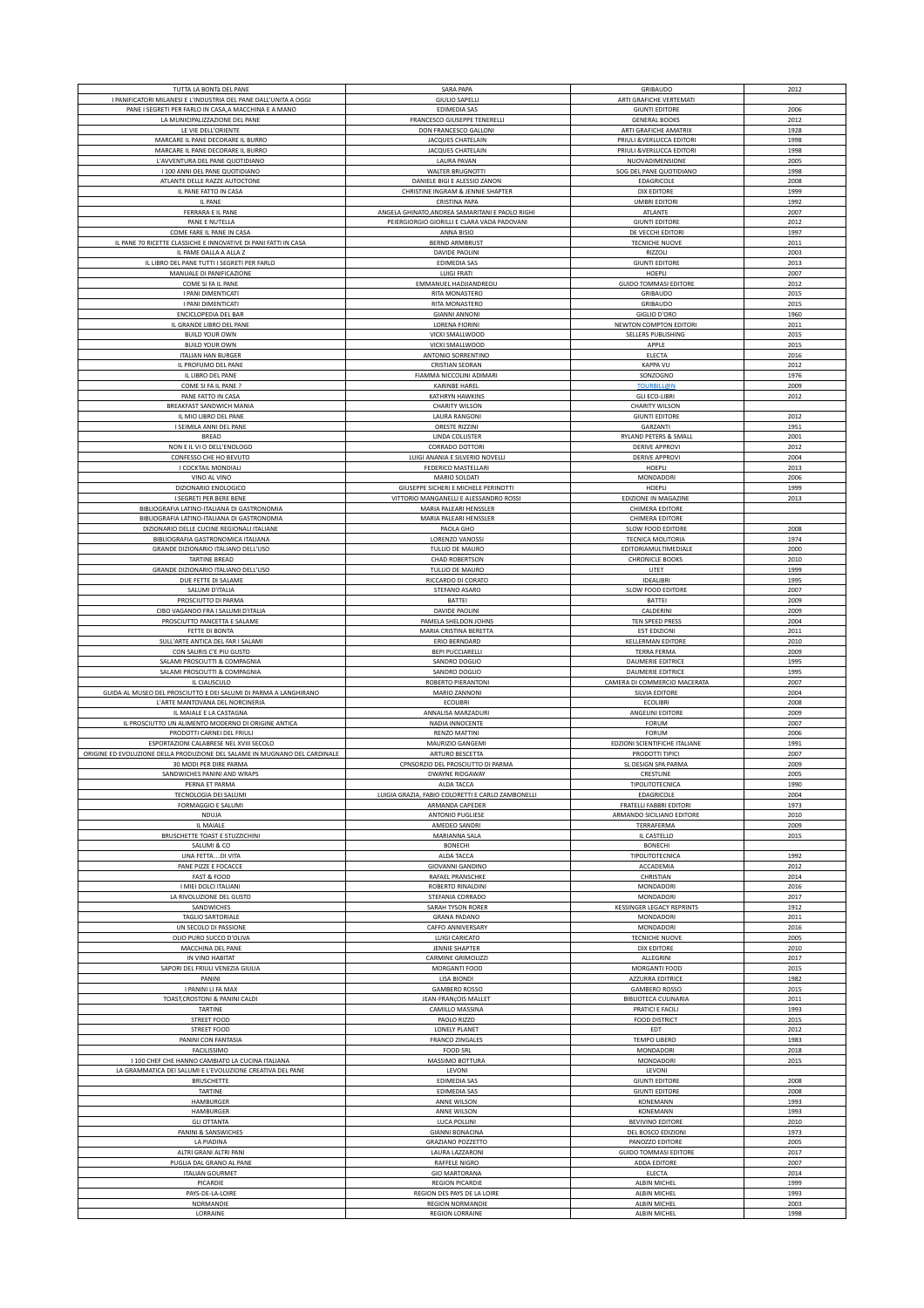| LIMOUSIN                                             | <b>REGION LIMOUSIN</b>                         | ALBIN MICHEL                       | 1998             |
|------------------------------------------------------|------------------------------------------------|------------------------------------|------------------|
| ILE-DE-FRANCE                                        | REGION ILE-DE-FRANCE                           | ALBIN MICHEL                       | 1993             |
| LANGUEDOC-ROUSSILLON                                 | REGION LANGUEDOC-ROUSSILLON                    | ALBIN MICHEL                       | 1998             |
|                                                      |                                                |                                    |                  |
| OBICA                                                | SILVIO URSINI                                  | RIZZOLI                            | 2014             |
| I MIEI APPETITI                                      | ANTHONY BOURDAIN                               | GRIBAUDO                           | 2016             |
| ALLA CORTE DI RE CASTELMAGNO                         | MAURIZIO FERRARI, CESARE EANDI E EZIO BERNARDI | PRIMALPE EDIZIONI METAFORE         | SECONDA EDIZIONE |
| AFFETTO IN CUCINA                                    | MAURIZIO FALLOPPI                              | TERRAFERMA                         | 2003             |
| IL MANUALE DELL'ABBINAMENTO CIBO-VINO                | <b>LUIGI BRUNI</b>                             | HOEPLI                             | 2015             |
| LE TERREW DEL PROSCIUTTO DI MODENA                   | ANDREA GRIGNAFFINI                             | MONDADORI                          | 2006             |
| L'ARTE DEL PROSCIUTTO                                | ANDREA PACCIANI                                | EXSPERANCE                         | 2006             |
| IL PROSCIUTTO DI PARMA                               | <b>ENRICO DALL'OLIO</b>                        | AGENZIA 78                         | 1989             |
| IL LARDO DI COLONNATA                                | CHIARA GATTI DE MARINIS                        | MARIA PACINI FAZZI EDITORE         | 2002             |
|                                                      |                                                |                                    |                  |
| IL PARCO NDI SAN DANIELE IN TAVOLA                   | ADRIANO DEL FABBRO                             | <b>TERRA FERMA</b>                 | 2009             |
| <b>IRRESISTIBILE SALMONE</b>                         | <b>GIANPAOLO GHILARDOTTI</b>                   | <b>TRENTA EDITORE</b>              | 2016             |
| PROSCIUTTO                                           | LEONARDO ROMANELLI                             | <b>NARDINI EDITORE</b>             | 1999             |
| SALSE E SUGHI                                        | <b>ECOLIBRI</b>                                | <b>ECOLIBRI</b>                    |                  |
| IL GELATO ARTIGIANO ITALIANO                         | <b>GIOVANNI PRETI</b>                          | <b>HOEPLI</b>                      | 2013             |
| SALSE CONSERVE E LIQUORI                             | ACCADEMIA BARILLA                              | WHITE STAR EDIZIONE                | 2013             |
| PROSCIUTTO DI PARMA . UN VIAGGIO NEL GUSTO           | PARMA SAS                                      | PARMA                              |                  |
| SALUMI E INSACCIATI                                  | <b>FRANCO BUSTI</b>                            | GRIBAUDO                           | 2008             |
| SANDWICHES GOURMETS                                  | MAUD ZILNYK                                    | PETITES PLATS                      | 2013             |
|                                                      |                                                |                                    |                  |
| LA MORTADELLA                                        | MORGANTI FOOD                                  | MORGARTI FOOD                      | 2013             |
| IL PROSCIUTTO                                        | SAN DANIELE                                    | MORGANTI FOOD                      | 2011             |
| LA SOPRESSA                                          | MORGANTI FOOD                                  | MORGANTI FOOD                      | 2009             |
| L'ARTE DI FARE I SALUMI NELLA TRADIZIONE             | RENZO ZANONI                                   | ECOLIBRI                           | 2008             |
| TRENTO LA CITTA DEL CONSIGLIO                        | IRIS FONTANARI MARTINATTI                      | PROPOSTAVINI                       | 2015             |
| SALUMI FAI DA TE                                     | LUIGI GRAZIA CARLO ZAMBONELLI                  | EDAGRICOLE                         | 2012             |
| MAIALI SI NASCE SALAMI SI DIVENTA                    | GABRIELE CREMONI & GIOVANNI TAMBURINI          | PENDRAGON                          | 2010             |
| FACILE VELOCE                                        | SOMONE RUGIATI E LICIA CAGNONI                 | <b>FOOD EDITORE</b>                | 2008             |
| SALUMI IN VALLE D'AOSTA                              | CORRADO ADAMO                                  | LECHATEAU                          | 2011             |
| PANE AL PANE E VINO AL VINO                          | <b>FABIO PICCINI</b>                           | FRANCOANGELI                       | 2012             |
|                                                      |                                                |                                    |                  |
| IL MAIALE                                            | ALESSANDRO BENCISTA                            | POLISTAMPA                         | 2007             |
| THE SANDWICH GENERATION                              | H. MICHAEL ZAL                                 | PERSEUS PUBLISHING                 | 1992             |
| PARMIGIANO REGGIANO                                  | ACCADEMIA BARILLA                              | ACCADEMIA BARILLA                  | 2013             |
| I RACCONTI DEL SALAME                                | RADIOB TELEVISIVA ITALIANA                     | <b>CENTOMINUTI</b>                 | 2007             |
| BUONA BIAVA PER LI UOMENI                            | ENZA CHIARA LAI                                | FOLLADOR                           | 2016             |
| SA-FO                                                | CARLO ACHILLI                                  | <b>B&amp;B EDIZIONI</b>            | 2002             |
| LO SQUALORE DI ROMAGNA                               | <b>GRAZIANO POZZETTO</b>                       | PONOZZO EDITORE                    | 2006             |
| ATLANTE DEI PRODOTTI TIPICI                          | <b>GIAMPIERO RORATO</b>                        | DARIO DE BASTIANI                  | 2008             |
|                                                      |                                                |                                    |                  |
| SANDWICHES E DINTORNI                                | ALESSANDRO VISCA E LAURA MERCANTI              | SPERLING & KUPFER EDITORI          | 1995             |
| LE CENTO MIGLIORI RICETTE CON IL PROSCIUTTO          | ALESSANDRA TARISSI                             | <b>GRUPPO NEWTON</b>               | 1998             |
| DELICIOUS SANDWICHES COOKBOOK                        | HEALTHY LUNCH RECIPES                          | HEALTHY LUNCH RECIPES              |                  |
| 101 SOUPS, SALADS ANS SANDWICHES                     | ALISSA GREY                                    | <b>ALISSA GREY</b>                 | 2016             |
| LE MIE RICETTE DA 15 MINUTI                          | <b>JAMIE OLIVER</b>                            | <b>TEA</b>                         | 2012             |
| LA SOPRESSA E I SALUMI VICENTINI                     | AMEDEO SANDRI E FRANCESCO SOLETTI              | TERRAFERMA                         | 2001             |
| SALUMI FORMAGGI E UOVA                               | DEAGOSTINI                                     | DEAGOSTINI                         | 2012             |
| APERO                                                | <b>MARABOUT</b>                                | MARABOUT                           |                  |
|                                                      |                                                |                                    |                  |
| MANGIAMOCI L'ISTRIA                                  | ROSANNA T.GIURICIN E STEFANO DE FRANCESCHI     | <b>MGS PRESS</b>                   | 1996             |
| <b>GRILLED CHEESE</b>                                | KATYA JOHANSSON                                |                                    | 2016             |
| PRIMA DEL PANE                                       | <b>GIANNI BACCARINI</b>                        | EDAGRICOLE                         | 2011             |
| COTECHINO E ZAMPONE                                  | MARCO ZULBERTI                                 | <b>GUIDO MOIZZI</b>                | 2008             |
| TUTTI PAZZI PER SALSE E MARINATE                     | LAURENCE DE TILLY                              | IL CASTELLO                        | 2010             |
| ACETO BALSAMICO                                      | MASSIMO BOTTURA                                | <b>BIBLIOTHECA CULINARIA</b>       | 2005             |
| CONOSCERE E GUSTARE BURRO                            | RENZO PELLATI                                  | DANIELA PIAZZA EDITORI             | 2017             |
| TRA ACCIUGA E SARDA                                  | ARTERIO BRINI                                  | MARIA PACINI FAZZI EDITORE         | 2006             |
|                                                      |                                                |                                    |                  |
|                                                      |                                                |                                    |                  |
| EVVIVA LA MOZZARELLA!                                | ROSANNA MARZIALE                               | GRIBAUDO                           | 2013             |
| FORMAGGI ITALIANI                                    | <b>GIACOMO FIORI</b>                           | <b>EOS EDITRICE</b>                | 1999             |
| MICROBIOLOGIA DEI SALUMI                             | C. ZAMBONELLI                                  | EDAGRICOLE                         |                  |
| MANUALE PRATICO DEI COMMERCIANTI, PERITI E MEDIATORI | <b>ENEA ARAGOSTA</b>                           | TIPOGRAFIA DEGLI UFFICI GENOVA     | 1929             |
| LE DELIZIE DEL DIVIN PORCELLO                        | RICCARDO DI CORATO                             | IDEALIBRI                          | 1984             |
| FETTE DI SALAME, PAGINE DI STORIA                    | <b>CORRADO BARBERIS</b>                        | CMVE                               | 1990             |
| PANE E NUTELLA                                       | PIERGIORGIO GIORILLI                           | <b>GIUNTI EDITORE</b>              | 2012             |
| CONSERVE DI SALSE E SUGHI                            | ALESSIA BERNARDINI                             | <b>GUIDE PRATICHE</b>              | 2009             |
| LE 100 MIGLIORI RICETTE DI SALSE                     | LUIGI E OLGA TARENTINI TROIANI                 | <b>GRUPPO NEWTON</b>               | 1997             |
| SALSE&SUGHI                                          | MARIA CONCETTA SALEMI                          | NARDINI EDITORE                    | 2001             |
| LE SALSE                                             | ANNA BASILINI ROSSELLI                         | FRATELLI FABBRI EDITORI            | 1973             |
|                                                      |                                                |                                    | 2010             |
| SPAGHETTI 130 RICETTE                                | <b>CARLA BARDI</b>                             | MONDADORI                          |                  |
| ATLANTE DEI PRODOTTI TIPICI DEI PARCHI ITALIANI      | PAOLO DI CROCE E PIERO SARDO                   | SLOW FOOD EDITORE                  | 2002             |
| MANGIARE MERIDIANO                                   | VITO TETI                                      | <b>GRUPPO CARIPLO</b>              | 1996             |
| IL GORGONZOLA                                        | ROMOLO BARISONZO                               | DEAGOSTINI                         | 2000             |
| THE ART OF THE SANDWICH                              | <b>JAY HARLOW</b>                              | <b>CHRONICLE BOOKS</b>             | 1990             |
| STUZZICHINI                                          | <b>VALERY DROUET</b>                           | <b>BIBLIOTHECA CULINARIA</b>       | 2012             |
| TUTTI PAZZI PER LE MERENDINE                         | ERIKA CARTABIA                                 | <b>TRENTA EDITORE</b>              | 2016             |
| I RISOTTI ALLAN BAY                                  | ALLAN BAY                                      | GRIBAUDO                           | 2016             |
| DALLA POLENTA AL PROSCIUTTO                          | PETER RAMSPACHER                               | PETER RAMSPACHER                   | 2007             |
| SANDWICH GENERATION                                  | STUART BRUCHEY                                 |                                    |                  |
| DOUGH                                                | RICHARD BERTINET                               | <b>KYLE BOOKS</b>                  | 2005             |
| ARTASIAN BREADS                                      | ERIC. W KASTEL                                 | THE CULINARY INSTITUTES OF AMERICA | 2010             |
| PANE                                                 | ROSELLA BIANCARDI                              | <b>FABBRI EDITORI</b>              | 2006             |
| PANE PIZZE E FOCACCE                                 | I QUADERNI DI ALICE                            | SITCOM EDITORE                     | 2012             |
|                                                      |                                                |                                    |                  |
| PANE                                                 | <b>RICHARD BERTINET</b>                        | <b>BIBLIOTECA CULINARIA</b>        | 2005             |
| PANE                                                 | RICHARD BERTINET                               | <b>BIBLIOTECA CULINARIA</b>        | 2007             |
| <b>FINGER FOOD</b>                                   | <b>HEINZ BECK</b>                              | <b>BIBLIOTECA CULINARIA</b>        | 2011             |
| <b>ROSCIOLI</b>                                      | ELISA MENDUNI                                  | <b>GIUNTI EDITORE</b>              | 2016             |
| BALSAMICO è TERRA TERRITORIO TRADIZIONE              | <b>BEPPE ZAGAGLIA</b>                          | <b>ARTIOLI EDITORE</b>             | 2004             |
| ACETO BALSAMICO                                      | FRANCO FONTANA                                 | ATLANTE                            | 2005             |
| IL BALSAMICO                                         | LARA                                           | CONSORTERIA EDIZIONI               | 2011             |
| RICETTE CON L'ACETO BALSAMICO                        | MIRKO MARTINELLI                               | EDIZIONI II FIORINO                | 2003             |
| L'ACETO BALSAMICO DEL DUCATO DI MODENA               | BENEDETTO BENEDETTI                            | EDIZIONI II FIORINO                | 1999             |
| <b>GUIDA AL MUSEO</b>                                | <b>FAUSTO CIUFFI</b>                           | EDIZIONI ARTESTAMPA                | 2006             |
|                                                      |                                                |                                    |                  |
| 1000 SALSE                                           | <b>GILLES DUBOIS</b>                           | DE VECCHI EDITORI                  | 2004             |
| SALUMI                                               | JOHN PICCETTI                                  | <b>CHRONICLE BOOKS</b>             | 2008             |
| MOZZARELLA GREATS                                    | <b>JO FRANKS</b>                               | <b>JO FRANKS</b>                   | 2012             |
| LE VIE DELL'ACCIUGA                                  | LAURA RANGONI                                  | DANIELA PIAZZA EDITORI             | 2001             |
| L'ACCIUGA NEL PIATTO                                 | ROBERTO BELTRAMO                               | I LIBRI DELLA BUSSOLA              | 2010             |
| SALSE, SUGHI & CONDIMENTI                            | I PIACERI DELLA TAVOLA                         | <b>FOOD EDITORE</b>                | 2013             |
| MOZZARELLA                                           | DEAGOSTINI                                     | PERIPLUS                           | 1998             |
| FAVOLOSO FORMAGGIO                                   | STEFANIA ZECCA                                 | <b>TRENTA EDITORE</b>              | 2014             |
|                                                      | RICCARDO DI CORATO                             | SONZOGNO                           | 1977             |
| 451 FORMAGGI D'ITALIA<br>PARMIGIANO REGGIANO         | MASSIMO BOTTURA                                | <b>BIBLIOTHECA CULINARIA</b>       | 2006             |
|                                                      | PIERO MAFFEIS                                  | HOEPLI                             | 2014             |
| I FORMAGGI ITALIANO                                  |                                                |                                    |                  |
| SALUMI                                               | MICHAEL RUHLMAN & BRIAN POLCYN                 | W. W. NORTON & COMPANY             | 2012             |
| PRODOTTI TIPICI E IDENTITA TERRITORIALE              | MICHELE CAPALBO                                | CITTACALABRIAEDIZIONI              | 2004             |
| PRODOTTI TIPICI D'ITALIA                             | DAVIDE PAOLINI                                 | GARZANTI                           | 2005             |
| VINI DI CONFINE                                      | ATTILIO SCIENZA E SERENA IMAZIO                | <b>TRENTA EDITORE</b>              | 2015             |
| FATTI DI BIRRA                                       | MICHELA CIMATORIBUS                            | <b>TRENTA EDITORE</b>              | 2016             |
| I BUONI SAPORI D'ITALIA                              | ANNA MARIA SIMONINI                            | <b>TRENTA EDITORE</b>              | 2012             |
| DIZIONARIO ENCICLOPEDIA DEI FORMAGGI                 | <b>CORRADO BARBERIS</b>                        | MONDADORI                          | 2008             |
|                                                      |                                                |                                    |                  |
| DIZIONARIO DI ENOGASTRONOMIA IN CINQUE LINQUE        | ALBERTO CAPATTI                                | PLAN EDIZIONI                      | 2012             |
| SANDWICH GOURMET<br><b>COME FARE TARTINE</b>         | MAUD ZILNYK<br>EDITO AG. ED.                   | BIBLIOTHECA CULINARIA<br>DEMETRA   | 2013<br>1999     |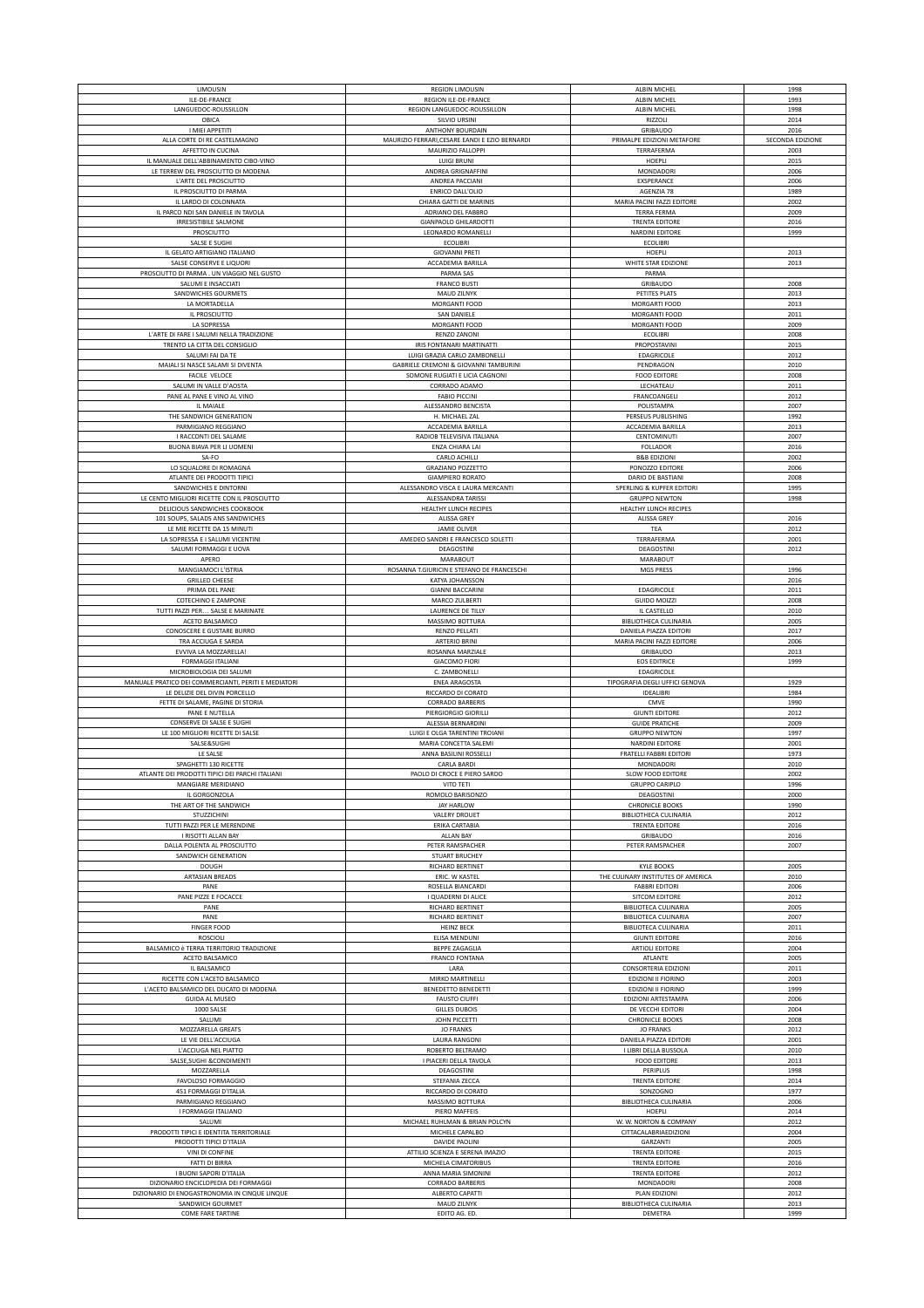| <b>CROSTINI E TARTINE</b>                                            | PICCOLA ENCICLOPEDIA DEL GUSTO                  | GRIBAUDO                                | 2005         |
|----------------------------------------------------------------------|-------------------------------------------------|-----------------------------------------|--------------|
|                                                                      |                                                 |                                         |              |
| RICETTE & SEGRETI DEI MONASTRERI                                     | LAURENCE & GILLES LAURENDON                     | <b>GUIDO TOMMASI EDITORE</b>            | 2011         |
| UN CHIUCCHIAIO DI MIELE                                              | HATTIE ELLIS                                    | <b>GUIDO TOMMASI EDITORE</b>            | 2014         |
| SUCCHI & SMOOTHIES                                                   | DOTT. STEPHAN DOMENIG                           | <b>GUIDO TOMMASI EDITORE</b>            | 2007         |
| ANTIPASTI E SALSE                                                    | <b>LISA BONDI</b>                               | DEAGOSTINI                              | 1969         |
|                                                                      |                                                 |                                         |              |
| HOT DOG                                                              | STEPHANE REYNAUD                                | <b>GUIDO TOMMASI EDITORE</b>            | 2014         |
| MANUALE DEGLI ABBINAMENTI                                            | <b>GIUSEPPE VACCARINI</b>                       | <b>GIUNTI EDITORE</b>                   | 2008         |
| SPECK ALTO ADIGE                                                     | CONSORZIO TUTELA SPECK ALTO ADIGE               | ATHESIA                                 | 2011         |
| IL VALORE DELL'OLIO                                                  | MARIO PACELLU E GIAMPAOLO SODANO                |                                         | 2015         |
|                                                                      |                                                 | AGRA                                    |              |
| L'OLIO E LA VERA BUONA CUCINA                                        | BENEDETTA VERONELLI                             | <b>VERONELLI EDITORE</b>                | 2002         |
| NUOVI PERCORSI D'ACQUISTO E IL RUOLO DELL'INFORMAZIONE               | MATTEO ZANIBON E EDMONDO LUCCHI                 | <b>GS1 ITALY</b>                        | 2017         |
| CHINGHIALI, SUINI E IBRIDI                                           | <b>GIUSEPPE MARSICO</b>                         | ARACNE                                  | 2014         |
|                                                                      |                                                 |                                         |              |
| IL SETTORE DEL POMODORO TRASORMATO IN ITALIA                         | VALERIA SODANO                                  | ARACNE                                  | 2005         |
| <b>BIRRA</b>                                                         | OLIMPIO RITOTA                                  | ARACNE                                  | 2014         |
| TRA AGRICOLTURA E INDUSTRIA                                          | CLAUDIO BESANA                                  | VITA E PENSIERO                         | 2012         |
| MOZZARELLE DI BUFALA                                                 | ROBERTO RUBINO                                  | SLOW FOOD EDITORE                       | 2001         |
|                                                                      |                                                 |                                         |              |
| L'ACETO BALSAMICO TRADIZIONALE                                       | FEDERICO LEMMETTI E PAOLO GIUDICI               | EDAGRICOLE                              | 2012         |
| RICETTE BALSAMICHE                                                   | I QUADERNI DEL LOGGIONE                         | DAMSTER EDIZIONI                        | 2011         |
| L'ACETO BALSAMICO MODENESE                                           | LAURA RANGONI                                   | MARIA PACINI FAZZI EDITORE              | 1999         |
|                                                                      |                                                 |                                         |              |
| SALSE E SUGHI                                                        | EDIMEDIA SAS                                    | <b>GIUNTI EDITORE</b>                   | 2011         |
| SALSE, OLIO E ACETI AROMATICI                                        | PICCOLA ENCICLOPEDIA DEL GUSTO                  | <b>GRIBAUDO</b>                         | 2012         |
| MAIONESE, AMORE MIO                                                  | MARIANGELA RINALDI                              | GOLOSI&CO                               | 1997         |
|                                                                      |                                                 |                                         |              |
| L'ACETO BALSAMICO IN CUCINA                                          | MARTINA DE MARCHI                               | <b>ALIBERTI EDITORE</b>                 | 2010         |
| COME FARE SALSE E SUGHI                                              | I QUADERNI DI CLARA                             | <b>GRIBAUDO</b>                         | 2008         |
| PANE, FAME E SALAME                                                  | <b>TERSIO BIANCHESSI</b>                        | <b>GIUNTI EDITORE</b>                   | 2006         |
| IL POLLO                                                             | ELISE BUSSETTO                                  | <b>GUIDO TOMMASI EDITORE</b>            | 2008         |
|                                                                      |                                                 |                                         |              |
| IL RADICCHIO TREVIGIANO                                              | MARIE DARGENT                                   | <b>GUIDO TOMMASI EDITORE</b>            | 2012         |
| LA MELANZANA                                                         | FRANCOISE DUBARRY                               | <b>GUIDO TOMMASI EDITORE</b>            | 2012         |
| LE COZZE                                                             | <b>GWENDAL LE HOUEROU</b>                       | <b>GUIDO TOMMASI EDITORE</b>            | 2012         |
| IL TONNO                                                             | SABINE BUCQUET-GRENET                           | <b>GUIDO TOMMASI EDITORE</b>            | 2000         |
|                                                                      |                                                 |                                         |              |
| IL PORRO                                                             | PATRICIA ROMATET                                | <b>GUIDO TOMMASI EDITORE</b>            | 2000         |
| LA ZUCCA                                                             | JO BROCHARD E YOLAINE DENEUX                    | <b>GUIDO TOMMASI EDITORE</b>            | 2010         |
| LA VANIGLIA                                                          | PATRICK BEAUCHET                                | <b>GUIDO TOMMASI EDITORE</b>            | 2010         |
| LA PERA                                                              | PATRICIA ROMATET                                | <b>GUIDO TOMMASI EDITORE</b>            | 2010         |
|                                                                      |                                                 |                                         |              |
| IL LIMINE                                                            | ELISABET DER NEDERLANDEN                        | <b>GUIDO TOMMASI EDITORE</b>            | 2008         |
| IL MAIALE                                                            | ALBERT E JULES                                  | <b>GUIDO TOMMASI EDITORE</b>            | 2008         |
| IL DATTERO                                                           | SONIA EZGULIAN                                  | <b>GUIDO TOMMASI EDITORE</b>            | 2008         |
|                                                                      |                                                 |                                         |              |
| PRODOTTI TIPICI AGROALIMENTARI DEI PARCHI DELL'UMBRIA                | REGIONE UMBRIA                                  | QUATTROEMME                             | 2007         |
| <b>BAR E SNACK BAR</b>                                               | LUIGI CARNACINA                                 | <b>EDIZIONE SATURNIA</b>                |              |
| I LUOGHI DELLA DIETA MEDITERRANEA                                    | ELISABETTA MORO E MARINO NIOLA                  | IL MULINO                               | 2017         |
|                                                                      |                                                 |                                         |              |
| ATLANTE DEI PRODOTTI TIPICI:I FORMAGGI                               | ISTITUTO NAZIONALE DI SOCIOLOGIA RURALE         | FRANCOANGELI                            | 1991         |
| ATLANTE DEI PRODOTTI TIPICI:IL PANE                                  | ISTITUTO NAZIONALE DI SOCIOLOGIA RURALE         | FRANCOANGELI                            | 1995         |
| ATLANTE DEI PRODOTTI TIPICI IL PANE                                  | ISTITUTO NAZIONALE DI SOCIOLOGIA RURALE         | AGRA                                    | 2000         |
|                                                                      | ISTITUTO NAZIONALE DI SOCIOLOGIA RURALE         |                                         | 2005         |
| ATLANTE DEI PRODOTTI TIPICI LE ERBE                                  |                                                 | AGRA                                    |              |
| ATLANTE DEI PRODOTTI TIPICI LA PASTA                                 | ISTITUTO NAZIONALE DI SOCIOLOGIA RURALE         | AGRA                                    | 2004         |
| ATLANTE DEI PRODOTTI TIPICI I SALUMI                                 | ISTITUTO NAZIONALE DI SOCIOLOGIA RURALE         | AGRA                                    | 2002         |
| MUSEO DEL SALAME                                                     | PARMA MUSEI DEL CIBO                            | <b>GRAFICHE EDITORIALE</b>              | 2015         |
|                                                                      |                                                 |                                         |              |
| MORTADELLA CHE PASSIONE                                              | CORRADINO MARCONI E GIANCARLO ROVERSI           | CAIRO                                   | 2015         |
| <b>FATTORIA CABANON</b>                                              | ELENA MERCANDELLI                               | CABANON                                 |              |
| DI OLIO IN OLIVA                                                     | <b>BARBARA CARBONE</b>                          | <b>TRENTA EDITORE</b>                   | 2016         |
|                                                                      |                                                 |                                         |              |
| SALSE E SUGHI FATTI IN CASA                                          | LE RICETTE DI LUCIA                             | GRIBAUDO                                | 2010         |
| <b>FORMAGGI ITALIANI</b>                                             | FEDERICO CORIA, CLAUDIA MORIONDO E ELI MORANDI  | <b>GIUNTI EDITORE</b>                   | 2007         |
| LE VIE DEL FORMAGGIO IN SICILIA                                      | ANNA POMAR                                      | SICILIAN TOURIST SERVICE                | 2003         |
| <b>FORMAGGI D'ITALIA</b>                                             | GUIDA ALLA SCOPERTA E ALLA CONOSCENZA           | SLOW FOOD EDITORE                       | 2009         |
|                                                                      |                                                 |                                         |              |
|                                                                      |                                                 |                                         |              |
| IL LIBRO DELLE SALSE                                                 | <b>LUIGI VENORELLI</b>                          | MONDADORI                               | 1974         |
| BRUSCHETTE, TOAST E STUZZICHINI                                      | <b>EMILY KYDD</b>                               | IL CASTELLO                             | 2015         |
|                                                                      |                                                 |                                         | 2016         |
| IL CUCCHIAINO D'ARGENTO                                              | MARCO DE ROSA                                   | EDITORIALE DOMUS                        |              |
| ANTIPASTI E STUZZICHINI                                              | ANNA PACCHI                                     | GRIBAUDO                                | 2013         |
| LA CUCINA DELLA SORA LELLA                                           | ALBERTO PERUZZO                                 | PERUZZO EDITORE                         | 1992         |
| <b>GIORNI GOLOSI</b>                                                 | MARCO FERRARIO                                  | <b>TRENTA EDITORE</b>                   | 2013         |
|                                                                      |                                                 |                                         |              |
| ATLANTE DEI PRODOTTI TIPICI E TRADIZIONALI TRENTINI                  | TGIULIO BAZZANELLA E GIORGIO GILLI              | PROVINCIA AUTONOMA DI TRENTO            | 2007         |
| IL LADRO NELL'ALIMENTAZIONE TOSCANA DALL'ANTICHITA AI NOSTRI GIORNI  | <b>LAURA GALOPPINI</b>                          | <b>BERTUZZI EDIZIONE</b>                | 2003         |
| PANINI COOKBOOK                                                      | <b>ALICIA DENNIS</b>                            | <b>ALICIA DENNIS</b>                    |              |
| OUR GRILLAHOLICS STUFFED BURGER PRESS                                | RICHARD ERWIN E TASHA SPENCER                   | <b>RECIPE BOOK</b>                      | 2016         |
|                                                                      |                                                 |                                         |              |
| <b>BUONO SANO VEGANO</b>                                             | MICHELA DE PETRIS                               | MONDADORI                               | 2015         |
| VENETO LE STRADE DEI FORMAGGI                                        | TOURING CLUB ITALIANO                           | CRISTIANA BAIETTA                       | 2004         |
| L'ITALIA DEI FORMAGGI DOC                                            | DALL'UNALAT E L'INSOR                           | FRANCOANGELI                            | 1992         |
|                                                                      |                                                 |                                         |              |
| I FORMAGGI ITALIANI                                                  | ASSOCIAZIONE ITALIANA CUCINIERI                 | LUCIANO VOEGELIN                        | 1933         |
| LADY MORTAZZA                                                        | PAOLA BALDUCCHI                                 | RICETTACOLI                             | 2015         |
| PANE & MARKETING                                                     | CARLO MEO                                       | AGRA                                    | 2007         |
| MOZZARELLA DI BUFALA CAMPANA DOP GUIDA AI GRANDI ARTIGIANI CASERTANI | ANTONELLA D'AVANZO                              | EDIZIONI GIANNINI                       | 2014         |
| FORMAGGI                                                             |                                                 |                                         |              |
|                                                                      | SANDRO DOGLIO                                   | DAUMERIE EDITRICE                       | 1996         |
| LA MOZZARELLA                                                        | <b>GIULIA NEKORKINA</b>                         | MORGANTIFOOD                            | 2013         |
| FLOUR WATER SALT YEAST                                               | <b>KEN FORKISH</b>                              | TEN SPEED PRESS                         | 2012         |
| NATI SOTTO UNA BUONA STELLA                                          | GUIDO MARELLO E ROSA RIZZO                      | <b>TRENTA EDITORE</b>                   | 2016         |
|                                                                      |                                                 |                                         |              |
| PANE FILM E FANTASIA                                                 | LAURA DELLI COLLI                               | RAI ERI                                 | 2015         |
| LA CUCINA AL POMODORO                                                | ANGELO SORZIO                                   | <b>FABBRI EDITORI</b>                   | 1978         |
| GLI ANTIPASTI SPUNTINI E PICNIC                                      | WILMA VOLPONI E ANTONIO BUZZI                   | VALLARDI                                | 1989         |
| 100 PIC-NIC CON IL PANE                                              | GIULIANA BONOMO                                 | BARILLA                                 |              |
| LE RICETTE DEL PIC-NIC                                               | LORENZA STUCCHI                                 | <b>FABBRI EDITORI</b>                   | 1973         |
|                                                                      |                                                 |                                         |              |
| LATTE, YOGURT, BURRO, FORMAGGIO                                      | <b>GIUSEPPE SICHERI</b>                         | HOEPLI                                  | 1998         |
| WINE                                                                 | <b>JANCIS ROBINSON</b>                          | OXFORD                                  | 2006         |
| <b>FINGER LAKES</b>                                                  | MICHAEL TURBACK                                 | TEN SPEED PRESS                         | 2005         |
|                                                                      |                                                 |                                         |              |
| ENCYCLOPEDIA OF KITCHEN HISTORY                                      | MARY ELLEN SNODGRASS                            | <b>FRANCIS BOOKS</b>                    | 2004         |
| THE LAND OF BALSAMIC VINEGAR                                         | RENATA SALVARANI                                | MONDADORI                               | 2002         |
| 150 BEST BREAKFAST SANDWICH MAKER RECIPES                            | JENNIFER WILLIAMS                               | <b>ROBERT ROSE</b>                      | 2014         |
| <b>FAST FOOD NATION</b>                                              | <b>ERIC SCHLOSSER</b>                           | <b>HOUGHTON MIFFLIN</b>                 | 2001         |
|                                                                      |                                                 |                                         |              |
| KITCHEN KITSCH                                                       | <b>JIM HEIMANN</b>                              | TASCHEN                                 | 2002         |
| MAYONNAISE GREATS                                                    | <b>JO FRANKS</b>                                | <b>JO FRANKS</b>                        | 2012         |
| SALAMI GREATS                                                        | <b>JO FRANKS</b>                                | <b>JO FRANKS</b>                        | 2012         |
| LE RICETTE REGIONALI ITALIANI                                        |                                                 | SPOLARES                                | 1967         |
|                                                                      | ANNA GOSETTI                                    |                                         |              |
| COLONEL SANDERS AND AMERICAN DREAM                                   | JOSH OZERSKY                                    | DISCOVERING AMERICAN                    | 2012         |
| HOT DOG                                                              | LESLIE KIMMELMAN                                | <b>SLEPPING BEAR PRESS</b>              | 2014         |
| HAMBURGER HEAVEN                                                     | JEFFREY TENNYSON                                | <b>HYPERION</b>                         | 1993         |
|                                                                      |                                                 |                                         |              |
| SANDWICHES                                                           | SARAH TYSON RORER                               | MRS.ST.RORER                            | 1923         |
| SANDWICHES THAT YOU WILL LIKE                                        | <b>BECKY MERCURI</b>                            | MULTIMEDIA                              | 2004         |
| FOOD DESIGN IN ITALY                                                 | ALBERTO BASSI                                   | ELECTRAARCHITETTURA                     | 2015         |
| LE GRAND LAROUSSE GASTRONOMIQUE                                      | <b>COLETTE HANICOTTE</b>                        | LAROUSSE                                | 2012         |
|                                                                      |                                                 |                                         |              |
| LE GRAND LAROUSSE GASTRONOMIQUE                                      | COLETTE HANICOTTE                               | LAROUSSE                                | 2012         |
| RICETTE TRADIZIONALI DELLA CUCINA ARMENA                             | <b>VERJIN MANOUKIAN</b>                         | <b>TRENTA EDITORE</b>                   | 2012         |
| L'ABOLIZIONE DELLA FORCHETTA E DEL COLTELLO                          | <b>FRANCO ORIGONI</b>                           | POLITECNICO MILANO                      | 2014         |
| PANINI GOURMET                                                       | ALESSANDRO FRASSICA                             | <b>FOOD DISTRICT</b>                    | 2015         |
|                                                                      |                                                 |                                         |              |
| PANE                                                                 | <b>DANIELA PELI</b>                             | <b>QUADO EDITORE</b>                    | 2007         |
| IL LIBRO DEL PANE                                                    | DEAGOSTINI                                      | DEAGOSTINI                              | 2006         |
| IL PANE GLUTEN FREE                                                  | <b>GAIA PEDROLLI</b>                            | <b>GIUNTI EDITORE</b>                   | 2015         |
|                                                                      |                                                 |                                         |              |
| IL TUO PANE FATTO IN CASA                                            | ALLESSANDRO VALLI                               | FAG MILANO EDIZIONI                     | 2012         |
| PASTA MADRE                                                          | RICCARDO ASTOLFI                                | <b>GUIDO TOMMASI EDITORE</b>            | 2014         |
| PANE PER TUTTI I GUSTI                                               | CRISTINA BOTTARI                                | MONDADORI                               | 2012         |
|                                                                      |                                                 |                                         |              |
| FARE IL PANE                                                         | NICOLETTA NEGRI                                 | MONDADORI                               | 2004         |
| PANINI RUSTICI DI MONTAGNA<br>I MIEI TRAMEZZINI                      | <b>GIUNTI EDITORE</b><br>ALE IL BOTTEGARO COPPO | <b>GIUNTI EDITORE</b><br>PANDA EDIZIONI | 2011<br>2016 |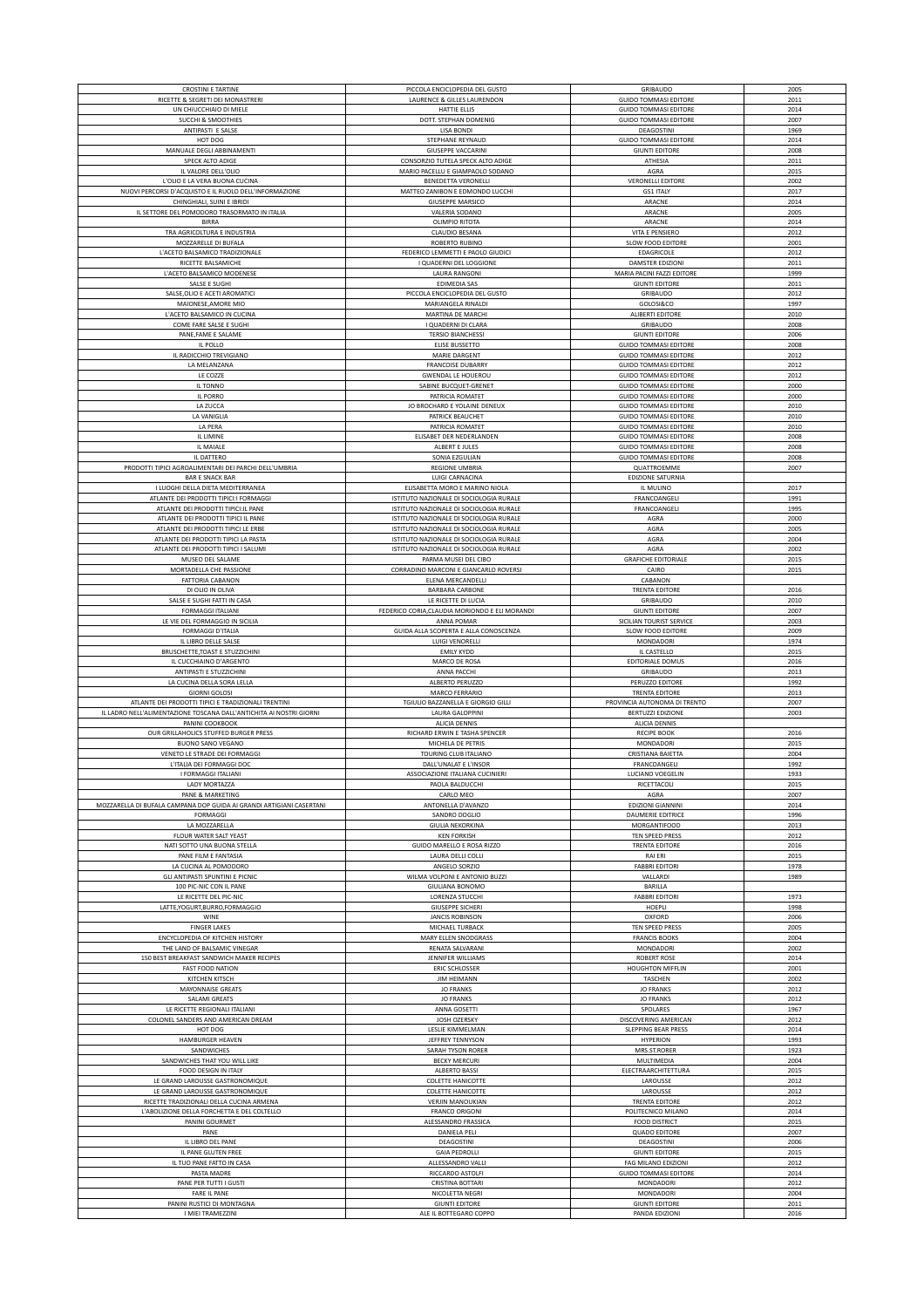| 125 BSET GLUTEN-FREE BREAD MACHINE<br>DONNA WASHBURN AND HEATHER BUTT<br><b>ROBERT ROSE</b><br>2010<br>TUTTI PAZZI PER LE BRUSCHETTE<br>FREDERIC CHESNEAU/ L'ATELIER DE FRED<br>IL CASTELLO<br>2010<br>QUANTE STORIE PER UN HAMBURGER<br><b>MATTEO RUISI</b><br><b>GUIDO EDITORE</b><br>2013<br>DOLCI E PANE SENZA GLUTINE<br><b>GUIDO TOMMASI EDITORE</b><br><b>HANNAH MILES</b><br>2012<br>2007<br>PANINI<br><b>CARLA BARDI</b><br><b>BRIOLIBRI</b><br>IL SAPORE DEL PANE<br>MASSIMO FOLADOR<br><b>GUERINI E ASSOCIATI</b><br>2011<br>PANE E OLIO<br>EDIMEDIA SAS<br><b>GIUNTI EDITORE</b><br>2012<br>PUCCE, PIEZZI E FRISEDDHERE<br>ROSSELLA BARLETTA<br><b>EDIZIONI GRIFO</b><br>2008<br><b>SAGEP EDITORI</b><br>IL PANE NERO<br>SERGIO ROSSO<br>2011<br>FARE IL PANE IN CASA<br>EDIMEDIA SAS<br><b>GIUNTI EDITORE</b><br>2010<br>TECNICA E PRATICA DELLA PANIFICAZIONE MODERNA<br>A. PERONA<br>G. LAVAGNOLO EDITORI<br>ALFABETO DEL PANE (E COMPANATICO)<br>2011<br>PIER FRANCESCO LISTRI<br>MAURO PAGLIAI EDITORI<br>ALFABETO DEL PANE (E COMPANATICO)<br>PIER FRANCESCO LISTRI<br>MAURO PAGLIAI EDITORI<br>2011<br>VERDURE ANTICHE E DIMENTICATE<br><b>GUIDO TOMMASI EDITORE</b><br><b>KEDA BLACK</b><br>2016<br>HAMBURGER GOURMET<br><b>BLEND</b><br>L'IPPOCAMPO<br>2013<br>DANIEL STEVENS<br>2012<br>PANE<br>DEAGOSTINI<br>1989<br>IL PANE ANNUALE<br>MARCEL MAGET<br><b>CAROCCI EDITORI</b><br>ZENZERO<br><b>ALICE HART</b><br><b>GUIDO TOMMASI EDITORE</b><br>JODY VASSALLO<br><b>GUIDO TOMMASI EDITORE</b><br>2006<br><b>SALE &amp;PEPE</b><br>COLAZIONE D'AUTORE<br>PETUNIA OLLISTER<br>SLOW FOOD EDITORE<br>2017<br>2013<br>HOT-DOG<br>LITTLE FERNAND<br><b>MARABOUT</b><br>PANINI TRAMEZZINI TARTITE PIZZETTE<br>1988<br>LUCIANO MORNACCHI<br>LA SPIGA<br>NO GRAIN, NO GAIN SANDWICH RECIPES<br>DIANA WELKINS<br>DIANA WELKINS<br>2015<br>THE CRAZY SANDWICH<br>HEINEMANN<br>1992<br>C.J. MOORE<br>SANDWICHES<br><b>JOANN &amp; VICKIE</b><br><b>GOOSE BETTY PATCH</b><br>2002<br>2017<br>SANDWICH TOASTER<br>COOKNATION<br>COOKNATION<br>YOUR BEST EVER PANINI MAKING GUIDE<br><b>MARTHA STONE</b><br>50 EVERYDAY PALEO PANINI RECIPES<br>KAREN MILLBURY<br><b>KAREN MILLBURY</b><br>2014<br>QUESADILLA COOKBOOK<br>SAXONBERG ASSOCIATES<br>SAXONBERG ASSOCIATES<br>C'ERA UNA VOLTA IL FORMAGGIO DI FOSSA C'E ANCORA ?<br>2000<br>GRAZIANO POZZETTO<br>PANOZZO EDITORE<br>PICNIC<br>ISABEL BRANCQ-LEPAGE<br><b>GUIDO TOMMASI EDITORE</b><br>2006<br>2012<br>CHOCOLATE<br>ROBERTA DEIANA<br><b>GIUNTI EDITORE</b><br>IL PANINO VEGGIE<br>ALESSANDRO FRUSSICA<br><b>GUIDO TOMMASI EDITORE</b><br>2015<br>IL LAMPREDOTTO SALVERA L'EURO<br>LUCIA PUGLIESE<br>LUCIA PUGLIESE EDITORE<br>2015<br><b>ERBE AROMATICHE</b><br><b>GUIDO TOMMASI EDITORE</b><br>ANDREW MIKOLAJSKI<br>2008<br><b>COCKTAIL HOUSE</b><br><b>BRUNO VANZAN</b><br>MONDADORI<br>2017<br>THE TAKEAWAY SECRET<br>2010<br><b>KENNY MCGOVERN</b><br><b>ROBINSON</b><br><b>GRASSI DENTRO</b><br>NICOLA SORRENTINO<br>MONDADORI<br>2016<br>THE STREET FOOD SECRET<br><b>KENNY MCGOVERN</b><br><b>ROBINSON</b><br>2017<br>DEL PORCELLO E DELLE SUE PRELIBATEZZE<br>ROBERTO MEIATTINI EDITORE<br>2000<br>ROMANO BAVASTRO<br>ODIO CUCINARE<br><b>CHRISTIAN MILONE</b><br>MONDADORI<br>2013<br>LA MEMORIA DEL GUSTO<br>CINQUESENSI<br>2015<br>LAURA BOLGERI<br>RIVOLUZIONE LANGOSTERIA<br>ROBERTO SHIRA<br>RIZZOLI<br>2017<br>VEGETIT<br>ALBERTO CAPATTI<br>CINQUESENSI<br>2016<br>SULLE ALI DEL BAROLO<br><b>GIANNI GAGLIARDO</b><br>CINQUESENSI<br>2014<br>MILANO AL CAFFE<br>RICCARDO DI VICENZO<br>HOEPLI<br>2007<br>I CAFFE DI MILANO<br>1969<br>SANDRO PIANTANIDA<br>MURSIA<br>I CAFFE STORICI IN EMILIA ROMAGNA E MOLTEFELTRO<br><b>GIANCARLO ROVERSI</b><br>BANCA POPOLARE DI MILANO<br>1994<br>LUXURY BOOK/FOOD<br>LADURRE<br>LUXURY BOOK/FOOD<br>2010<br>THE PERFECT AFTERNOON TEA<br>ANTONY WILD E CAROL PASTOR<br><b>LORENZ BOOKS</b><br>2011<br>THE WOED ATLAS OF WINE<br>HUGH JOHNSON E JANCIS ROBINSON<br>MITCHELL BEAZLEY<br>2013<br>2006<br>FAST FOOD/SLOW FOOD<br><b>RICHARD WILK</b><br>ALTAMIRA<br>THE AMERICAN HISTORY<br>MARK H. ZANGER<br><b>GREENWOOD PRESS</b><br>2003<br>LIST OF AMERICAN CHEESES<br>BETASCRIPT PUBLISHING<br>LAMBERT M. SURHONE<br>2010<br>FAST FOOD: A HISTORY OF WENDY'S, ARBY'S, BURGER KING AND OTHER POPULAR FAST FOOD<br>VICTORIA HOCKFIELD<br>VICTORIA HOCKFIELD<br>THE UNOFFICIAL HISTORY OF THE FAST FOOD INDUSTRY<br>JANE SANDIFER<br>JANE SANDIFER<br>BROADWAY BOOKS NEW YORK<br>1998<br>THE DICTIONARY OF ITALIAN FOOD AND DRINK<br>JOHN MARIANI<br>2005<br>A HISTORY OF THE SENSES<br><b>ROBERT JUTTE</b><br>POLITY<br>500 RICETTE LOW-CARB<br>DANA CAROENDER<br>KENNESS<br>2005<br>HOW TO MAKE SANDWICHES<br><b>TED ALLING</b><br><b>TED ALLING</b><br>2016<br><b>ITALIAN TAKEOUT COOKBOOK</b><br><b>LINA CHANG</b><br><b>COOKBOOK PUBLISHER</b><br>2016<br>PANINI RECIPES<br><b>KRISTEN CARLOTA</b><br>ITALIAN SANDWICH SECRETS<br>42 RIVETTE DI HAMBURGER E SANDWICH VEGANI<br>ROSSANA MONGIOVI<br><b>KELLI RAE</b><br>2016<br>CUCINA<br>ALLAN BAY<br>GARZANTI<br>2010<br><b>GIAMPIERO RORATO</b><br>DARIO DE BASTIANI<br>COSTESINE<br>2013<br>MARIO BATALI<br>OXFORD<br><b>ITALIAN FOOD</b><br>2007<br>PANE SENZA IMPASTO<br><b>JIM LAHEY</b><br><b>GUIDO TOMMASI EDITORE</b><br>2009<br>IL PANE FATTO IN CASA<br><b>CIRIL HITZ</b><br>ATLANTE<br>2009<br>LA LEVITAZIONE LENTA<br>PIERGIORGIO GIORILLI<br>GRIBAUDO<br>2016<br>IL PANE<br>PIERGIORGIO GIORILLI<br>ZANOCCHELLI<br>1996<br>LA VITA E TROPPO CORTA PER BERE I VINI CATTIVI<br>LUIGI VERONELLI<br><b>GIUNTI EDITORE</b><br>2016<br>NICOLA CHIRILLO<br>ISTITU COMPERNSIVO STATALE ARDAULI<br>2009<br>ARDAULI<br>EASY ENTERTAINING AT HOME<br>SANDRA LEE<br><b>GIUNTI EDITORE</b><br>2011<br><b>FINGER FOOD</b><br>JENNIE MAIZELS<br>VERMILION<br>2003<br><b>FINGER FOOD</b><br><b>HELEN LEDERER</b><br>ACCENT PRESS LTD<br>2012<br>TOP 100 FINGER FOODS<br>ANNABEL KARMEL<br>ATRIA BOOKS<br>2009<br><b>FABULOUS FINGER FOODS</b><br><b>BELLE SCULLY</b><br><b>TIMES EDITIONS</b><br>2004<br><b>FINGER LAKES FEAST</b><br>KATE HARVEY, KARL ZINSMEISTER & NOAH ZINSMEISTER<br><b>MCBOOKS PRESS</b><br>2012<br><b>FINGER FOOD</b><br>MARYANNE BLACKER<br>PUBLISHING PTY<br>1995<br>PARTY FOOD<br><b>BRIDGET JONES</b><br><b>LORENZ BOOKS</b><br>2009<br><b>600 COCKTAILS &amp; DRINK</b><br>STUART WALTON<br><b>LORENZ BOOKS</b><br>2009<br>BARRIQUE<br>SAN PATRIGNANO<br>SAN PATRIGNANO<br>2012<br>SE SI ASCOLTA LA STORIA LA LUNGA STRADA DEL PROSCIUTTO DI PARMA<br>ALDA TACCA<br>TIPOLITOTECNICA<br>2005<br>HORS D'OEUVRES<br>MARTHA STEWART'S<br>MARTHA STEWART'S<br>1984<br>HORS D'OEUVRES<br>MARTHA STEWART'S<br>MARTHA STEWART'S<br>1984<br>GRAZING<br>JULIE VAN ROSENDAAL<br>WHITE CAP<br>2005<br><b>KITCHEN SKILLS</b><br><b>KELLY EVANS</b><br>CAMBRIDGE<br>2011<br>APPETIZERS<br>ANNE HILDYARD<br><b>LORENZ BOOKS</b><br>2011<br>HOT-DOG<br>ILONA CHOVANCOVA<br><b>MARABOUT</b><br>2013<br>SANDWICH<br>KRISTA PHILLIPS<br><b>ABINGDOD PRESS</b><br>2012<br>PANINI<br>DOMINIQUE AND CINDY DUBY<br>WHITE CAP<br>2010<br>CANADIA CHEESE<br><b>KATHY GUIDI</b><br>MCARTHUR & COMPANY TORONTO<br>1996<br>THE BEST SANDWICH<br>RAFFAELLA LENARDUZZI<br>2018<br>PALAGURME<br>SANDWICHES<br>SANJAY & CO<br>2011<br>TARLA DALAL<br>PARTY FOOD<br>MARGARET BARCA<br>PENGUIN BOOKS<br>2008<br>THE ENCYCLOPEDIA OF SANDWICHES<br><b>SUSAN RUSSO</b><br><b>QUIRK BOOKS</b><br>2010<br><b>BURGERS &amp; SLIDERS</b><br>MIRANDA BALLARD<br>ELLEN PARNAVELES<br>2013<br>JENNIFER JOYCE<br>RYLAND PETERS & SMALL<br>PANINI<br>2012<br>101 SANDWICHES<br><b>HELEN GRAVES</b><br>DOG 'N' BONE<br>2013<br>THE PERFECT HAMBURGER<br>ALEXANDRRE MCCALL SMITH<br>PUFFIN<br>1982<br>APPETIZERS , BUFFETS FINGER FOOD&PARTY FOOD<br><b>BRIDGET JONES</b><br><b>LORENZ BOOKS</b><br>2003<br>JENNIFER JOYCE<br><b>SMALL BITES</b><br>2005<br>DK<br>LA SCIENZA DELLA PASTICCERIA<br>DARIO BRESSANINI<br>GRIBAUDO<br>2014<br>FARMHOUSE CHEESES OF IRELAND A CELEBRATION<br>GLYNN ANDERSON & JOHN MCLAUGHLIN<br>THE COLLINS PRESS<br>2011<br>A TASTEFUL ITALIAN STORY<br>S.PELLEGRINO<br>S.PELLEGRINO<br>2019<br>EUROPEAN FOOD LAN<br>LUIGI COSTATO E FERDINANDO ALBISINNI<br>CEDAM<br>2012<br>THE BEST HOMEMADE BABY FOOD ON THE PLANET<br><b>KARIN KNIGHT</b><br>FAIR WINDS PRESS<br>2010<br>FREDERIC P. MILLER, AGNES F, JOHN MCBREWSTER<br>ALPHASCRIPT PUBLISHING<br>HOT DOG<br>2009<br><b>FAST FOOD NATION</b><br>DAVID HAUGEN E SUSAN MUSSER<br><b>GALE CENGAGE</b><br>2013<br>TRADITIONAL FOODS OF BRITAIN<br>LAURA MASON E CATHERINE BROWN<br><b>EURO TERROIRS</b><br>2004 |                           |          |                           |      |
|------------------------------------------------------------------------------------------------------------------------------------------------------------------------------------------------------------------------------------------------------------------------------------------------------------------------------------------------------------------------------------------------------------------------------------------------------------------------------------------------------------------------------------------------------------------------------------------------------------------------------------------------------------------------------------------------------------------------------------------------------------------------------------------------------------------------------------------------------------------------------------------------------------------------------------------------------------------------------------------------------------------------------------------------------------------------------------------------------------------------------------------------------------------------------------------------------------------------------------------------------------------------------------------------------------------------------------------------------------------------------------------------------------------------------------------------------------------------------------------------------------------------------------------------------------------------------------------------------------------------------------------------------------------------------------------------------------------------------------------------------------------------------------------------------------------------------------------------------------------------------------------------------------------------------------------------------------------------------------------------------------------------------------------------------------------------------------------------------------------------------------------------------------------------------------------------------------------------------------------------------------------------------------------------------------------------------------------------------------------------------------------------------------------------------------------------------------------------------------------------------------------------------------------------------------------------------------------------------------------------------------------------------------------------------------------------------------------------------------------------------------------------------------------------------------------------------------------------------------------------------------------------------------------------------------------------------------------------------------------------------------------------------------------------------------------------------------------------------------------------------------------------------------------------------------------------------------------------------------------------------------------------------------------------------------------------------------------------------------------------------------------------------------------------------------------------------------------------------------------------------------------------------------------------------------------------------------------------------------------------------------------------------------------------------------------------------------------------------------------------------------------------------------------------------------------------------------------------------------------------------------------------------------------------------------------------------------------------------------------------------------------------------------------------------------------------------------------------------------------------------------------------------------------------------------------------------------------------------------------------------------------------------------------------------------------------------------------------------------------------------------------------------------------------------------------------------------------------------------------------------------------------------------------------------------------------------------------------------------------------------------------------------------------------------------------------------------------------------------------------------------------------------------------------------------------------------------------------------------------------------------------------------------------------------------------------------------------------------------------------------------------------------------------------------------------------------------------------------------------------------------------------------------------------------------------------------------------------------------------------------------------------------------------------------------------------------------------------------------------------------------------------------------------------------------------------------------------------------------------------------------------------------------------------------------------------------------------------------------------------------------------------------------------------------------------------------------------------------------------------------------------------------------------------------------------------------------------------------------------------------------------------------------------------------------------------------------------------------------------------------------------------------------------------------------------------------------------------------------------------------------------------------------------------------------------------------------------------------------------------------------------------------------------------------------------------------------------------------------------------------------------------------------------------------------------------------------------------------------------------------------------------------------------------------------------------------------------------------------------------------------------------------------------------------------------------------------------------------------------------------------------------------------------------------------------------------------------------------------------------------------------------------------------------------------------------------------------------------------------------------------------------------------------------------------------------------------------------------------------------------------------------------------------------------------------------------------------------------------------------------------------------------------------------------------------------------------------------------------------------------------------------------------------------------------------------------------------------------------------------------------------------------------------------------------------------------------------------------------------------------------------------------------------------------------------------------------------------------------------------------------------------------------------------------------------------------------------------------------------------------------------------------------------------------------------------------------------------------------------------------------------------------------------------------------------------------------------------------------------------------------------------------------------------------------------------------------------------------------------------------------------------------------------------------------------------------------------------------------------------------------------------------------------------------------------------------------------------------------------------------------------------------------------------------------------------------------------------------------------------------------------------------------|---------------------------|----------|---------------------------|------|
|                                                                                                                                                                                                                                                                                                                                                                                                                                                                                                                                                                                                                                                                                                                                                                                                                                                                                                                                                                                                                                                                                                                                                                                                                                                                                                                                                                                                                                                                                                                                                                                                                                                                                                                                                                                                                                                                                                                                                                                                                                                                                                                                                                                                                                                                                                                                                                                                                                                                                                                                                                                                                                                                                                                                                                                                                                                                                                                                                                                                                                                                                                                                                                                                                                                                                                                                                                                                                                                                                                                                                                                                                                                                                                                                                                                                                                                                                                                                                                                                                                                                                                                                                                                                                                                                                                                                                                                                                                                                                                                                                                                                                                                                                                                                                                                                                                                                                                                                                                                                                                                                                                                                                                                                                                                                                                                                                                                                                                                                                                                                                                                                                                                                                                                                                                                                                                                                                                                                                                                                                                                                                                                                                                                                                                                                                                                                                                                                                                                                                                                                                                                                                                                                                                                                                                                                                                                                                                                                                                                                                                                                                                                                                                                                                                                                                                                                                                                                                                                                                                                                                                                                                                                                                                                                                                                                                                                                                                                                                                                                                                                                                                                                                                                                                                                                                                                                                                                                                                                                                                                                                                                                                                                            | TALISMAN ITALIAN COOKBOOK | ADA BONI | THE CROWN COOKBOOK SERIES | 1950 |
|                                                                                                                                                                                                                                                                                                                                                                                                                                                                                                                                                                                                                                                                                                                                                                                                                                                                                                                                                                                                                                                                                                                                                                                                                                                                                                                                                                                                                                                                                                                                                                                                                                                                                                                                                                                                                                                                                                                                                                                                                                                                                                                                                                                                                                                                                                                                                                                                                                                                                                                                                                                                                                                                                                                                                                                                                                                                                                                                                                                                                                                                                                                                                                                                                                                                                                                                                                                                                                                                                                                                                                                                                                                                                                                                                                                                                                                                                                                                                                                                                                                                                                                                                                                                                                                                                                                                                                                                                                                                                                                                                                                                                                                                                                                                                                                                                                                                                                                                                                                                                                                                                                                                                                                                                                                                                                                                                                                                                                                                                                                                                                                                                                                                                                                                                                                                                                                                                                                                                                                                                                                                                                                                                                                                                                                                                                                                                                                                                                                                                                                                                                                                                                                                                                                                                                                                                                                                                                                                                                                                                                                                                                                                                                                                                                                                                                                                                                                                                                                                                                                                                                                                                                                                                                                                                                                                                                                                                                                                                                                                                                                                                                                                                                                                                                                                                                                                                                                                                                                                                                                                                                                                                                                            |                           |          |                           |      |
|                                                                                                                                                                                                                                                                                                                                                                                                                                                                                                                                                                                                                                                                                                                                                                                                                                                                                                                                                                                                                                                                                                                                                                                                                                                                                                                                                                                                                                                                                                                                                                                                                                                                                                                                                                                                                                                                                                                                                                                                                                                                                                                                                                                                                                                                                                                                                                                                                                                                                                                                                                                                                                                                                                                                                                                                                                                                                                                                                                                                                                                                                                                                                                                                                                                                                                                                                                                                                                                                                                                                                                                                                                                                                                                                                                                                                                                                                                                                                                                                                                                                                                                                                                                                                                                                                                                                                                                                                                                                                                                                                                                                                                                                                                                                                                                                                                                                                                                                                                                                                                                                                                                                                                                                                                                                                                                                                                                                                                                                                                                                                                                                                                                                                                                                                                                                                                                                                                                                                                                                                                                                                                                                                                                                                                                                                                                                                                                                                                                                                                                                                                                                                                                                                                                                                                                                                                                                                                                                                                                                                                                                                                                                                                                                                                                                                                                                                                                                                                                                                                                                                                                                                                                                                                                                                                                                                                                                                                                                                                                                                                                                                                                                                                                                                                                                                                                                                                                                                                                                                                                                                                                                                                                            |                           |          |                           |      |
|                                                                                                                                                                                                                                                                                                                                                                                                                                                                                                                                                                                                                                                                                                                                                                                                                                                                                                                                                                                                                                                                                                                                                                                                                                                                                                                                                                                                                                                                                                                                                                                                                                                                                                                                                                                                                                                                                                                                                                                                                                                                                                                                                                                                                                                                                                                                                                                                                                                                                                                                                                                                                                                                                                                                                                                                                                                                                                                                                                                                                                                                                                                                                                                                                                                                                                                                                                                                                                                                                                                                                                                                                                                                                                                                                                                                                                                                                                                                                                                                                                                                                                                                                                                                                                                                                                                                                                                                                                                                                                                                                                                                                                                                                                                                                                                                                                                                                                                                                                                                                                                                                                                                                                                                                                                                                                                                                                                                                                                                                                                                                                                                                                                                                                                                                                                                                                                                                                                                                                                                                                                                                                                                                                                                                                                                                                                                                                                                                                                                                                                                                                                                                                                                                                                                                                                                                                                                                                                                                                                                                                                                                                                                                                                                                                                                                                                                                                                                                                                                                                                                                                                                                                                                                                                                                                                                                                                                                                                                                                                                                                                                                                                                                                                                                                                                                                                                                                                                                                                                                                                                                                                                                                                            |                           |          |                           |      |
|                                                                                                                                                                                                                                                                                                                                                                                                                                                                                                                                                                                                                                                                                                                                                                                                                                                                                                                                                                                                                                                                                                                                                                                                                                                                                                                                                                                                                                                                                                                                                                                                                                                                                                                                                                                                                                                                                                                                                                                                                                                                                                                                                                                                                                                                                                                                                                                                                                                                                                                                                                                                                                                                                                                                                                                                                                                                                                                                                                                                                                                                                                                                                                                                                                                                                                                                                                                                                                                                                                                                                                                                                                                                                                                                                                                                                                                                                                                                                                                                                                                                                                                                                                                                                                                                                                                                                                                                                                                                                                                                                                                                                                                                                                                                                                                                                                                                                                                                                                                                                                                                                                                                                                                                                                                                                                                                                                                                                                                                                                                                                                                                                                                                                                                                                                                                                                                                                                                                                                                                                                                                                                                                                                                                                                                                                                                                                                                                                                                                                                                                                                                                                                                                                                                                                                                                                                                                                                                                                                                                                                                                                                                                                                                                                                                                                                                                                                                                                                                                                                                                                                                                                                                                                                                                                                                                                                                                                                                                                                                                                                                                                                                                                                                                                                                                                                                                                                                                                                                                                                                                                                                                                                                            |                           |          |                           |      |
|                                                                                                                                                                                                                                                                                                                                                                                                                                                                                                                                                                                                                                                                                                                                                                                                                                                                                                                                                                                                                                                                                                                                                                                                                                                                                                                                                                                                                                                                                                                                                                                                                                                                                                                                                                                                                                                                                                                                                                                                                                                                                                                                                                                                                                                                                                                                                                                                                                                                                                                                                                                                                                                                                                                                                                                                                                                                                                                                                                                                                                                                                                                                                                                                                                                                                                                                                                                                                                                                                                                                                                                                                                                                                                                                                                                                                                                                                                                                                                                                                                                                                                                                                                                                                                                                                                                                                                                                                                                                                                                                                                                                                                                                                                                                                                                                                                                                                                                                                                                                                                                                                                                                                                                                                                                                                                                                                                                                                                                                                                                                                                                                                                                                                                                                                                                                                                                                                                                                                                                                                                                                                                                                                                                                                                                                                                                                                                                                                                                                                                                                                                                                                                                                                                                                                                                                                                                                                                                                                                                                                                                                                                                                                                                                                                                                                                                                                                                                                                                                                                                                                                                                                                                                                                                                                                                                                                                                                                                                                                                                                                                                                                                                                                                                                                                                                                                                                                                                                                                                                                                                                                                                                                                            |                           |          |                           |      |
|                                                                                                                                                                                                                                                                                                                                                                                                                                                                                                                                                                                                                                                                                                                                                                                                                                                                                                                                                                                                                                                                                                                                                                                                                                                                                                                                                                                                                                                                                                                                                                                                                                                                                                                                                                                                                                                                                                                                                                                                                                                                                                                                                                                                                                                                                                                                                                                                                                                                                                                                                                                                                                                                                                                                                                                                                                                                                                                                                                                                                                                                                                                                                                                                                                                                                                                                                                                                                                                                                                                                                                                                                                                                                                                                                                                                                                                                                                                                                                                                                                                                                                                                                                                                                                                                                                                                                                                                                                                                                                                                                                                                                                                                                                                                                                                                                                                                                                                                                                                                                                                                                                                                                                                                                                                                                                                                                                                                                                                                                                                                                                                                                                                                                                                                                                                                                                                                                                                                                                                                                                                                                                                                                                                                                                                                                                                                                                                                                                                                                                                                                                                                                                                                                                                                                                                                                                                                                                                                                                                                                                                                                                                                                                                                                                                                                                                                                                                                                                                                                                                                                                                                                                                                                                                                                                                                                                                                                                                                                                                                                                                                                                                                                                                                                                                                                                                                                                                                                                                                                                                                                                                                                                                            |                           |          |                           |      |
|                                                                                                                                                                                                                                                                                                                                                                                                                                                                                                                                                                                                                                                                                                                                                                                                                                                                                                                                                                                                                                                                                                                                                                                                                                                                                                                                                                                                                                                                                                                                                                                                                                                                                                                                                                                                                                                                                                                                                                                                                                                                                                                                                                                                                                                                                                                                                                                                                                                                                                                                                                                                                                                                                                                                                                                                                                                                                                                                                                                                                                                                                                                                                                                                                                                                                                                                                                                                                                                                                                                                                                                                                                                                                                                                                                                                                                                                                                                                                                                                                                                                                                                                                                                                                                                                                                                                                                                                                                                                                                                                                                                                                                                                                                                                                                                                                                                                                                                                                                                                                                                                                                                                                                                                                                                                                                                                                                                                                                                                                                                                                                                                                                                                                                                                                                                                                                                                                                                                                                                                                                                                                                                                                                                                                                                                                                                                                                                                                                                                                                                                                                                                                                                                                                                                                                                                                                                                                                                                                                                                                                                                                                                                                                                                                                                                                                                                                                                                                                                                                                                                                                                                                                                                                                                                                                                                                                                                                                                                                                                                                                                                                                                                                                                                                                                                                                                                                                                                                                                                                                                                                                                                                                                            |                           |          |                           |      |
|                                                                                                                                                                                                                                                                                                                                                                                                                                                                                                                                                                                                                                                                                                                                                                                                                                                                                                                                                                                                                                                                                                                                                                                                                                                                                                                                                                                                                                                                                                                                                                                                                                                                                                                                                                                                                                                                                                                                                                                                                                                                                                                                                                                                                                                                                                                                                                                                                                                                                                                                                                                                                                                                                                                                                                                                                                                                                                                                                                                                                                                                                                                                                                                                                                                                                                                                                                                                                                                                                                                                                                                                                                                                                                                                                                                                                                                                                                                                                                                                                                                                                                                                                                                                                                                                                                                                                                                                                                                                                                                                                                                                                                                                                                                                                                                                                                                                                                                                                                                                                                                                                                                                                                                                                                                                                                                                                                                                                                                                                                                                                                                                                                                                                                                                                                                                                                                                                                                                                                                                                                                                                                                                                                                                                                                                                                                                                                                                                                                                                                                                                                                                                                                                                                                                                                                                                                                                                                                                                                                                                                                                                                                                                                                                                                                                                                                                                                                                                                                                                                                                                                                                                                                                                                                                                                                                                                                                                                                                                                                                                                                                                                                                                                                                                                                                                                                                                                                                                                                                                                                                                                                                                                                            |                           |          |                           |      |
|                                                                                                                                                                                                                                                                                                                                                                                                                                                                                                                                                                                                                                                                                                                                                                                                                                                                                                                                                                                                                                                                                                                                                                                                                                                                                                                                                                                                                                                                                                                                                                                                                                                                                                                                                                                                                                                                                                                                                                                                                                                                                                                                                                                                                                                                                                                                                                                                                                                                                                                                                                                                                                                                                                                                                                                                                                                                                                                                                                                                                                                                                                                                                                                                                                                                                                                                                                                                                                                                                                                                                                                                                                                                                                                                                                                                                                                                                                                                                                                                                                                                                                                                                                                                                                                                                                                                                                                                                                                                                                                                                                                                                                                                                                                                                                                                                                                                                                                                                                                                                                                                                                                                                                                                                                                                                                                                                                                                                                                                                                                                                                                                                                                                                                                                                                                                                                                                                                                                                                                                                                                                                                                                                                                                                                                                                                                                                                                                                                                                                                                                                                                                                                                                                                                                                                                                                                                                                                                                                                                                                                                                                                                                                                                                                                                                                                                                                                                                                                                                                                                                                                                                                                                                                                                                                                                                                                                                                                                                                                                                                                                                                                                                                                                                                                                                                                                                                                                                                                                                                                                                                                                                                                                            |                           |          |                           |      |
|                                                                                                                                                                                                                                                                                                                                                                                                                                                                                                                                                                                                                                                                                                                                                                                                                                                                                                                                                                                                                                                                                                                                                                                                                                                                                                                                                                                                                                                                                                                                                                                                                                                                                                                                                                                                                                                                                                                                                                                                                                                                                                                                                                                                                                                                                                                                                                                                                                                                                                                                                                                                                                                                                                                                                                                                                                                                                                                                                                                                                                                                                                                                                                                                                                                                                                                                                                                                                                                                                                                                                                                                                                                                                                                                                                                                                                                                                                                                                                                                                                                                                                                                                                                                                                                                                                                                                                                                                                                                                                                                                                                                                                                                                                                                                                                                                                                                                                                                                                                                                                                                                                                                                                                                                                                                                                                                                                                                                                                                                                                                                                                                                                                                                                                                                                                                                                                                                                                                                                                                                                                                                                                                                                                                                                                                                                                                                                                                                                                                                                                                                                                                                                                                                                                                                                                                                                                                                                                                                                                                                                                                                                                                                                                                                                                                                                                                                                                                                                                                                                                                                                                                                                                                                                                                                                                                                                                                                                                                                                                                                                                                                                                                                                                                                                                                                                                                                                                                                                                                                                                                                                                                                                                            |                           |          |                           |      |
|                                                                                                                                                                                                                                                                                                                                                                                                                                                                                                                                                                                                                                                                                                                                                                                                                                                                                                                                                                                                                                                                                                                                                                                                                                                                                                                                                                                                                                                                                                                                                                                                                                                                                                                                                                                                                                                                                                                                                                                                                                                                                                                                                                                                                                                                                                                                                                                                                                                                                                                                                                                                                                                                                                                                                                                                                                                                                                                                                                                                                                                                                                                                                                                                                                                                                                                                                                                                                                                                                                                                                                                                                                                                                                                                                                                                                                                                                                                                                                                                                                                                                                                                                                                                                                                                                                                                                                                                                                                                                                                                                                                                                                                                                                                                                                                                                                                                                                                                                                                                                                                                                                                                                                                                                                                                                                                                                                                                                                                                                                                                                                                                                                                                                                                                                                                                                                                                                                                                                                                                                                                                                                                                                                                                                                                                                                                                                                                                                                                                                                                                                                                                                                                                                                                                                                                                                                                                                                                                                                                                                                                                                                                                                                                                                                                                                                                                                                                                                                                                                                                                                                                                                                                                                                                                                                                                                                                                                                                                                                                                                                                                                                                                                                                                                                                                                                                                                                                                                                                                                                                                                                                                                                                            |                           |          |                           |      |
|                                                                                                                                                                                                                                                                                                                                                                                                                                                                                                                                                                                                                                                                                                                                                                                                                                                                                                                                                                                                                                                                                                                                                                                                                                                                                                                                                                                                                                                                                                                                                                                                                                                                                                                                                                                                                                                                                                                                                                                                                                                                                                                                                                                                                                                                                                                                                                                                                                                                                                                                                                                                                                                                                                                                                                                                                                                                                                                                                                                                                                                                                                                                                                                                                                                                                                                                                                                                                                                                                                                                                                                                                                                                                                                                                                                                                                                                                                                                                                                                                                                                                                                                                                                                                                                                                                                                                                                                                                                                                                                                                                                                                                                                                                                                                                                                                                                                                                                                                                                                                                                                                                                                                                                                                                                                                                                                                                                                                                                                                                                                                                                                                                                                                                                                                                                                                                                                                                                                                                                                                                                                                                                                                                                                                                                                                                                                                                                                                                                                                                                                                                                                                                                                                                                                                                                                                                                                                                                                                                                                                                                                                                                                                                                                                                                                                                                                                                                                                                                                                                                                                                                                                                                                                                                                                                                                                                                                                                                                                                                                                                                                                                                                                                                                                                                                                                                                                                                                                                                                                                                                                                                                                                                            |                           |          |                           |      |
|                                                                                                                                                                                                                                                                                                                                                                                                                                                                                                                                                                                                                                                                                                                                                                                                                                                                                                                                                                                                                                                                                                                                                                                                                                                                                                                                                                                                                                                                                                                                                                                                                                                                                                                                                                                                                                                                                                                                                                                                                                                                                                                                                                                                                                                                                                                                                                                                                                                                                                                                                                                                                                                                                                                                                                                                                                                                                                                                                                                                                                                                                                                                                                                                                                                                                                                                                                                                                                                                                                                                                                                                                                                                                                                                                                                                                                                                                                                                                                                                                                                                                                                                                                                                                                                                                                                                                                                                                                                                                                                                                                                                                                                                                                                                                                                                                                                                                                                                                                                                                                                                                                                                                                                                                                                                                                                                                                                                                                                                                                                                                                                                                                                                                                                                                                                                                                                                                                                                                                                                                                                                                                                                                                                                                                                                                                                                                                                                                                                                                                                                                                                                                                                                                                                                                                                                                                                                                                                                                                                                                                                                                                                                                                                                                                                                                                                                                                                                                                                                                                                                                                                                                                                                                                                                                                                                                                                                                                                                                                                                                                                                                                                                                                                                                                                                                                                                                                                                                                                                                                                                                                                                                                                            |                           |          |                           |      |
|                                                                                                                                                                                                                                                                                                                                                                                                                                                                                                                                                                                                                                                                                                                                                                                                                                                                                                                                                                                                                                                                                                                                                                                                                                                                                                                                                                                                                                                                                                                                                                                                                                                                                                                                                                                                                                                                                                                                                                                                                                                                                                                                                                                                                                                                                                                                                                                                                                                                                                                                                                                                                                                                                                                                                                                                                                                                                                                                                                                                                                                                                                                                                                                                                                                                                                                                                                                                                                                                                                                                                                                                                                                                                                                                                                                                                                                                                                                                                                                                                                                                                                                                                                                                                                                                                                                                                                                                                                                                                                                                                                                                                                                                                                                                                                                                                                                                                                                                                                                                                                                                                                                                                                                                                                                                                                                                                                                                                                                                                                                                                                                                                                                                                                                                                                                                                                                                                                                                                                                                                                                                                                                                                                                                                                                                                                                                                                                                                                                                                                                                                                                                                                                                                                                                                                                                                                                                                                                                                                                                                                                                                                                                                                                                                                                                                                                                                                                                                                                                                                                                                                                                                                                                                                                                                                                                                                                                                                                                                                                                                                                                                                                                                                                                                                                                                                                                                                                                                                                                                                                                                                                                                                                            |                           |          |                           |      |
|                                                                                                                                                                                                                                                                                                                                                                                                                                                                                                                                                                                                                                                                                                                                                                                                                                                                                                                                                                                                                                                                                                                                                                                                                                                                                                                                                                                                                                                                                                                                                                                                                                                                                                                                                                                                                                                                                                                                                                                                                                                                                                                                                                                                                                                                                                                                                                                                                                                                                                                                                                                                                                                                                                                                                                                                                                                                                                                                                                                                                                                                                                                                                                                                                                                                                                                                                                                                                                                                                                                                                                                                                                                                                                                                                                                                                                                                                                                                                                                                                                                                                                                                                                                                                                                                                                                                                                                                                                                                                                                                                                                                                                                                                                                                                                                                                                                                                                                                                                                                                                                                                                                                                                                                                                                                                                                                                                                                                                                                                                                                                                                                                                                                                                                                                                                                                                                                                                                                                                                                                                                                                                                                                                                                                                                                                                                                                                                                                                                                                                                                                                                                                                                                                                                                                                                                                                                                                                                                                                                                                                                                                                                                                                                                                                                                                                                                                                                                                                                                                                                                                                                                                                                                                                                                                                                                                                                                                                                                                                                                                                                                                                                                                                                                                                                                                                                                                                                                                                                                                                                                                                                                                                                            |                           |          |                           |      |
|                                                                                                                                                                                                                                                                                                                                                                                                                                                                                                                                                                                                                                                                                                                                                                                                                                                                                                                                                                                                                                                                                                                                                                                                                                                                                                                                                                                                                                                                                                                                                                                                                                                                                                                                                                                                                                                                                                                                                                                                                                                                                                                                                                                                                                                                                                                                                                                                                                                                                                                                                                                                                                                                                                                                                                                                                                                                                                                                                                                                                                                                                                                                                                                                                                                                                                                                                                                                                                                                                                                                                                                                                                                                                                                                                                                                                                                                                                                                                                                                                                                                                                                                                                                                                                                                                                                                                                                                                                                                                                                                                                                                                                                                                                                                                                                                                                                                                                                                                                                                                                                                                                                                                                                                                                                                                                                                                                                                                                                                                                                                                                                                                                                                                                                                                                                                                                                                                                                                                                                                                                                                                                                                                                                                                                                                                                                                                                                                                                                                                                                                                                                                                                                                                                                                                                                                                                                                                                                                                                                                                                                                                                                                                                                                                                                                                                                                                                                                                                                                                                                                                                                                                                                                                                                                                                                                                                                                                                                                                                                                                                                                                                                                                                                                                                                                                                                                                                                                                                                                                                                                                                                                                                                            |                           |          |                           |      |
|                                                                                                                                                                                                                                                                                                                                                                                                                                                                                                                                                                                                                                                                                                                                                                                                                                                                                                                                                                                                                                                                                                                                                                                                                                                                                                                                                                                                                                                                                                                                                                                                                                                                                                                                                                                                                                                                                                                                                                                                                                                                                                                                                                                                                                                                                                                                                                                                                                                                                                                                                                                                                                                                                                                                                                                                                                                                                                                                                                                                                                                                                                                                                                                                                                                                                                                                                                                                                                                                                                                                                                                                                                                                                                                                                                                                                                                                                                                                                                                                                                                                                                                                                                                                                                                                                                                                                                                                                                                                                                                                                                                                                                                                                                                                                                                                                                                                                                                                                                                                                                                                                                                                                                                                                                                                                                                                                                                                                                                                                                                                                                                                                                                                                                                                                                                                                                                                                                                                                                                                                                                                                                                                                                                                                                                                                                                                                                                                                                                                                                                                                                                                                                                                                                                                                                                                                                                                                                                                                                                                                                                                                                                                                                                                                                                                                                                                                                                                                                                                                                                                                                                                                                                                                                                                                                                                                                                                                                                                                                                                                                                                                                                                                                                                                                                                                                                                                                                                                                                                                                                                                                                                                                                            |                           |          |                           |      |
|                                                                                                                                                                                                                                                                                                                                                                                                                                                                                                                                                                                                                                                                                                                                                                                                                                                                                                                                                                                                                                                                                                                                                                                                                                                                                                                                                                                                                                                                                                                                                                                                                                                                                                                                                                                                                                                                                                                                                                                                                                                                                                                                                                                                                                                                                                                                                                                                                                                                                                                                                                                                                                                                                                                                                                                                                                                                                                                                                                                                                                                                                                                                                                                                                                                                                                                                                                                                                                                                                                                                                                                                                                                                                                                                                                                                                                                                                                                                                                                                                                                                                                                                                                                                                                                                                                                                                                                                                                                                                                                                                                                                                                                                                                                                                                                                                                                                                                                                                                                                                                                                                                                                                                                                                                                                                                                                                                                                                                                                                                                                                                                                                                                                                                                                                                                                                                                                                                                                                                                                                                                                                                                                                                                                                                                                                                                                                                                                                                                                                                                                                                                                                                                                                                                                                                                                                                                                                                                                                                                                                                                                                                                                                                                                                                                                                                                                                                                                                                                                                                                                                                                                                                                                                                                                                                                                                                                                                                                                                                                                                                                                                                                                                                                                                                                                                                                                                                                                                                                                                                                                                                                                                                                            |                           |          |                           |      |
|                                                                                                                                                                                                                                                                                                                                                                                                                                                                                                                                                                                                                                                                                                                                                                                                                                                                                                                                                                                                                                                                                                                                                                                                                                                                                                                                                                                                                                                                                                                                                                                                                                                                                                                                                                                                                                                                                                                                                                                                                                                                                                                                                                                                                                                                                                                                                                                                                                                                                                                                                                                                                                                                                                                                                                                                                                                                                                                                                                                                                                                                                                                                                                                                                                                                                                                                                                                                                                                                                                                                                                                                                                                                                                                                                                                                                                                                                                                                                                                                                                                                                                                                                                                                                                                                                                                                                                                                                                                                                                                                                                                                                                                                                                                                                                                                                                                                                                                                                                                                                                                                                                                                                                                                                                                                                                                                                                                                                                                                                                                                                                                                                                                                                                                                                                                                                                                                                                                                                                                                                                                                                                                                                                                                                                                                                                                                                                                                                                                                                                                                                                                                                                                                                                                                                                                                                                                                                                                                                                                                                                                                                                                                                                                                                                                                                                                                                                                                                                                                                                                                                                                                                                                                                                                                                                                                                                                                                                                                                                                                                                                                                                                                                                                                                                                                                                                                                                                                                                                                                                                                                                                                                                                            |                           |          |                           |      |
|                                                                                                                                                                                                                                                                                                                                                                                                                                                                                                                                                                                                                                                                                                                                                                                                                                                                                                                                                                                                                                                                                                                                                                                                                                                                                                                                                                                                                                                                                                                                                                                                                                                                                                                                                                                                                                                                                                                                                                                                                                                                                                                                                                                                                                                                                                                                                                                                                                                                                                                                                                                                                                                                                                                                                                                                                                                                                                                                                                                                                                                                                                                                                                                                                                                                                                                                                                                                                                                                                                                                                                                                                                                                                                                                                                                                                                                                                                                                                                                                                                                                                                                                                                                                                                                                                                                                                                                                                                                                                                                                                                                                                                                                                                                                                                                                                                                                                                                                                                                                                                                                                                                                                                                                                                                                                                                                                                                                                                                                                                                                                                                                                                                                                                                                                                                                                                                                                                                                                                                                                                                                                                                                                                                                                                                                                                                                                                                                                                                                                                                                                                                                                                                                                                                                                                                                                                                                                                                                                                                                                                                                                                                                                                                                                                                                                                                                                                                                                                                                                                                                                                                                                                                                                                                                                                                                                                                                                                                                                                                                                                                                                                                                                                                                                                                                                                                                                                                                                                                                                                                                                                                                                                                            |                           |          |                           |      |
|                                                                                                                                                                                                                                                                                                                                                                                                                                                                                                                                                                                                                                                                                                                                                                                                                                                                                                                                                                                                                                                                                                                                                                                                                                                                                                                                                                                                                                                                                                                                                                                                                                                                                                                                                                                                                                                                                                                                                                                                                                                                                                                                                                                                                                                                                                                                                                                                                                                                                                                                                                                                                                                                                                                                                                                                                                                                                                                                                                                                                                                                                                                                                                                                                                                                                                                                                                                                                                                                                                                                                                                                                                                                                                                                                                                                                                                                                                                                                                                                                                                                                                                                                                                                                                                                                                                                                                                                                                                                                                                                                                                                                                                                                                                                                                                                                                                                                                                                                                                                                                                                                                                                                                                                                                                                                                                                                                                                                                                                                                                                                                                                                                                                                                                                                                                                                                                                                                                                                                                                                                                                                                                                                                                                                                                                                                                                                                                                                                                                                                                                                                                                                                                                                                                                                                                                                                                                                                                                                                                                                                                                                                                                                                                                                                                                                                                                                                                                                                                                                                                                                                                                                                                                                                                                                                                                                                                                                                                                                                                                                                                                                                                                                                                                                                                                                                                                                                                                                                                                                                                                                                                                                                                            |                           |          |                           |      |
|                                                                                                                                                                                                                                                                                                                                                                                                                                                                                                                                                                                                                                                                                                                                                                                                                                                                                                                                                                                                                                                                                                                                                                                                                                                                                                                                                                                                                                                                                                                                                                                                                                                                                                                                                                                                                                                                                                                                                                                                                                                                                                                                                                                                                                                                                                                                                                                                                                                                                                                                                                                                                                                                                                                                                                                                                                                                                                                                                                                                                                                                                                                                                                                                                                                                                                                                                                                                                                                                                                                                                                                                                                                                                                                                                                                                                                                                                                                                                                                                                                                                                                                                                                                                                                                                                                                                                                                                                                                                                                                                                                                                                                                                                                                                                                                                                                                                                                                                                                                                                                                                                                                                                                                                                                                                                                                                                                                                                                                                                                                                                                                                                                                                                                                                                                                                                                                                                                                                                                                                                                                                                                                                                                                                                                                                                                                                                                                                                                                                                                                                                                                                                                                                                                                                                                                                                                                                                                                                                                                                                                                                                                                                                                                                                                                                                                                                                                                                                                                                                                                                                                                                                                                                                                                                                                                                                                                                                                                                                                                                                                                                                                                                                                                                                                                                                                                                                                                                                                                                                                                                                                                                                                                            |                           |          |                           |      |
|                                                                                                                                                                                                                                                                                                                                                                                                                                                                                                                                                                                                                                                                                                                                                                                                                                                                                                                                                                                                                                                                                                                                                                                                                                                                                                                                                                                                                                                                                                                                                                                                                                                                                                                                                                                                                                                                                                                                                                                                                                                                                                                                                                                                                                                                                                                                                                                                                                                                                                                                                                                                                                                                                                                                                                                                                                                                                                                                                                                                                                                                                                                                                                                                                                                                                                                                                                                                                                                                                                                                                                                                                                                                                                                                                                                                                                                                                                                                                                                                                                                                                                                                                                                                                                                                                                                                                                                                                                                                                                                                                                                                                                                                                                                                                                                                                                                                                                                                                                                                                                                                                                                                                                                                                                                                                                                                                                                                                                                                                                                                                                                                                                                                                                                                                                                                                                                                                                                                                                                                                                                                                                                                                                                                                                                                                                                                                                                                                                                                                                                                                                                                                                                                                                                                                                                                                                                                                                                                                                                                                                                                                                                                                                                                                                                                                                                                                                                                                                                                                                                                                                                                                                                                                                                                                                                                                                                                                                                                                                                                                                                                                                                                                                                                                                                                                                                                                                                                                                                                                                                                                                                                                                                            |                           |          |                           |      |
|                                                                                                                                                                                                                                                                                                                                                                                                                                                                                                                                                                                                                                                                                                                                                                                                                                                                                                                                                                                                                                                                                                                                                                                                                                                                                                                                                                                                                                                                                                                                                                                                                                                                                                                                                                                                                                                                                                                                                                                                                                                                                                                                                                                                                                                                                                                                                                                                                                                                                                                                                                                                                                                                                                                                                                                                                                                                                                                                                                                                                                                                                                                                                                                                                                                                                                                                                                                                                                                                                                                                                                                                                                                                                                                                                                                                                                                                                                                                                                                                                                                                                                                                                                                                                                                                                                                                                                                                                                                                                                                                                                                                                                                                                                                                                                                                                                                                                                                                                                                                                                                                                                                                                                                                                                                                                                                                                                                                                                                                                                                                                                                                                                                                                                                                                                                                                                                                                                                                                                                                                                                                                                                                                                                                                                                                                                                                                                                                                                                                                                                                                                                                                                                                                                                                                                                                                                                                                                                                                                                                                                                                                                                                                                                                                                                                                                                                                                                                                                                                                                                                                                                                                                                                                                                                                                                                                                                                                                                                                                                                                                                                                                                                                                                                                                                                                                                                                                                                                                                                                                                                                                                                                                                            |                           |          |                           |      |
|                                                                                                                                                                                                                                                                                                                                                                                                                                                                                                                                                                                                                                                                                                                                                                                                                                                                                                                                                                                                                                                                                                                                                                                                                                                                                                                                                                                                                                                                                                                                                                                                                                                                                                                                                                                                                                                                                                                                                                                                                                                                                                                                                                                                                                                                                                                                                                                                                                                                                                                                                                                                                                                                                                                                                                                                                                                                                                                                                                                                                                                                                                                                                                                                                                                                                                                                                                                                                                                                                                                                                                                                                                                                                                                                                                                                                                                                                                                                                                                                                                                                                                                                                                                                                                                                                                                                                                                                                                                                                                                                                                                                                                                                                                                                                                                                                                                                                                                                                                                                                                                                                                                                                                                                                                                                                                                                                                                                                                                                                                                                                                                                                                                                                                                                                                                                                                                                                                                                                                                                                                                                                                                                                                                                                                                                                                                                                                                                                                                                                                                                                                                                                                                                                                                                                                                                                                                                                                                                                                                                                                                                                                                                                                                                                                                                                                                                                                                                                                                                                                                                                                                                                                                                                                                                                                                                                                                                                                                                                                                                                                                                                                                                                                                                                                                                                                                                                                                                                                                                                                                                                                                                                                                            |                           |          |                           |      |
|                                                                                                                                                                                                                                                                                                                                                                                                                                                                                                                                                                                                                                                                                                                                                                                                                                                                                                                                                                                                                                                                                                                                                                                                                                                                                                                                                                                                                                                                                                                                                                                                                                                                                                                                                                                                                                                                                                                                                                                                                                                                                                                                                                                                                                                                                                                                                                                                                                                                                                                                                                                                                                                                                                                                                                                                                                                                                                                                                                                                                                                                                                                                                                                                                                                                                                                                                                                                                                                                                                                                                                                                                                                                                                                                                                                                                                                                                                                                                                                                                                                                                                                                                                                                                                                                                                                                                                                                                                                                                                                                                                                                                                                                                                                                                                                                                                                                                                                                                                                                                                                                                                                                                                                                                                                                                                                                                                                                                                                                                                                                                                                                                                                                                                                                                                                                                                                                                                                                                                                                                                                                                                                                                                                                                                                                                                                                                                                                                                                                                                                                                                                                                                                                                                                                                                                                                                                                                                                                                                                                                                                                                                                                                                                                                                                                                                                                                                                                                                                                                                                                                                                                                                                                                                                                                                                                                                                                                                                                                                                                                                                                                                                                                                                                                                                                                                                                                                                                                                                                                                                                                                                                                                                            |                           |          |                           |      |
|                                                                                                                                                                                                                                                                                                                                                                                                                                                                                                                                                                                                                                                                                                                                                                                                                                                                                                                                                                                                                                                                                                                                                                                                                                                                                                                                                                                                                                                                                                                                                                                                                                                                                                                                                                                                                                                                                                                                                                                                                                                                                                                                                                                                                                                                                                                                                                                                                                                                                                                                                                                                                                                                                                                                                                                                                                                                                                                                                                                                                                                                                                                                                                                                                                                                                                                                                                                                                                                                                                                                                                                                                                                                                                                                                                                                                                                                                                                                                                                                                                                                                                                                                                                                                                                                                                                                                                                                                                                                                                                                                                                                                                                                                                                                                                                                                                                                                                                                                                                                                                                                                                                                                                                                                                                                                                                                                                                                                                                                                                                                                                                                                                                                                                                                                                                                                                                                                                                                                                                                                                                                                                                                                                                                                                                                                                                                                                                                                                                                                                                                                                                                                                                                                                                                                                                                                                                                                                                                                                                                                                                                                                                                                                                                                                                                                                                                                                                                                                                                                                                                                                                                                                                                                                                                                                                                                                                                                                                                                                                                                                                                                                                                                                                                                                                                                                                                                                                                                                                                                                                                                                                                                                                            |                           |          |                           |      |
|                                                                                                                                                                                                                                                                                                                                                                                                                                                                                                                                                                                                                                                                                                                                                                                                                                                                                                                                                                                                                                                                                                                                                                                                                                                                                                                                                                                                                                                                                                                                                                                                                                                                                                                                                                                                                                                                                                                                                                                                                                                                                                                                                                                                                                                                                                                                                                                                                                                                                                                                                                                                                                                                                                                                                                                                                                                                                                                                                                                                                                                                                                                                                                                                                                                                                                                                                                                                                                                                                                                                                                                                                                                                                                                                                                                                                                                                                                                                                                                                                                                                                                                                                                                                                                                                                                                                                                                                                                                                                                                                                                                                                                                                                                                                                                                                                                                                                                                                                                                                                                                                                                                                                                                                                                                                                                                                                                                                                                                                                                                                                                                                                                                                                                                                                                                                                                                                                                                                                                                                                                                                                                                                                                                                                                                                                                                                                                                                                                                                                                                                                                                                                                                                                                                                                                                                                                                                                                                                                                                                                                                                                                                                                                                                                                                                                                                                                                                                                                                                                                                                                                                                                                                                                                                                                                                                                                                                                                                                                                                                                                                                                                                                                                                                                                                                                                                                                                                                                                                                                                                                                                                                                                                            |                           |          |                           |      |
|                                                                                                                                                                                                                                                                                                                                                                                                                                                                                                                                                                                                                                                                                                                                                                                                                                                                                                                                                                                                                                                                                                                                                                                                                                                                                                                                                                                                                                                                                                                                                                                                                                                                                                                                                                                                                                                                                                                                                                                                                                                                                                                                                                                                                                                                                                                                                                                                                                                                                                                                                                                                                                                                                                                                                                                                                                                                                                                                                                                                                                                                                                                                                                                                                                                                                                                                                                                                                                                                                                                                                                                                                                                                                                                                                                                                                                                                                                                                                                                                                                                                                                                                                                                                                                                                                                                                                                                                                                                                                                                                                                                                                                                                                                                                                                                                                                                                                                                                                                                                                                                                                                                                                                                                                                                                                                                                                                                                                                                                                                                                                                                                                                                                                                                                                                                                                                                                                                                                                                                                                                                                                                                                                                                                                                                                                                                                                                                                                                                                                                                                                                                                                                                                                                                                                                                                                                                                                                                                                                                                                                                                                                                                                                                                                                                                                                                                                                                                                                                                                                                                                                                                                                                                                                                                                                                                                                                                                                                                                                                                                                                                                                                                                                                                                                                                                                                                                                                                                                                                                                                                                                                                                                                            |                           |          |                           |      |
|                                                                                                                                                                                                                                                                                                                                                                                                                                                                                                                                                                                                                                                                                                                                                                                                                                                                                                                                                                                                                                                                                                                                                                                                                                                                                                                                                                                                                                                                                                                                                                                                                                                                                                                                                                                                                                                                                                                                                                                                                                                                                                                                                                                                                                                                                                                                                                                                                                                                                                                                                                                                                                                                                                                                                                                                                                                                                                                                                                                                                                                                                                                                                                                                                                                                                                                                                                                                                                                                                                                                                                                                                                                                                                                                                                                                                                                                                                                                                                                                                                                                                                                                                                                                                                                                                                                                                                                                                                                                                                                                                                                                                                                                                                                                                                                                                                                                                                                                                                                                                                                                                                                                                                                                                                                                                                                                                                                                                                                                                                                                                                                                                                                                                                                                                                                                                                                                                                                                                                                                                                                                                                                                                                                                                                                                                                                                                                                                                                                                                                                                                                                                                                                                                                                                                                                                                                                                                                                                                                                                                                                                                                                                                                                                                                                                                                                                                                                                                                                                                                                                                                                                                                                                                                                                                                                                                                                                                                                                                                                                                                                                                                                                                                                                                                                                                                                                                                                                                                                                                                                                                                                                                                                            |                           |          |                           |      |
|                                                                                                                                                                                                                                                                                                                                                                                                                                                                                                                                                                                                                                                                                                                                                                                                                                                                                                                                                                                                                                                                                                                                                                                                                                                                                                                                                                                                                                                                                                                                                                                                                                                                                                                                                                                                                                                                                                                                                                                                                                                                                                                                                                                                                                                                                                                                                                                                                                                                                                                                                                                                                                                                                                                                                                                                                                                                                                                                                                                                                                                                                                                                                                                                                                                                                                                                                                                                                                                                                                                                                                                                                                                                                                                                                                                                                                                                                                                                                                                                                                                                                                                                                                                                                                                                                                                                                                                                                                                                                                                                                                                                                                                                                                                                                                                                                                                                                                                                                                                                                                                                                                                                                                                                                                                                                                                                                                                                                                                                                                                                                                                                                                                                                                                                                                                                                                                                                                                                                                                                                                                                                                                                                                                                                                                                                                                                                                                                                                                                                                                                                                                                                                                                                                                                                                                                                                                                                                                                                                                                                                                                                                                                                                                                                                                                                                                                                                                                                                                                                                                                                                                                                                                                                                                                                                                                                                                                                                                                                                                                                                                                                                                                                                                                                                                                                                                                                                                                                                                                                                                                                                                                                                                            |                           |          |                           |      |
|                                                                                                                                                                                                                                                                                                                                                                                                                                                                                                                                                                                                                                                                                                                                                                                                                                                                                                                                                                                                                                                                                                                                                                                                                                                                                                                                                                                                                                                                                                                                                                                                                                                                                                                                                                                                                                                                                                                                                                                                                                                                                                                                                                                                                                                                                                                                                                                                                                                                                                                                                                                                                                                                                                                                                                                                                                                                                                                                                                                                                                                                                                                                                                                                                                                                                                                                                                                                                                                                                                                                                                                                                                                                                                                                                                                                                                                                                                                                                                                                                                                                                                                                                                                                                                                                                                                                                                                                                                                                                                                                                                                                                                                                                                                                                                                                                                                                                                                                                                                                                                                                                                                                                                                                                                                                                                                                                                                                                                                                                                                                                                                                                                                                                                                                                                                                                                                                                                                                                                                                                                                                                                                                                                                                                                                                                                                                                                                                                                                                                                                                                                                                                                                                                                                                                                                                                                                                                                                                                                                                                                                                                                                                                                                                                                                                                                                                                                                                                                                                                                                                                                                                                                                                                                                                                                                                                                                                                                                                                                                                                                                                                                                                                                                                                                                                                                                                                                                                                                                                                                                                                                                                                                                            |                           |          |                           |      |
|                                                                                                                                                                                                                                                                                                                                                                                                                                                                                                                                                                                                                                                                                                                                                                                                                                                                                                                                                                                                                                                                                                                                                                                                                                                                                                                                                                                                                                                                                                                                                                                                                                                                                                                                                                                                                                                                                                                                                                                                                                                                                                                                                                                                                                                                                                                                                                                                                                                                                                                                                                                                                                                                                                                                                                                                                                                                                                                                                                                                                                                                                                                                                                                                                                                                                                                                                                                                                                                                                                                                                                                                                                                                                                                                                                                                                                                                                                                                                                                                                                                                                                                                                                                                                                                                                                                                                                                                                                                                                                                                                                                                                                                                                                                                                                                                                                                                                                                                                                                                                                                                                                                                                                                                                                                                                                                                                                                                                                                                                                                                                                                                                                                                                                                                                                                                                                                                                                                                                                                                                                                                                                                                                                                                                                                                                                                                                                                                                                                                                                                                                                                                                                                                                                                                                                                                                                                                                                                                                                                                                                                                                                                                                                                                                                                                                                                                                                                                                                                                                                                                                                                                                                                                                                                                                                                                                                                                                                                                                                                                                                                                                                                                                                                                                                                                                                                                                                                                                                                                                                                                                                                                                                                            |                           |          |                           |      |
|                                                                                                                                                                                                                                                                                                                                                                                                                                                                                                                                                                                                                                                                                                                                                                                                                                                                                                                                                                                                                                                                                                                                                                                                                                                                                                                                                                                                                                                                                                                                                                                                                                                                                                                                                                                                                                                                                                                                                                                                                                                                                                                                                                                                                                                                                                                                                                                                                                                                                                                                                                                                                                                                                                                                                                                                                                                                                                                                                                                                                                                                                                                                                                                                                                                                                                                                                                                                                                                                                                                                                                                                                                                                                                                                                                                                                                                                                                                                                                                                                                                                                                                                                                                                                                                                                                                                                                                                                                                                                                                                                                                                                                                                                                                                                                                                                                                                                                                                                                                                                                                                                                                                                                                                                                                                                                                                                                                                                                                                                                                                                                                                                                                                                                                                                                                                                                                                                                                                                                                                                                                                                                                                                                                                                                                                                                                                                                                                                                                                                                                                                                                                                                                                                                                                                                                                                                                                                                                                                                                                                                                                                                                                                                                                                                                                                                                                                                                                                                                                                                                                                                                                                                                                                                                                                                                                                                                                                                                                                                                                                                                                                                                                                                                                                                                                                                                                                                                                                                                                                                                                                                                                                                                            |                           |          |                           |      |
|                                                                                                                                                                                                                                                                                                                                                                                                                                                                                                                                                                                                                                                                                                                                                                                                                                                                                                                                                                                                                                                                                                                                                                                                                                                                                                                                                                                                                                                                                                                                                                                                                                                                                                                                                                                                                                                                                                                                                                                                                                                                                                                                                                                                                                                                                                                                                                                                                                                                                                                                                                                                                                                                                                                                                                                                                                                                                                                                                                                                                                                                                                                                                                                                                                                                                                                                                                                                                                                                                                                                                                                                                                                                                                                                                                                                                                                                                                                                                                                                                                                                                                                                                                                                                                                                                                                                                                                                                                                                                                                                                                                                                                                                                                                                                                                                                                                                                                                                                                                                                                                                                                                                                                                                                                                                                                                                                                                                                                                                                                                                                                                                                                                                                                                                                                                                                                                                                                                                                                                                                                                                                                                                                                                                                                                                                                                                                                                                                                                                                                                                                                                                                                                                                                                                                                                                                                                                                                                                                                                                                                                                                                                                                                                                                                                                                                                                                                                                                                                                                                                                                                                                                                                                                                                                                                                                                                                                                                                                                                                                                                                                                                                                                                                                                                                                                                                                                                                                                                                                                                                                                                                                                                                            |                           |          |                           |      |
|                                                                                                                                                                                                                                                                                                                                                                                                                                                                                                                                                                                                                                                                                                                                                                                                                                                                                                                                                                                                                                                                                                                                                                                                                                                                                                                                                                                                                                                                                                                                                                                                                                                                                                                                                                                                                                                                                                                                                                                                                                                                                                                                                                                                                                                                                                                                                                                                                                                                                                                                                                                                                                                                                                                                                                                                                                                                                                                                                                                                                                                                                                                                                                                                                                                                                                                                                                                                                                                                                                                                                                                                                                                                                                                                                                                                                                                                                                                                                                                                                                                                                                                                                                                                                                                                                                                                                                                                                                                                                                                                                                                                                                                                                                                                                                                                                                                                                                                                                                                                                                                                                                                                                                                                                                                                                                                                                                                                                                                                                                                                                                                                                                                                                                                                                                                                                                                                                                                                                                                                                                                                                                                                                                                                                                                                                                                                                                                                                                                                                                                                                                                                                                                                                                                                                                                                                                                                                                                                                                                                                                                                                                                                                                                                                                                                                                                                                                                                                                                                                                                                                                                                                                                                                                                                                                                                                                                                                                                                                                                                                                                                                                                                                                                                                                                                                                                                                                                                                                                                                                                                                                                                                                                            |                           |          |                           |      |
|                                                                                                                                                                                                                                                                                                                                                                                                                                                                                                                                                                                                                                                                                                                                                                                                                                                                                                                                                                                                                                                                                                                                                                                                                                                                                                                                                                                                                                                                                                                                                                                                                                                                                                                                                                                                                                                                                                                                                                                                                                                                                                                                                                                                                                                                                                                                                                                                                                                                                                                                                                                                                                                                                                                                                                                                                                                                                                                                                                                                                                                                                                                                                                                                                                                                                                                                                                                                                                                                                                                                                                                                                                                                                                                                                                                                                                                                                                                                                                                                                                                                                                                                                                                                                                                                                                                                                                                                                                                                                                                                                                                                                                                                                                                                                                                                                                                                                                                                                                                                                                                                                                                                                                                                                                                                                                                                                                                                                                                                                                                                                                                                                                                                                                                                                                                                                                                                                                                                                                                                                                                                                                                                                                                                                                                                                                                                                                                                                                                                                                                                                                                                                                                                                                                                                                                                                                                                                                                                                                                                                                                                                                                                                                                                                                                                                                                                                                                                                                                                                                                                                                                                                                                                                                                                                                                                                                                                                                                                                                                                                                                                                                                                                                                                                                                                                                                                                                                                                                                                                                                                                                                                                                                            |                           |          |                           |      |
|                                                                                                                                                                                                                                                                                                                                                                                                                                                                                                                                                                                                                                                                                                                                                                                                                                                                                                                                                                                                                                                                                                                                                                                                                                                                                                                                                                                                                                                                                                                                                                                                                                                                                                                                                                                                                                                                                                                                                                                                                                                                                                                                                                                                                                                                                                                                                                                                                                                                                                                                                                                                                                                                                                                                                                                                                                                                                                                                                                                                                                                                                                                                                                                                                                                                                                                                                                                                                                                                                                                                                                                                                                                                                                                                                                                                                                                                                                                                                                                                                                                                                                                                                                                                                                                                                                                                                                                                                                                                                                                                                                                                                                                                                                                                                                                                                                                                                                                                                                                                                                                                                                                                                                                                                                                                                                                                                                                                                                                                                                                                                                                                                                                                                                                                                                                                                                                                                                                                                                                                                                                                                                                                                                                                                                                                                                                                                                                                                                                                                                                                                                                                                                                                                                                                                                                                                                                                                                                                                                                                                                                                                                                                                                                                                                                                                                                                                                                                                                                                                                                                                                                                                                                                                                                                                                                                                                                                                                                                                                                                                                                                                                                                                                                                                                                                                                                                                                                                                                                                                                                                                                                                                                                            |                           |          |                           |      |
|                                                                                                                                                                                                                                                                                                                                                                                                                                                                                                                                                                                                                                                                                                                                                                                                                                                                                                                                                                                                                                                                                                                                                                                                                                                                                                                                                                                                                                                                                                                                                                                                                                                                                                                                                                                                                                                                                                                                                                                                                                                                                                                                                                                                                                                                                                                                                                                                                                                                                                                                                                                                                                                                                                                                                                                                                                                                                                                                                                                                                                                                                                                                                                                                                                                                                                                                                                                                                                                                                                                                                                                                                                                                                                                                                                                                                                                                                                                                                                                                                                                                                                                                                                                                                                                                                                                                                                                                                                                                                                                                                                                                                                                                                                                                                                                                                                                                                                                                                                                                                                                                                                                                                                                                                                                                                                                                                                                                                                                                                                                                                                                                                                                                                                                                                                                                                                                                                                                                                                                                                                                                                                                                                                                                                                                                                                                                                                                                                                                                                                                                                                                                                                                                                                                                                                                                                                                                                                                                                                                                                                                                                                                                                                                                                                                                                                                                                                                                                                                                                                                                                                                                                                                                                                                                                                                                                                                                                                                                                                                                                                                                                                                                                                                                                                                                                                                                                                                                                                                                                                                                                                                                                                                            |                           |          |                           |      |
|                                                                                                                                                                                                                                                                                                                                                                                                                                                                                                                                                                                                                                                                                                                                                                                                                                                                                                                                                                                                                                                                                                                                                                                                                                                                                                                                                                                                                                                                                                                                                                                                                                                                                                                                                                                                                                                                                                                                                                                                                                                                                                                                                                                                                                                                                                                                                                                                                                                                                                                                                                                                                                                                                                                                                                                                                                                                                                                                                                                                                                                                                                                                                                                                                                                                                                                                                                                                                                                                                                                                                                                                                                                                                                                                                                                                                                                                                                                                                                                                                                                                                                                                                                                                                                                                                                                                                                                                                                                                                                                                                                                                                                                                                                                                                                                                                                                                                                                                                                                                                                                                                                                                                                                                                                                                                                                                                                                                                                                                                                                                                                                                                                                                                                                                                                                                                                                                                                                                                                                                                                                                                                                                                                                                                                                                                                                                                                                                                                                                                                                                                                                                                                                                                                                                                                                                                                                                                                                                                                                                                                                                                                                                                                                                                                                                                                                                                                                                                                                                                                                                                                                                                                                                                                                                                                                                                                                                                                                                                                                                                                                                                                                                                                                                                                                                                                                                                                                                                                                                                                                                                                                                                                                            |                           |          |                           |      |
|                                                                                                                                                                                                                                                                                                                                                                                                                                                                                                                                                                                                                                                                                                                                                                                                                                                                                                                                                                                                                                                                                                                                                                                                                                                                                                                                                                                                                                                                                                                                                                                                                                                                                                                                                                                                                                                                                                                                                                                                                                                                                                                                                                                                                                                                                                                                                                                                                                                                                                                                                                                                                                                                                                                                                                                                                                                                                                                                                                                                                                                                                                                                                                                                                                                                                                                                                                                                                                                                                                                                                                                                                                                                                                                                                                                                                                                                                                                                                                                                                                                                                                                                                                                                                                                                                                                                                                                                                                                                                                                                                                                                                                                                                                                                                                                                                                                                                                                                                                                                                                                                                                                                                                                                                                                                                                                                                                                                                                                                                                                                                                                                                                                                                                                                                                                                                                                                                                                                                                                                                                                                                                                                                                                                                                                                                                                                                                                                                                                                                                                                                                                                                                                                                                                                                                                                                                                                                                                                                                                                                                                                                                                                                                                                                                                                                                                                                                                                                                                                                                                                                                                                                                                                                                                                                                                                                                                                                                                                                                                                                                                                                                                                                                                                                                                                                                                                                                                                                                                                                                                                                                                                                                                            |                           |          |                           |      |
|                                                                                                                                                                                                                                                                                                                                                                                                                                                                                                                                                                                                                                                                                                                                                                                                                                                                                                                                                                                                                                                                                                                                                                                                                                                                                                                                                                                                                                                                                                                                                                                                                                                                                                                                                                                                                                                                                                                                                                                                                                                                                                                                                                                                                                                                                                                                                                                                                                                                                                                                                                                                                                                                                                                                                                                                                                                                                                                                                                                                                                                                                                                                                                                                                                                                                                                                                                                                                                                                                                                                                                                                                                                                                                                                                                                                                                                                                                                                                                                                                                                                                                                                                                                                                                                                                                                                                                                                                                                                                                                                                                                                                                                                                                                                                                                                                                                                                                                                                                                                                                                                                                                                                                                                                                                                                                                                                                                                                                                                                                                                                                                                                                                                                                                                                                                                                                                                                                                                                                                                                                                                                                                                                                                                                                                                                                                                                                                                                                                                                                                                                                                                                                                                                                                                                                                                                                                                                                                                                                                                                                                                                                                                                                                                                                                                                                                                                                                                                                                                                                                                                                                                                                                                                                                                                                                                                                                                                                                                                                                                                                                                                                                                                                                                                                                                                                                                                                                                                                                                                                                                                                                                                                                            |                           |          |                           |      |
|                                                                                                                                                                                                                                                                                                                                                                                                                                                                                                                                                                                                                                                                                                                                                                                                                                                                                                                                                                                                                                                                                                                                                                                                                                                                                                                                                                                                                                                                                                                                                                                                                                                                                                                                                                                                                                                                                                                                                                                                                                                                                                                                                                                                                                                                                                                                                                                                                                                                                                                                                                                                                                                                                                                                                                                                                                                                                                                                                                                                                                                                                                                                                                                                                                                                                                                                                                                                                                                                                                                                                                                                                                                                                                                                                                                                                                                                                                                                                                                                                                                                                                                                                                                                                                                                                                                                                                                                                                                                                                                                                                                                                                                                                                                                                                                                                                                                                                                                                                                                                                                                                                                                                                                                                                                                                                                                                                                                                                                                                                                                                                                                                                                                                                                                                                                                                                                                                                                                                                                                                                                                                                                                                                                                                                                                                                                                                                                                                                                                                                                                                                                                                                                                                                                                                                                                                                                                                                                                                                                                                                                                                                                                                                                                                                                                                                                                                                                                                                                                                                                                                                                                                                                                                                                                                                                                                                                                                                                                                                                                                                                                                                                                                                                                                                                                                                                                                                                                                                                                                                                                                                                                                                                            |                           |          |                           |      |
|                                                                                                                                                                                                                                                                                                                                                                                                                                                                                                                                                                                                                                                                                                                                                                                                                                                                                                                                                                                                                                                                                                                                                                                                                                                                                                                                                                                                                                                                                                                                                                                                                                                                                                                                                                                                                                                                                                                                                                                                                                                                                                                                                                                                                                                                                                                                                                                                                                                                                                                                                                                                                                                                                                                                                                                                                                                                                                                                                                                                                                                                                                                                                                                                                                                                                                                                                                                                                                                                                                                                                                                                                                                                                                                                                                                                                                                                                                                                                                                                                                                                                                                                                                                                                                                                                                                                                                                                                                                                                                                                                                                                                                                                                                                                                                                                                                                                                                                                                                                                                                                                                                                                                                                                                                                                                                                                                                                                                                                                                                                                                                                                                                                                                                                                                                                                                                                                                                                                                                                                                                                                                                                                                                                                                                                                                                                                                                                                                                                                                                                                                                                                                                                                                                                                                                                                                                                                                                                                                                                                                                                                                                                                                                                                                                                                                                                                                                                                                                                                                                                                                                                                                                                                                                                                                                                                                                                                                                                                                                                                                                                                                                                                                                                                                                                                                                                                                                                                                                                                                                                                                                                                                                                            |                           |          |                           |      |
|                                                                                                                                                                                                                                                                                                                                                                                                                                                                                                                                                                                                                                                                                                                                                                                                                                                                                                                                                                                                                                                                                                                                                                                                                                                                                                                                                                                                                                                                                                                                                                                                                                                                                                                                                                                                                                                                                                                                                                                                                                                                                                                                                                                                                                                                                                                                                                                                                                                                                                                                                                                                                                                                                                                                                                                                                                                                                                                                                                                                                                                                                                                                                                                                                                                                                                                                                                                                                                                                                                                                                                                                                                                                                                                                                                                                                                                                                                                                                                                                                                                                                                                                                                                                                                                                                                                                                                                                                                                                                                                                                                                                                                                                                                                                                                                                                                                                                                                                                                                                                                                                                                                                                                                                                                                                                                                                                                                                                                                                                                                                                                                                                                                                                                                                                                                                                                                                                                                                                                                                                                                                                                                                                                                                                                                                                                                                                                                                                                                                                                                                                                                                                                                                                                                                                                                                                                                                                                                                                                                                                                                                                                                                                                                                                                                                                                                                                                                                                                                                                                                                                                                                                                                                                                                                                                                                                                                                                                                                                                                                                                                                                                                                                                                                                                                                                                                                                                                                                                                                                                                                                                                                                                                            |                           |          |                           |      |
|                                                                                                                                                                                                                                                                                                                                                                                                                                                                                                                                                                                                                                                                                                                                                                                                                                                                                                                                                                                                                                                                                                                                                                                                                                                                                                                                                                                                                                                                                                                                                                                                                                                                                                                                                                                                                                                                                                                                                                                                                                                                                                                                                                                                                                                                                                                                                                                                                                                                                                                                                                                                                                                                                                                                                                                                                                                                                                                                                                                                                                                                                                                                                                                                                                                                                                                                                                                                                                                                                                                                                                                                                                                                                                                                                                                                                                                                                                                                                                                                                                                                                                                                                                                                                                                                                                                                                                                                                                                                                                                                                                                                                                                                                                                                                                                                                                                                                                                                                                                                                                                                                                                                                                                                                                                                                                                                                                                                                                                                                                                                                                                                                                                                                                                                                                                                                                                                                                                                                                                                                                                                                                                                                                                                                                                                                                                                                                                                                                                                                                                                                                                                                                                                                                                                                                                                                                                                                                                                                                                                                                                                                                                                                                                                                                                                                                                                                                                                                                                                                                                                                                                                                                                                                                                                                                                                                                                                                                                                                                                                                                                                                                                                                                                                                                                                                                                                                                                                                                                                                                                                                                                                                                                            |                           |          |                           |      |
|                                                                                                                                                                                                                                                                                                                                                                                                                                                                                                                                                                                                                                                                                                                                                                                                                                                                                                                                                                                                                                                                                                                                                                                                                                                                                                                                                                                                                                                                                                                                                                                                                                                                                                                                                                                                                                                                                                                                                                                                                                                                                                                                                                                                                                                                                                                                                                                                                                                                                                                                                                                                                                                                                                                                                                                                                                                                                                                                                                                                                                                                                                                                                                                                                                                                                                                                                                                                                                                                                                                                                                                                                                                                                                                                                                                                                                                                                                                                                                                                                                                                                                                                                                                                                                                                                                                                                                                                                                                                                                                                                                                                                                                                                                                                                                                                                                                                                                                                                                                                                                                                                                                                                                                                                                                                                                                                                                                                                                                                                                                                                                                                                                                                                                                                                                                                                                                                                                                                                                                                                                                                                                                                                                                                                                                                                                                                                                                                                                                                                                                                                                                                                                                                                                                                                                                                                                                                                                                                                                                                                                                                                                                                                                                                                                                                                                                                                                                                                                                                                                                                                                                                                                                                                                                                                                                                                                                                                                                                                                                                                                                                                                                                                                                                                                                                                                                                                                                                                                                                                                                                                                                                                                                            |                           |          |                           |      |
|                                                                                                                                                                                                                                                                                                                                                                                                                                                                                                                                                                                                                                                                                                                                                                                                                                                                                                                                                                                                                                                                                                                                                                                                                                                                                                                                                                                                                                                                                                                                                                                                                                                                                                                                                                                                                                                                                                                                                                                                                                                                                                                                                                                                                                                                                                                                                                                                                                                                                                                                                                                                                                                                                                                                                                                                                                                                                                                                                                                                                                                                                                                                                                                                                                                                                                                                                                                                                                                                                                                                                                                                                                                                                                                                                                                                                                                                                                                                                                                                                                                                                                                                                                                                                                                                                                                                                                                                                                                                                                                                                                                                                                                                                                                                                                                                                                                                                                                                                                                                                                                                                                                                                                                                                                                                                                                                                                                                                                                                                                                                                                                                                                                                                                                                                                                                                                                                                                                                                                                                                                                                                                                                                                                                                                                                                                                                                                                                                                                                                                                                                                                                                                                                                                                                                                                                                                                                                                                                                                                                                                                                                                                                                                                                                                                                                                                                                                                                                                                                                                                                                                                                                                                                                                                                                                                                                                                                                                                                                                                                                                                                                                                                                                                                                                                                                                                                                                                                                                                                                                                                                                                                                                                            |                           |          |                           |      |
|                                                                                                                                                                                                                                                                                                                                                                                                                                                                                                                                                                                                                                                                                                                                                                                                                                                                                                                                                                                                                                                                                                                                                                                                                                                                                                                                                                                                                                                                                                                                                                                                                                                                                                                                                                                                                                                                                                                                                                                                                                                                                                                                                                                                                                                                                                                                                                                                                                                                                                                                                                                                                                                                                                                                                                                                                                                                                                                                                                                                                                                                                                                                                                                                                                                                                                                                                                                                                                                                                                                                                                                                                                                                                                                                                                                                                                                                                                                                                                                                                                                                                                                                                                                                                                                                                                                                                                                                                                                                                                                                                                                                                                                                                                                                                                                                                                                                                                                                                                                                                                                                                                                                                                                                                                                                                                                                                                                                                                                                                                                                                                                                                                                                                                                                                                                                                                                                                                                                                                                                                                                                                                                                                                                                                                                                                                                                                                                                                                                                                                                                                                                                                                                                                                                                                                                                                                                                                                                                                                                                                                                                                                                                                                                                                                                                                                                                                                                                                                                                                                                                                                                                                                                                                                                                                                                                                                                                                                                                                                                                                                                                                                                                                                                                                                                                                                                                                                                                                                                                                                                                                                                                                                                            |                           |          |                           |      |
|                                                                                                                                                                                                                                                                                                                                                                                                                                                                                                                                                                                                                                                                                                                                                                                                                                                                                                                                                                                                                                                                                                                                                                                                                                                                                                                                                                                                                                                                                                                                                                                                                                                                                                                                                                                                                                                                                                                                                                                                                                                                                                                                                                                                                                                                                                                                                                                                                                                                                                                                                                                                                                                                                                                                                                                                                                                                                                                                                                                                                                                                                                                                                                                                                                                                                                                                                                                                                                                                                                                                                                                                                                                                                                                                                                                                                                                                                                                                                                                                                                                                                                                                                                                                                                                                                                                                                                                                                                                                                                                                                                                                                                                                                                                                                                                                                                                                                                                                                                                                                                                                                                                                                                                                                                                                                                                                                                                                                                                                                                                                                                                                                                                                                                                                                                                                                                                                                                                                                                                                                                                                                                                                                                                                                                                                                                                                                                                                                                                                                                                                                                                                                                                                                                                                                                                                                                                                                                                                                                                                                                                                                                                                                                                                                                                                                                                                                                                                                                                                                                                                                                                                                                                                                                                                                                                                                                                                                                                                                                                                                                                                                                                                                                                                                                                                                                                                                                                                                                                                                                                                                                                                                                                            |                           |          |                           |      |
|                                                                                                                                                                                                                                                                                                                                                                                                                                                                                                                                                                                                                                                                                                                                                                                                                                                                                                                                                                                                                                                                                                                                                                                                                                                                                                                                                                                                                                                                                                                                                                                                                                                                                                                                                                                                                                                                                                                                                                                                                                                                                                                                                                                                                                                                                                                                                                                                                                                                                                                                                                                                                                                                                                                                                                                                                                                                                                                                                                                                                                                                                                                                                                                                                                                                                                                                                                                                                                                                                                                                                                                                                                                                                                                                                                                                                                                                                                                                                                                                                                                                                                                                                                                                                                                                                                                                                                                                                                                                                                                                                                                                                                                                                                                                                                                                                                                                                                                                                                                                                                                                                                                                                                                                                                                                                                                                                                                                                                                                                                                                                                                                                                                                                                                                                                                                                                                                                                                                                                                                                                                                                                                                                                                                                                                                                                                                                                                                                                                                                                                                                                                                                                                                                                                                                                                                                                                                                                                                                                                                                                                                                                                                                                                                                                                                                                                                                                                                                                                                                                                                                                                                                                                                                                                                                                                                                                                                                                                                                                                                                                                                                                                                                                                                                                                                                                                                                                                                                                                                                                                                                                                                                                                            |                           |          |                           |      |
|                                                                                                                                                                                                                                                                                                                                                                                                                                                                                                                                                                                                                                                                                                                                                                                                                                                                                                                                                                                                                                                                                                                                                                                                                                                                                                                                                                                                                                                                                                                                                                                                                                                                                                                                                                                                                                                                                                                                                                                                                                                                                                                                                                                                                                                                                                                                                                                                                                                                                                                                                                                                                                                                                                                                                                                                                                                                                                                                                                                                                                                                                                                                                                                                                                                                                                                                                                                                                                                                                                                                                                                                                                                                                                                                                                                                                                                                                                                                                                                                                                                                                                                                                                                                                                                                                                                                                                                                                                                                                                                                                                                                                                                                                                                                                                                                                                                                                                                                                                                                                                                                                                                                                                                                                                                                                                                                                                                                                                                                                                                                                                                                                                                                                                                                                                                                                                                                                                                                                                                                                                                                                                                                                                                                                                                                                                                                                                                                                                                                                                                                                                                                                                                                                                                                                                                                                                                                                                                                                                                                                                                                                                                                                                                                                                                                                                                                                                                                                                                                                                                                                                                                                                                                                                                                                                                                                                                                                                                                                                                                                                                                                                                                                                                                                                                                                                                                                                                                                                                                                                                                                                                                                                                            |                           |          |                           |      |
|                                                                                                                                                                                                                                                                                                                                                                                                                                                                                                                                                                                                                                                                                                                                                                                                                                                                                                                                                                                                                                                                                                                                                                                                                                                                                                                                                                                                                                                                                                                                                                                                                                                                                                                                                                                                                                                                                                                                                                                                                                                                                                                                                                                                                                                                                                                                                                                                                                                                                                                                                                                                                                                                                                                                                                                                                                                                                                                                                                                                                                                                                                                                                                                                                                                                                                                                                                                                                                                                                                                                                                                                                                                                                                                                                                                                                                                                                                                                                                                                                                                                                                                                                                                                                                                                                                                                                                                                                                                                                                                                                                                                                                                                                                                                                                                                                                                                                                                                                                                                                                                                                                                                                                                                                                                                                                                                                                                                                                                                                                                                                                                                                                                                                                                                                                                                                                                                                                                                                                                                                                                                                                                                                                                                                                                                                                                                                                                                                                                                                                                                                                                                                                                                                                                                                                                                                                                                                                                                                                                                                                                                                                                                                                                                                                                                                                                                                                                                                                                                                                                                                                                                                                                                                                                                                                                                                                                                                                                                                                                                                                                                                                                                                                                                                                                                                                                                                                                                                                                                                                                                                                                                                                                            |                           |          |                           |      |
|                                                                                                                                                                                                                                                                                                                                                                                                                                                                                                                                                                                                                                                                                                                                                                                                                                                                                                                                                                                                                                                                                                                                                                                                                                                                                                                                                                                                                                                                                                                                                                                                                                                                                                                                                                                                                                                                                                                                                                                                                                                                                                                                                                                                                                                                                                                                                                                                                                                                                                                                                                                                                                                                                                                                                                                                                                                                                                                                                                                                                                                                                                                                                                                                                                                                                                                                                                                                                                                                                                                                                                                                                                                                                                                                                                                                                                                                                                                                                                                                                                                                                                                                                                                                                                                                                                                                                                                                                                                                                                                                                                                                                                                                                                                                                                                                                                                                                                                                                                                                                                                                                                                                                                                                                                                                                                                                                                                                                                                                                                                                                                                                                                                                                                                                                                                                                                                                                                                                                                                                                                                                                                                                                                                                                                                                                                                                                                                                                                                                                                                                                                                                                                                                                                                                                                                                                                                                                                                                                                                                                                                                                                                                                                                                                                                                                                                                                                                                                                                                                                                                                                                                                                                                                                                                                                                                                                                                                                                                                                                                                                                                                                                                                                                                                                                                                                                                                                                                                                                                                                                                                                                                                                                            |                           |          |                           |      |
|                                                                                                                                                                                                                                                                                                                                                                                                                                                                                                                                                                                                                                                                                                                                                                                                                                                                                                                                                                                                                                                                                                                                                                                                                                                                                                                                                                                                                                                                                                                                                                                                                                                                                                                                                                                                                                                                                                                                                                                                                                                                                                                                                                                                                                                                                                                                                                                                                                                                                                                                                                                                                                                                                                                                                                                                                                                                                                                                                                                                                                                                                                                                                                                                                                                                                                                                                                                                                                                                                                                                                                                                                                                                                                                                                                                                                                                                                                                                                                                                                                                                                                                                                                                                                                                                                                                                                                                                                                                                                                                                                                                                                                                                                                                                                                                                                                                                                                                                                                                                                                                                                                                                                                                                                                                                                                                                                                                                                                                                                                                                                                                                                                                                                                                                                                                                                                                                                                                                                                                                                                                                                                                                                                                                                                                                                                                                                                                                                                                                                                                                                                                                                                                                                                                                                                                                                                                                                                                                                                                                                                                                                                                                                                                                                                                                                                                                                                                                                                                                                                                                                                                                                                                                                                                                                                                                                                                                                                                                                                                                                                                                                                                                                                                                                                                                                                                                                                                                                                                                                                                                                                                                                                                            |                           |          |                           |      |
|                                                                                                                                                                                                                                                                                                                                                                                                                                                                                                                                                                                                                                                                                                                                                                                                                                                                                                                                                                                                                                                                                                                                                                                                                                                                                                                                                                                                                                                                                                                                                                                                                                                                                                                                                                                                                                                                                                                                                                                                                                                                                                                                                                                                                                                                                                                                                                                                                                                                                                                                                                                                                                                                                                                                                                                                                                                                                                                                                                                                                                                                                                                                                                                                                                                                                                                                                                                                                                                                                                                                                                                                                                                                                                                                                                                                                                                                                                                                                                                                                                                                                                                                                                                                                                                                                                                                                                                                                                                                                                                                                                                                                                                                                                                                                                                                                                                                                                                                                                                                                                                                                                                                                                                                                                                                                                                                                                                                                                                                                                                                                                                                                                                                                                                                                                                                                                                                                                                                                                                                                                                                                                                                                                                                                                                                                                                                                                                                                                                                                                                                                                                                                                                                                                                                                                                                                                                                                                                                                                                                                                                                                                                                                                                                                                                                                                                                                                                                                                                                                                                                                                                                                                                                                                                                                                                                                                                                                                                                                                                                                                                                                                                                                                                                                                                                                                                                                                                                                                                                                                                                                                                                                                                            |                           |          |                           |      |
|                                                                                                                                                                                                                                                                                                                                                                                                                                                                                                                                                                                                                                                                                                                                                                                                                                                                                                                                                                                                                                                                                                                                                                                                                                                                                                                                                                                                                                                                                                                                                                                                                                                                                                                                                                                                                                                                                                                                                                                                                                                                                                                                                                                                                                                                                                                                                                                                                                                                                                                                                                                                                                                                                                                                                                                                                                                                                                                                                                                                                                                                                                                                                                                                                                                                                                                                                                                                                                                                                                                                                                                                                                                                                                                                                                                                                                                                                                                                                                                                                                                                                                                                                                                                                                                                                                                                                                                                                                                                                                                                                                                                                                                                                                                                                                                                                                                                                                                                                                                                                                                                                                                                                                                                                                                                                                                                                                                                                                                                                                                                                                                                                                                                                                                                                                                                                                                                                                                                                                                                                                                                                                                                                                                                                                                                                                                                                                                                                                                                                                                                                                                                                                                                                                                                                                                                                                                                                                                                                                                                                                                                                                                                                                                                                                                                                                                                                                                                                                                                                                                                                                                                                                                                                                                                                                                                                                                                                                                                                                                                                                                                                                                                                                                                                                                                                                                                                                                                                                                                                                                                                                                                                                                            |                           |          |                           |      |
|                                                                                                                                                                                                                                                                                                                                                                                                                                                                                                                                                                                                                                                                                                                                                                                                                                                                                                                                                                                                                                                                                                                                                                                                                                                                                                                                                                                                                                                                                                                                                                                                                                                                                                                                                                                                                                                                                                                                                                                                                                                                                                                                                                                                                                                                                                                                                                                                                                                                                                                                                                                                                                                                                                                                                                                                                                                                                                                                                                                                                                                                                                                                                                                                                                                                                                                                                                                                                                                                                                                                                                                                                                                                                                                                                                                                                                                                                                                                                                                                                                                                                                                                                                                                                                                                                                                                                                                                                                                                                                                                                                                                                                                                                                                                                                                                                                                                                                                                                                                                                                                                                                                                                                                                                                                                                                                                                                                                                                                                                                                                                                                                                                                                                                                                                                                                                                                                                                                                                                                                                                                                                                                                                                                                                                                                                                                                                                                                                                                                                                                                                                                                                                                                                                                                                                                                                                                                                                                                                                                                                                                                                                                                                                                                                                                                                                                                                                                                                                                                                                                                                                                                                                                                                                                                                                                                                                                                                                                                                                                                                                                                                                                                                                                                                                                                                                                                                                                                                                                                                                                                                                                                                                                            |                           |          |                           |      |
|                                                                                                                                                                                                                                                                                                                                                                                                                                                                                                                                                                                                                                                                                                                                                                                                                                                                                                                                                                                                                                                                                                                                                                                                                                                                                                                                                                                                                                                                                                                                                                                                                                                                                                                                                                                                                                                                                                                                                                                                                                                                                                                                                                                                                                                                                                                                                                                                                                                                                                                                                                                                                                                                                                                                                                                                                                                                                                                                                                                                                                                                                                                                                                                                                                                                                                                                                                                                                                                                                                                                                                                                                                                                                                                                                                                                                                                                                                                                                                                                                                                                                                                                                                                                                                                                                                                                                                                                                                                                                                                                                                                                                                                                                                                                                                                                                                                                                                                                                                                                                                                                                                                                                                                                                                                                                                                                                                                                                                                                                                                                                                                                                                                                                                                                                                                                                                                                                                                                                                                                                                                                                                                                                                                                                                                                                                                                                                                                                                                                                                                                                                                                                                                                                                                                                                                                                                                                                                                                                                                                                                                                                                                                                                                                                                                                                                                                                                                                                                                                                                                                                                                                                                                                                                                                                                                                                                                                                                                                                                                                                                                                                                                                                                                                                                                                                                                                                                                                                                                                                                                                                                                                                                                            |                           |          |                           |      |
|                                                                                                                                                                                                                                                                                                                                                                                                                                                                                                                                                                                                                                                                                                                                                                                                                                                                                                                                                                                                                                                                                                                                                                                                                                                                                                                                                                                                                                                                                                                                                                                                                                                                                                                                                                                                                                                                                                                                                                                                                                                                                                                                                                                                                                                                                                                                                                                                                                                                                                                                                                                                                                                                                                                                                                                                                                                                                                                                                                                                                                                                                                                                                                                                                                                                                                                                                                                                                                                                                                                                                                                                                                                                                                                                                                                                                                                                                                                                                                                                                                                                                                                                                                                                                                                                                                                                                                                                                                                                                                                                                                                                                                                                                                                                                                                                                                                                                                                                                                                                                                                                                                                                                                                                                                                                                                                                                                                                                                                                                                                                                                                                                                                                                                                                                                                                                                                                                                                                                                                                                                                                                                                                                                                                                                                                                                                                                                                                                                                                                                                                                                                                                                                                                                                                                                                                                                                                                                                                                                                                                                                                                                                                                                                                                                                                                                                                                                                                                                                                                                                                                                                                                                                                                                                                                                                                                                                                                                                                                                                                                                                                                                                                                                                                                                                                                                                                                                                                                                                                                                                                                                                                                                                            |                           |          |                           |      |
|                                                                                                                                                                                                                                                                                                                                                                                                                                                                                                                                                                                                                                                                                                                                                                                                                                                                                                                                                                                                                                                                                                                                                                                                                                                                                                                                                                                                                                                                                                                                                                                                                                                                                                                                                                                                                                                                                                                                                                                                                                                                                                                                                                                                                                                                                                                                                                                                                                                                                                                                                                                                                                                                                                                                                                                                                                                                                                                                                                                                                                                                                                                                                                                                                                                                                                                                                                                                                                                                                                                                                                                                                                                                                                                                                                                                                                                                                                                                                                                                                                                                                                                                                                                                                                                                                                                                                                                                                                                                                                                                                                                                                                                                                                                                                                                                                                                                                                                                                                                                                                                                                                                                                                                                                                                                                                                                                                                                                                                                                                                                                                                                                                                                                                                                                                                                                                                                                                                                                                                                                                                                                                                                                                                                                                                                                                                                                                                                                                                                                                                                                                                                                                                                                                                                                                                                                                                                                                                                                                                                                                                                                                                                                                                                                                                                                                                                                                                                                                                                                                                                                                                                                                                                                                                                                                                                                                                                                                                                                                                                                                                                                                                                                                                                                                                                                                                                                                                                                                                                                                                                                                                                                                                            |                           |          |                           |      |
|                                                                                                                                                                                                                                                                                                                                                                                                                                                                                                                                                                                                                                                                                                                                                                                                                                                                                                                                                                                                                                                                                                                                                                                                                                                                                                                                                                                                                                                                                                                                                                                                                                                                                                                                                                                                                                                                                                                                                                                                                                                                                                                                                                                                                                                                                                                                                                                                                                                                                                                                                                                                                                                                                                                                                                                                                                                                                                                                                                                                                                                                                                                                                                                                                                                                                                                                                                                                                                                                                                                                                                                                                                                                                                                                                                                                                                                                                                                                                                                                                                                                                                                                                                                                                                                                                                                                                                                                                                                                                                                                                                                                                                                                                                                                                                                                                                                                                                                                                                                                                                                                                                                                                                                                                                                                                                                                                                                                                                                                                                                                                                                                                                                                                                                                                                                                                                                                                                                                                                                                                                                                                                                                                                                                                                                                                                                                                                                                                                                                                                                                                                                                                                                                                                                                                                                                                                                                                                                                                                                                                                                                                                                                                                                                                                                                                                                                                                                                                                                                                                                                                                                                                                                                                                                                                                                                                                                                                                                                                                                                                                                                                                                                                                                                                                                                                                                                                                                                                                                                                                                                                                                                                                                            |                           |          |                           |      |
|                                                                                                                                                                                                                                                                                                                                                                                                                                                                                                                                                                                                                                                                                                                                                                                                                                                                                                                                                                                                                                                                                                                                                                                                                                                                                                                                                                                                                                                                                                                                                                                                                                                                                                                                                                                                                                                                                                                                                                                                                                                                                                                                                                                                                                                                                                                                                                                                                                                                                                                                                                                                                                                                                                                                                                                                                                                                                                                                                                                                                                                                                                                                                                                                                                                                                                                                                                                                                                                                                                                                                                                                                                                                                                                                                                                                                                                                                                                                                                                                                                                                                                                                                                                                                                                                                                                                                                                                                                                                                                                                                                                                                                                                                                                                                                                                                                                                                                                                                                                                                                                                                                                                                                                                                                                                                                                                                                                                                                                                                                                                                                                                                                                                                                                                                                                                                                                                                                                                                                                                                                                                                                                                                                                                                                                                                                                                                                                                                                                                                                                                                                                                                                                                                                                                                                                                                                                                                                                                                                                                                                                                                                                                                                                                                                                                                                                                                                                                                                                                                                                                                                                                                                                                                                                                                                                                                                                                                                                                                                                                                                                                                                                                                                                                                                                                                                                                                                                                                                                                                                                                                                                                                                                            |                           |          |                           |      |
|                                                                                                                                                                                                                                                                                                                                                                                                                                                                                                                                                                                                                                                                                                                                                                                                                                                                                                                                                                                                                                                                                                                                                                                                                                                                                                                                                                                                                                                                                                                                                                                                                                                                                                                                                                                                                                                                                                                                                                                                                                                                                                                                                                                                                                                                                                                                                                                                                                                                                                                                                                                                                                                                                                                                                                                                                                                                                                                                                                                                                                                                                                                                                                                                                                                                                                                                                                                                                                                                                                                                                                                                                                                                                                                                                                                                                                                                                                                                                                                                                                                                                                                                                                                                                                                                                                                                                                                                                                                                                                                                                                                                                                                                                                                                                                                                                                                                                                                                                                                                                                                                                                                                                                                                                                                                                                                                                                                                                                                                                                                                                                                                                                                                                                                                                                                                                                                                                                                                                                                                                                                                                                                                                                                                                                                                                                                                                                                                                                                                                                                                                                                                                                                                                                                                                                                                                                                                                                                                                                                                                                                                                                                                                                                                                                                                                                                                                                                                                                                                                                                                                                                                                                                                                                                                                                                                                                                                                                                                                                                                                                                                                                                                                                                                                                                                                                                                                                                                                                                                                                                                                                                                                                                            |                           |          |                           |      |
|                                                                                                                                                                                                                                                                                                                                                                                                                                                                                                                                                                                                                                                                                                                                                                                                                                                                                                                                                                                                                                                                                                                                                                                                                                                                                                                                                                                                                                                                                                                                                                                                                                                                                                                                                                                                                                                                                                                                                                                                                                                                                                                                                                                                                                                                                                                                                                                                                                                                                                                                                                                                                                                                                                                                                                                                                                                                                                                                                                                                                                                                                                                                                                                                                                                                                                                                                                                                                                                                                                                                                                                                                                                                                                                                                                                                                                                                                                                                                                                                                                                                                                                                                                                                                                                                                                                                                                                                                                                                                                                                                                                                                                                                                                                                                                                                                                                                                                                                                                                                                                                                                                                                                                                                                                                                                                                                                                                                                                                                                                                                                                                                                                                                                                                                                                                                                                                                                                                                                                                                                                                                                                                                                                                                                                                                                                                                                                                                                                                                                                                                                                                                                                                                                                                                                                                                                                                                                                                                                                                                                                                                                                                                                                                                                                                                                                                                                                                                                                                                                                                                                                                                                                                                                                                                                                                                                                                                                                                                                                                                                                                                                                                                                                                                                                                                                                                                                                                                                                                                                                                                                                                                                                                            |                           |          |                           |      |
|                                                                                                                                                                                                                                                                                                                                                                                                                                                                                                                                                                                                                                                                                                                                                                                                                                                                                                                                                                                                                                                                                                                                                                                                                                                                                                                                                                                                                                                                                                                                                                                                                                                                                                                                                                                                                                                                                                                                                                                                                                                                                                                                                                                                                                                                                                                                                                                                                                                                                                                                                                                                                                                                                                                                                                                                                                                                                                                                                                                                                                                                                                                                                                                                                                                                                                                                                                                                                                                                                                                                                                                                                                                                                                                                                                                                                                                                                                                                                                                                                                                                                                                                                                                                                                                                                                                                                                                                                                                                                                                                                                                                                                                                                                                                                                                                                                                                                                                                                                                                                                                                                                                                                                                                                                                                                                                                                                                                                                                                                                                                                                                                                                                                                                                                                                                                                                                                                                                                                                                                                                                                                                                                                                                                                                                                                                                                                                                                                                                                                                                                                                                                                                                                                                                                                                                                                                                                                                                                                                                                                                                                                                                                                                                                                                                                                                                                                                                                                                                                                                                                                                                                                                                                                                                                                                                                                                                                                                                                                                                                                                                                                                                                                                                                                                                                                                                                                                                                                                                                                                                                                                                                                                                            |                           |          |                           |      |
|                                                                                                                                                                                                                                                                                                                                                                                                                                                                                                                                                                                                                                                                                                                                                                                                                                                                                                                                                                                                                                                                                                                                                                                                                                                                                                                                                                                                                                                                                                                                                                                                                                                                                                                                                                                                                                                                                                                                                                                                                                                                                                                                                                                                                                                                                                                                                                                                                                                                                                                                                                                                                                                                                                                                                                                                                                                                                                                                                                                                                                                                                                                                                                                                                                                                                                                                                                                                                                                                                                                                                                                                                                                                                                                                                                                                                                                                                                                                                                                                                                                                                                                                                                                                                                                                                                                                                                                                                                                                                                                                                                                                                                                                                                                                                                                                                                                                                                                                                                                                                                                                                                                                                                                                                                                                                                                                                                                                                                                                                                                                                                                                                                                                                                                                                                                                                                                                                                                                                                                                                                                                                                                                                                                                                                                                                                                                                                                                                                                                                                                                                                                                                                                                                                                                                                                                                                                                                                                                                                                                                                                                                                                                                                                                                                                                                                                                                                                                                                                                                                                                                                                                                                                                                                                                                                                                                                                                                                                                                                                                                                                                                                                                                                                                                                                                                                                                                                                                                                                                                                                                                                                                                                                            |                           |          |                           |      |
|                                                                                                                                                                                                                                                                                                                                                                                                                                                                                                                                                                                                                                                                                                                                                                                                                                                                                                                                                                                                                                                                                                                                                                                                                                                                                                                                                                                                                                                                                                                                                                                                                                                                                                                                                                                                                                                                                                                                                                                                                                                                                                                                                                                                                                                                                                                                                                                                                                                                                                                                                                                                                                                                                                                                                                                                                                                                                                                                                                                                                                                                                                                                                                                                                                                                                                                                                                                                                                                                                                                                                                                                                                                                                                                                                                                                                                                                                                                                                                                                                                                                                                                                                                                                                                                                                                                                                                                                                                                                                                                                                                                                                                                                                                                                                                                                                                                                                                                                                                                                                                                                                                                                                                                                                                                                                                                                                                                                                                                                                                                                                                                                                                                                                                                                                                                                                                                                                                                                                                                                                                                                                                                                                                                                                                                                                                                                                                                                                                                                                                                                                                                                                                                                                                                                                                                                                                                                                                                                                                                                                                                                                                                                                                                                                                                                                                                                                                                                                                                                                                                                                                                                                                                                                                                                                                                                                                                                                                                                                                                                                                                                                                                                                                                                                                                                                                                                                                                                                                                                                                                                                                                                                                                            |                           |          |                           |      |
|                                                                                                                                                                                                                                                                                                                                                                                                                                                                                                                                                                                                                                                                                                                                                                                                                                                                                                                                                                                                                                                                                                                                                                                                                                                                                                                                                                                                                                                                                                                                                                                                                                                                                                                                                                                                                                                                                                                                                                                                                                                                                                                                                                                                                                                                                                                                                                                                                                                                                                                                                                                                                                                                                                                                                                                                                                                                                                                                                                                                                                                                                                                                                                                                                                                                                                                                                                                                                                                                                                                                                                                                                                                                                                                                                                                                                                                                                                                                                                                                                                                                                                                                                                                                                                                                                                                                                                                                                                                                                                                                                                                                                                                                                                                                                                                                                                                                                                                                                                                                                                                                                                                                                                                                                                                                                                                                                                                                                                                                                                                                                                                                                                                                                                                                                                                                                                                                                                                                                                                                                                                                                                                                                                                                                                                                                                                                                                                                                                                                                                                                                                                                                                                                                                                                                                                                                                                                                                                                                                                                                                                                                                                                                                                                                                                                                                                                                                                                                                                                                                                                                                                                                                                                                                                                                                                                                                                                                                                                                                                                                                                                                                                                                                                                                                                                                                                                                                                                                                                                                                                                                                                                                                                            |                           |          |                           |      |
|                                                                                                                                                                                                                                                                                                                                                                                                                                                                                                                                                                                                                                                                                                                                                                                                                                                                                                                                                                                                                                                                                                                                                                                                                                                                                                                                                                                                                                                                                                                                                                                                                                                                                                                                                                                                                                                                                                                                                                                                                                                                                                                                                                                                                                                                                                                                                                                                                                                                                                                                                                                                                                                                                                                                                                                                                                                                                                                                                                                                                                                                                                                                                                                                                                                                                                                                                                                                                                                                                                                                                                                                                                                                                                                                                                                                                                                                                                                                                                                                                                                                                                                                                                                                                                                                                                                                                                                                                                                                                                                                                                                                                                                                                                                                                                                                                                                                                                                                                                                                                                                                                                                                                                                                                                                                                                                                                                                                                                                                                                                                                                                                                                                                                                                                                                                                                                                                                                                                                                                                                                                                                                                                                                                                                                                                                                                                                                                                                                                                                                                                                                                                                                                                                                                                                                                                                                                                                                                                                                                                                                                                                                                                                                                                                                                                                                                                                                                                                                                                                                                                                                                                                                                                                                                                                                                                                                                                                                                                                                                                                                                                                                                                                                                                                                                                                                                                                                                                                                                                                                                                                                                                                                                            |                           |          |                           |      |
|                                                                                                                                                                                                                                                                                                                                                                                                                                                                                                                                                                                                                                                                                                                                                                                                                                                                                                                                                                                                                                                                                                                                                                                                                                                                                                                                                                                                                                                                                                                                                                                                                                                                                                                                                                                                                                                                                                                                                                                                                                                                                                                                                                                                                                                                                                                                                                                                                                                                                                                                                                                                                                                                                                                                                                                                                                                                                                                                                                                                                                                                                                                                                                                                                                                                                                                                                                                                                                                                                                                                                                                                                                                                                                                                                                                                                                                                                                                                                                                                                                                                                                                                                                                                                                                                                                                                                                                                                                                                                                                                                                                                                                                                                                                                                                                                                                                                                                                                                                                                                                                                                                                                                                                                                                                                                                                                                                                                                                                                                                                                                                                                                                                                                                                                                                                                                                                                                                                                                                                                                                                                                                                                                                                                                                                                                                                                                                                                                                                                                                                                                                                                                                                                                                                                                                                                                                                                                                                                                                                                                                                                                                                                                                                                                                                                                                                                                                                                                                                                                                                                                                                                                                                                                                                                                                                                                                                                                                                                                                                                                                                                                                                                                                                                                                                                                                                                                                                                                                                                                                                                                                                                                                                            |                           |          |                           |      |
|                                                                                                                                                                                                                                                                                                                                                                                                                                                                                                                                                                                                                                                                                                                                                                                                                                                                                                                                                                                                                                                                                                                                                                                                                                                                                                                                                                                                                                                                                                                                                                                                                                                                                                                                                                                                                                                                                                                                                                                                                                                                                                                                                                                                                                                                                                                                                                                                                                                                                                                                                                                                                                                                                                                                                                                                                                                                                                                                                                                                                                                                                                                                                                                                                                                                                                                                                                                                                                                                                                                                                                                                                                                                                                                                                                                                                                                                                                                                                                                                                                                                                                                                                                                                                                                                                                                                                                                                                                                                                                                                                                                                                                                                                                                                                                                                                                                                                                                                                                                                                                                                                                                                                                                                                                                                                                                                                                                                                                                                                                                                                                                                                                                                                                                                                                                                                                                                                                                                                                                                                                                                                                                                                                                                                                                                                                                                                                                                                                                                                                                                                                                                                                                                                                                                                                                                                                                                                                                                                                                                                                                                                                                                                                                                                                                                                                                                                                                                                                                                                                                                                                                                                                                                                                                                                                                                                                                                                                                                                                                                                                                                                                                                                                                                                                                                                                                                                                                                                                                                                                                                                                                                                                                            |                           |          |                           |      |
|                                                                                                                                                                                                                                                                                                                                                                                                                                                                                                                                                                                                                                                                                                                                                                                                                                                                                                                                                                                                                                                                                                                                                                                                                                                                                                                                                                                                                                                                                                                                                                                                                                                                                                                                                                                                                                                                                                                                                                                                                                                                                                                                                                                                                                                                                                                                                                                                                                                                                                                                                                                                                                                                                                                                                                                                                                                                                                                                                                                                                                                                                                                                                                                                                                                                                                                                                                                                                                                                                                                                                                                                                                                                                                                                                                                                                                                                                                                                                                                                                                                                                                                                                                                                                                                                                                                                                                                                                                                                                                                                                                                                                                                                                                                                                                                                                                                                                                                                                                                                                                                                                                                                                                                                                                                                                                                                                                                                                                                                                                                                                                                                                                                                                                                                                                                                                                                                                                                                                                                                                                                                                                                                                                                                                                                                                                                                                                                                                                                                                                                                                                                                                                                                                                                                                                                                                                                                                                                                                                                                                                                                                                                                                                                                                                                                                                                                                                                                                                                                                                                                                                                                                                                                                                                                                                                                                                                                                                                                                                                                                                                                                                                                                                                                                                                                                                                                                                                                                                                                                                                                                                                                                                                            |                           |          |                           |      |
|                                                                                                                                                                                                                                                                                                                                                                                                                                                                                                                                                                                                                                                                                                                                                                                                                                                                                                                                                                                                                                                                                                                                                                                                                                                                                                                                                                                                                                                                                                                                                                                                                                                                                                                                                                                                                                                                                                                                                                                                                                                                                                                                                                                                                                                                                                                                                                                                                                                                                                                                                                                                                                                                                                                                                                                                                                                                                                                                                                                                                                                                                                                                                                                                                                                                                                                                                                                                                                                                                                                                                                                                                                                                                                                                                                                                                                                                                                                                                                                                                                                                                                                                                                                                                                                                                                                                                                                                                                                                                                                                                                                                                                                                                                                                                                                                                                                                                                                                                                                                                                                                                                                                                                                                                                                                                                                                                                                                                                                                                                                                                                                                                                                                                                                                                                                                                                                                                                                                                                                                                                                                                                                                                                                                                                                                                                                                                                                                                                                                                                                                                                                                                                                                                                                                                                                                                                                                                                                                                                                                                                                                                                                                                                                                                                                                                                                                                                                                                                                                                                                                                                                                                                                                                                                                                                                                                                                                                                                                                                                                                                                                                                                                                                                                                                                                                                                                                                                                                                                                                                                                                                                                                                                            |                           |          |                           |      |
|                                                                                                                                                                                                                                                                                                                                                                                                                                                                                                                                                                                                                                                                                                                                                                                                                                                                                                                                                                                                                                                                                                                                                                                                                                                                                                                                                                                                                                                                                                                                                                                                                                                                                                                                                                                                                                                                                                                                                                                                                                                                                                                                                                                                                                                                                                                                                                                                                                                                                                                                                                                                                                                                                                                                                                                                                                                                                                                                                                                                                                                                                                                                                                                                                                                                                                                                                                                                                                                                                                                                                                                                                                                                                                                                                                                                                                                                                                                                                                                                                                                                                                                                                                                                                                                                                                                                                                                                                                                                                                                                                                                                                                                                                                                                                                                                                                                                                                                                                                                                                                                                                                                                                                                                                                                                                                                                                                                                                                                                                                                                                                                                                                                                                                                                                                                                                                                                                                                                                                                                                                                                                                                                                                                                                                                                                                                                                                                                                                                                                                                                                                                                                                                                                                                                                                                                                                                                                                                                                                                                                                                                                                                                                                                                                                                                                                                                                                                                                                                                                                                                                                                                                                                                                                                                                                                                                                                                                                                                                                                                                                                                                                                                                                                                                                                                                                                                                                                                                                                                                                                                                                                                                                                            |                           |          |                           |      |
|                                                                                                                                                                                                                                                                                                                                                                                                                                                                                                                                                                                                                                                                                                                                                                                                                                                                                                                                                                                                                                                                                                                                                                                                                                                                                                                                                                                                                                                                                                                                                                                                                                                                                                                                                                                                                                                                                                                                                                                                                                                                                                                                                                                                                                                                                                                                                                                                                                                                                                                                                                                                                                                                                                                                                                                                                                                                                                                                                                                                                                                                                                                                                                                                                                                                                                                                                                                                                                                                                                                                                                                                                                                                                                                                                                                                                                                                                                                                                                                                                                                                                                                                                                                                                                                                                                                                                                                                                                                                                                                                                                                                                                                                                                                                                                                                                                                                                                                                                                                                                                                                                                                                                                                                                                                                                                                                                                                                                                                                                                                                                                                                                                                                                                                                                                                                                                                                                                                                                                                                                                                                                                                                                                                                                                                                                                                                                                                                                                                                                                                                                                                                                                                                                                                                                                                                                                                                                                                                                                                                                                                                                                                                                                                                                                                                                                                                                                                                                                                                                                                                                                                                                                                                                                                                                                                                                                                                                                                                                                                                                                                                                                                                                                                                                                                                                                                                                                                                                                                                                                                                                                                                                                                            |                           |          |                           |      |
|                                                                                                                                                                                                                                                                                                                                                                                                                                                                                                                                                                                                                                                                                                                                                                                                                                                                                                                                                                                                                                                                                                                                                                                                                                                                                                                                                                                                                                                                                                                                                                                                                                                                                                                                                                                                                                                                                                                                                                                                                                                                                                                                                                                                                                                                                                                                                                                                                                                                                                                                                                                                                                                                                                                                                                                                                                                                                                                                                                                                                                                                                                                                                                                                                                                                                                                                                                                                                                                                                                                                                                                                                                                                                                                                                                                                                                                                                                                                                                                                                                                                                                                                                                                                                                                                                                                                                                                                                                                                                                                                                                                                                                                                                                                                                                                                                                                                                                                                                                                                                                                                                                                                                                                                                                                                                                                                                                                                                                                                                                                                                                                                                                                                                                                                                                                                                                                                                                                                                                                                                                                                                                                                                                                                                                                                                                                                                                                                                                                                                                                                                                                                                                                                                                                                                                                                                                                                                                                                                                                                                                                                                                                                                                                                                                                                                                                                                                                                                                                                                                                                                                                                                                                                                                                                                                                                                                                                                                                                                                                                                                                                                                                                                                                                                                                                                                                                                                                                                                                                                                                                                                                                                                                            |                           |          |                           |      |
|                                                                                                                                                                                                                                                                                                                                                                                                                                                                                                                                                                                                                                                                                                                                                                                                                                                                                                                                                                                                                                                                                                                                                                                                                                                                                                                                                                                                                                                                                                                                                                                                                                                                                                                                                                                                                                                                                                                                                                                                                                                                                                                                                                                                                                                                                                                                                                                                                                                                                                                                                                                                                                                                                                                                                                                                                                                                                                                                                                                                                                                                                                                                                                                                                                                                                                                                                                                                                                                                                                                                                                                                                                                                                                                                                                                                                                                                                                                                                                                                                                                                                                                                                                                                                                                                                                                                                                                                                                                                                                                                                                                                                                                                                                                                                                                                                                                                                                                                                                                                                                                                                                                                                                                                                                                                                                                                                                                                                                                                                                                                                                                                                                                                                                                                                                                                                                                                                                                                                                                                                                                                                                                                                                                                                                                                                                                                                                                                                                                                                                                                                                                                                                                                                                                                                                                                                                                                                                                                                                                                                                                                                                                                                                                                                                                                                                                                                                                                                                                                                                                                                                                                                                                                                                                                                                                                                                                                                                                                                                                                                                                                                                                                                                                                                                                                                                                                                                                                                                                                                                                                                                                                                                                            |                           |          |                           |      |
|                                                                                                                                                                                                                                                                                                                                                                                                                                                                                                                                                                                                                                                                                                                                                                                                                                                                                                                                                                                                                                                                                                                                                                                                                                                                                                                                                                                                                                                                                                                                                                                                                                                                                                                                                                                                                                                                                                                                                                                                                                                                                                                                                                                                                                                                                                                                                                                                                                                                                                                                                                                                                                                                                                                                                                                                                                                                                                                                                                                                                                                                                                                                                                                                                                                                                                                                                                                                                                                                                                                                                                                                                                                                                                                                                                                                                                                                                                                                                                                                                                                                                                                                                                                                                                                                                                                                                                                                                                                                                                                                                                                                                                                                                                                                                                                                                                                                                                                                                                                                                                                                                                                                                                                                                                                                                                                                                                                                                                                                                                                                                                                                                                                                                                                                                                                                                                                                                                                                                                                                                                                                                                                                                                                                                                                                                                                                                                                                                                                                                                                                                                                                                                                                                                                                                                                                                                                                                                                                                                                                                                                                                                                                                                                                                                                                                                                                                                                                                                                                                                                                                                                                                                                                                                                                                                                                                                                                                                                                                                                                                                                                                                                                                                                                                                                                                                                                                                                                                                                                                                                                                                                                                                                            |                           |          |                           |      |
|                                                                                                                                                                                                                                                                                                                                                                                                                                                                                                                                                                                                                                                                                                                                                                                                                                                                                                                                                                                                                                                                                                                                                                                                                                                                                                                                                                                                                                                                                                                                                                                                                                                                                                                                                                                                                                                                                                                                                                                                                                                                                                                                                                                                                                                                                                                                                                                                                                                                                                                                                                                                                                                                                                                                                                                                                                                                                                                                                                                                                                                                                                                                                                                                                                                                                                                                                                                                                                                                                                                                                                                                                                                                                                                                                                                                                                                                                                                                                                                                                                                                                                                                                                                                                                                                                                                                                                                                                                                                                                                                                                                                                                                                                                                                                                                                                                                                                                                                                                                                                                                                                                                                                                                                                                                                                                                                                                                                                                                                                                                                                                                                                                                                                                                                                                                                                                                                                                                                                                                                                                                                                                                                                                                                                                                                                                                                                                                                                                                                                                                                                                                                                                                                                                                                                                                                                                                                                                                                                                                                                                                                                                                                                                                                                                                                                                                                                                                                                                                                                                                                                                                                                                                                                                                                                                                                                                                                                                                                                                                                                                                                                                                                                                                                                                                                                                                                                                                                                                                                                                                                                                                                                                                            |                           |          |                           |      |
|                                                                                                                                                                                                                                                                                                                                                                                                                                                                                                                                                                                                                                                                                                                                                                                                                                                                                                                                                                                                                                                                                                                                                                                                                                                                                                                                                                                                                                                                                                                                                                                                                                                                                                                                                                                                                                                                                                                                                                                                                                                                                                                                                                                                                                                                                                                                                                                                                                                                                                                                                                                                                                                                                                                                                                                                                                                                                                                                                                                                                                                                                                                                                                                                                                                                                                                                                                                                                                                                                                                                                                                                                                                                                                                                                                                                                                                                                                                                                                                                                                                                                                                                                                                                                                                                                                                                                                                                                                                                                                                                                                                                                                                                                                                                                                                                                                                                                                                                                                                                                                                                                                                                                                                                                                                                                                                                                                                                                                                                                                                                                                                                                                                                                                                                                                                                                                                                                                                                                                                                                                                                                                                                                                                                                                                                                                                                                                                                                                                                                                                                                                                                                                                                                                                                                                                                                                                                                                                                                                                                                                                                                                                                                                                                                                                                                                                                                                                                                                                                                                                                                                                                                                                                                                                                                                                                                                                                                                                                                                                                                                                                                                                                                                                                                                                                                                                                                                                                                                                                                                                                                                                                                                                            |                           |          |                           |      |
|                                                                                                                                                                                                                                                                                                                                                                                                                                                                                                                                                                                                                                                                                                                                                                                                                                                                                                                                                                                                                                                                                                                                                                                                                                                                                                                                                                                                                                                                                                                                                                                                                                                                                                                                                                                                                                                                                                                                                                                                                                                                                                                                                                                                                                                                                                                                                                                                                                                                                                                                                                                                                                                                                                                                                                                                                                                                                                                                                                                                                                                                                                                                                                                                                                                                                                                                                                                                                                                                                                                                                                                                                                                                                                                                                                                                                                                                                                                                                                                                                                                                                                                                                                                                                                                                                                                                                                                                                                                                                                                                                                                                                                                                                                                                                                                                                                                                                                                                                                                                                                                                                                                                                                                                                                                                                                                                                                                                                                                                                                                                                                                                                                                                                                                                                                                                                                                                                                                                                                                                                                                                                                                                                                                                                                                                                                                                                                                                                                                                                                                                                                                                                                                                                                                                                                                                                                                                                                                                                                                                                                                                                                                                                                                                                                                                                                                                                                                                                                                                                                                                                                                                                                                                                                                                                                                                                                                                                                                                                                                                                                                                                                                                                                                                                                                                                                                                                                                                                                                                                                                                                                                                                                                            |                           |          |                           |      |
|                                                                                                                                                                                                                                                                                                                                                                                                                                                                                                                                                                                                                                                                                                                                                                                                                                                                                                                                                                                                                                                                                                                                                                                                                                                                                                                                                                                                                                                                                                                                                                                                                                                                                                                                                                                                                                                                                                                                                                                                                                                                                                                                                                                                                                                                                                                                                                                                                                                                                                                                                                                                                                                                                                                                                                                                                                                                                                                                                                                                                                                                                                                                                                                                                                                                                                                                                                                                                                                                                                                                                                                                                                                                                                                                                                                                                                                                                                                                                                                                                                                                                                                                                                                                                                                                                                                                                                                                                                                                                                                                                                                                                                                                                                                                                                                                                                                                                                                                                                                                                                                                                                                                                                                                                                                                                                                                                                                                                                                                                                                                                                                                                                                                                                                                                                                                                                                                                                                                                                                                                                                                                                                                                                                                                                                                                                                                                                                                                                                                                                                                                                                                                                                                                                                                                                                                                                                                                                                                                                                                                                                                                                                                                                                                                                                                                                                                                                                                                                                                                                                                                                                                                                                                                                                                                                                                                                                                                                                                                                                                                                                                                                                                                                                                                                                                                                                                                                                                                                                                                                                                                                                                                                                            |                           |          |                           |      |
|                                                                                                                                                                                                                                                                                                                                                                                                                                                                                                                                                                                                                                                                                                                                                                                                                                                                                                                                                                                                                                                                                                                                                                                                                                                                                                                                                                                                                                                                                                                                                                                                                                                                                                                                                                                                                                                                                                                                                                                                                                                                                                                                                                                                                                                                                                                                                                                                                                                                                                                                                                                                                                                                                                                                                                                                                                                                                                                                                                                                                                                                                                                                                                                                                                                                                                                                                                                                                                                                                                                                                                                                                                                                                                                                                                                                                                                                                                                                                                                                                                                                                                                                                                                                                                                                                                                                                                                                                                                                                                                                                                                                                                                                                                                                                                                                                                                                                                                                                                                                                                                                                                                                                                                                                                                                                                                                                                                                                                                                                                                                                                                                                                                                                                                                                                                                                                                                                                                                                                                                                                                                                                                                                                                                                                                                                                                                                                                                                                                                                                                                                                                                                                                                                                                                                                                                                                                                                                                                                                                                                                                                                                                                                                                                                                                                                                                                                                                                                                                                                                                                                                                                                                                                                                                                                                                                                                                                                                                                                                                                                                                                                                                                                                                                                                                                                                                                                                                                                                                                                                                                                                                                                                                            |                           |          |                           |      |
|                                                                                                                                                                                                                                                                                                                                                                                                                                                                                                                                                                                                                                                                                                                                                                                                                                                                                                                                                                                                                                                                                                                                                                                                                                                                                                                                                                                                                                                                                                                                                                                                                                                                                                                                                                                                                                                                                                                                                                                                                                                                                                                                                                                                                                                                                                                                                                                                                                                                                                                                                                                                                                                                                                                                                                                                                                                                                                                                                                                                                                                                                                                                                                                                                                                                                                                                                                                                                                                                                                                                                                                                                                                                                                                                                                                                                                                                                                                                                                                                                                                                                                                                                                                                                                                                                                                                                                                                                                                                                                                                                                                                                                                                                                                                                                                                                                                                                                                                                                                                                                                                                                                                                                                                                                                                                                                                                                                                                                                                                                                                                                                                                                                                                                                                                                                                                                                                                                                                                                                                                                                                                                                                                                                                                                                                                                                                                                                                                                                                                                                                                                                                                                                                                                                                                                                                                                                                                                                                                                                                                                                                                                                                                                                                                                                                                                                                                                                                                                                                                                                                                                                                                                                                                                                                                                                                                                                                                                                                                                                                                                                                                                                                                                                                                                                                                                                                                                                                                                                                                                                                                                                                                                                            |                           |          |                           |      |
|                                                                                                                                                                                                                                                                                                                                                                                                                                                                                                                                                                                                                                                                                                                                                                                                                                                                                                                                                                                                                                                                                                                                                                                                                                                                                                                                                                                                                                                                                                                                                                                                                                                                                                                                                                                                                                                                                                                                                                                                                                                                                                                                                                                                                                                                                                                                                                                                                                                                                                                                                                                                                                                                                                                                                                                                                                                                                                                                                                                                                                                                                                                                                                                                                                                                                                                                                                                                                                                                                                                                                                                                                                                                                                                                                                                                                                                                                                                                                                                                                                                                                                                                                                                                                                                                                                                                                                                                                                                                                                                                                                                                                                                                                                                                                                                                                                                                                                                                                                                                                                                                                                                                                                                                                                                                                                                                                                                                                                                                                                                                                                                                                                                                                                                                                                                                                                                                                                                                                                                                                                                                                                                                                                                                                                                                                                                                                                                                                                                                                                                                                                                                                                                                                                                                                                                                                                                                                                                                                                                                                                                                                                                                                                                                                                                                                                                                                                                                                                                                                                                                                                                                                                                                                                                                                                                                                                                                                                                                                                                                                                                                                                                                                                                                                                                                                                                                                                                                                                                                                                                                                                                                                                                            |                           |          |                           |      |
|                                                                                                                                                                                                                                                                                                                                                                                                                                                                                                                                                                                                                                                                                                                                                                                                                                                                                                                                                                                                                                                                                                                                                                                                                                                                                                                                                                                                                                                                                                                                                                                                                                                                                                                                                                                                                                                                                                                                                                                                                                                                                                                                                                                                                                                                                                                                                                                                                                                                                                                                                                                                                                                                                                                                                                                                                                                                                                                                                                                                                                                                                                                                                                                                                                                                                                                                                                                                                                                                                                                                                                                                                                                                                                                                                                                                                                                                                                                                                                                                                                                                                                                                                                                                                                                                                                                                                                                                                                                                                                                                                                                                                                                                                                                                                                                                                                                                                                                                                                                                                                                                                                                                                                                                                                                                                                                                                                                                                                                                                                                                                                                                                                                                                                                                                                                                                                                                                                                                                                                                                                                                                                                                                                                                                                                                                                                                                                                                                                                                                                                                                                                                                                                                                                                                                                                                                                                                                                                                                                                                                                                                                                                                                                                                                                                                                                                                                                                                                                                                                                                                                                                                                                                                                                                                                                                                                                                                                                                                                                                                                                                                                                                                                                                                                                                                                                                                                                                                                                                                                                                                                                                                                                                            |                           |          |                           |      |
|                                                                                                                                                                                                                                                                                                                                                                                                                                                                                                                                                                                                                                                                                                                                                                                                                                                                                                                                                                                                                                                                                                                                                                                                                                                                                                                                                                                                                                                                                                                                                                                                                                                                                                                                                                                                                                                                                                                                                                                                                                                                                                                                                                                                                                                                                                                                                                                                                                                                                                                                                                                                                                                                                                                                                                                                                                                                                                                                                                                                                                                                                                                                                                                                                                                                                                                                                                                                                                                                                                                                                                                                                                                                                                                                                                                                                                                                                                                                                                                                                                                                                                                                                                                                                                                                                                                                                                                                                                                                                                                                                                                                                                                                                                                                                                                                                                                                                                                                                                                                                                                                                                                                                                                                                                                                                                                                                                                                                                                                                                                                                                                                                                                                                                                                                                                                                                                                                                                                                                                                                                                                                                                                                                                                                                                                                                                                                                                                                                                                                                                                                                                                                                                                                                                                                                                                                                                                                                                                                                                                                                                                                                                                                                                                                                                                                                                                                                                                                                                                                                                                                                                                                                                                                                                                                                                                                                                                                                                                                                                                                                                                                                                                                                                                                                                                                                                                                                                                                                                                                                                                                                                                                                                            |                           |          |                           |      |
|                                                                                                                                                                                                                                                                                                                                                                                                                                                                                                                                                                                                                                                                                                                                                                                                                                                                                                                                                                                                                                                                                                                                                                                                                                                                                                                                                                                                                                                                                                                                                                                                                                                                                                                                                                                                                                                                                                                                                                                                                                                                                                                                                                                                                                                                                                                                                                                                                                                                                                                                                                                                                                                                                                                                                                                                                                                                                                                                                                                                                                                                                                                                                                                                                                                                                                                                                                                                                                                                                                                                                                                                                                                                                                                                                                                                                                                                                                                                                                                                                                                                                                                                                                                                                                                                                                                                                                                                                                                                                                                                                                                                                                                                                                                                                                                                                                                                                                                                                                                                                                                                                                                                                                                                                                                                                                                                                                                                                                                                                                                                                                                                                                                                                                                                                                                                                                                                                                                                                                                                                                                                                                                                                                                                                                                                                                                                                                                                                                                                                                                                                                                                                                                                                                                                                                                                                                                                                                                                                                                                                                                                                                                                                                                                                                                                                                                                                                                                                                                                                                                                                                                                                                                                                                                                                                                                                                                                                                                                                                                                                                                                                                                                                                                                                                                                                                                                                                                                                                                                                                                                                                                                                                                            |                           |          |                           |      |
|                                                                                                                                                                                                                                                                                                                                                                                                                                                                                                                                                                                                                                                                                                                                                                                                                                                                                                                                                                                                                                                                                                                                                                                                                                                                                                                                                                                                                                                                                                                                                                                                                                                                                                                                                                                                                                                                                                                                                                                                                                                                                                                                                                                                                                                                                                                                                                                                                                                                                                                                                                                                                                                                                                                                                                                                                                                                                                                                                                                                                                                                                                                                                                                                                                                                                                                                                                                                                                                                                                                                                                                                                                                                                                                                                                                                                                                                                                                                                                                                                                                                                                                                                                                                                                                                                                                                                                                                                                                                                                                                                                                                                                                                                                                                                                                                                                                                                                                                                                                                                                                                                                                                                                                                                                                                                                                                                                                                                                                                                                                                                                                                                                                                                                                                                                                                                                                                                                                                                                                                                                                                                                                                                                                                                                                                                                                                                                                                                                                                                                                                                                                                                                                                                                                                                                                                                                                                                                                                                                                                                                                                                                                                                                                                                                                                                                                                                                                                                                                                                                                                                                                                                                                                                                                                                                                                                                                                                                                                                                                                                                                                                                                                                                                                                                                                                                                                                                                                                                                                                                                                                                                                                                                            |                           |          |                           |      |
|                                                                                                                                                                                                                                                                                                                                                                                                                                                                                                                                                                                                                                                                                                                                                                                                                                                                                                                                                                                                                                                                                                                                                                                                                                                                                                                                                                                                                                                                                                                                                                                                                                                                                                                                                                                                                                                                                                                                                                                                                                                                                                                                                                                                                                                                                                                                                                                                                                                                                                                                                                                                                                                                                                                                                                                                                                                                                                                                                                                                                                                                                                                                                                                                                                                                                                                                                                                                                                                                                                                                                                                                                                                                                                                                                                                                                                                                                                                                                                                                                                                                                                                                                                                                                                                                                                                                                                                                                                                                                                                                                                                                                                                                                                                                                                                                                                                                                                                                                                                                                                                                                                                                                                                                                                                                                                                                                                                                                                                                                                                                                                                                                                                                                                                                                                                                                                                                                                                                                                                                                                                                                                                                                                                                                                                                                                                                                                                                                                                                                                                                                                                                                                                                                                                                                                                                                                                                                                                                                                                                                                                                                                                                                                                                                                                                                                                                                                                                                                                                                                                                                                                                                                                                                                                                                                                                                                                                                                                                                                                                                                                                                                                                                                                                                                                                                                                                                                                                                                                                                                                                                                                                                                                            |                           |          |                           |      |
|                                                                                                                                                                                                                                                                                                                                                                                                                                                                                                                                                                                                                                                                                                                                                                                                                                                                                                                                                                                                                                                                                                                                                                                                                                                                                                                                                                                                                                                                                                                                                                                                                                                                                                                                                                                                                                                                                                                                                                                                                                                                                                                                                                                                                                                                                                                                                                                                                                                                                                                                                                                                                                                                                                                                                                                                                                                                                                                                                                                                                                                                                                                                                                                                                                                                                                                                                                                                                                                                                                                                                                                                                                                                                                                                                                                                                                                                                                                                                                                                                                                                                                                                                                                                                                                                                                                                                                                                                                                                                                                                                                                                                                                                                                                                                                                                                                                                                                                                                                                                                                                                                                                                                                                                                                                                                                                                                                                                                                                                                                                                                                                                                                                                                                                                                                                                                                                                                                                                                                                                                                                                                                                                                                                                                                                                                                                                                                                                                                                                                                                                                                                                                                                                                                                                                                                                                                                                                                                                                                                                                                                                                                                                                                                                                                                                                                                                                                                                                                                                                                                                                                                                                                                                                                                                                                                                                                                                                                                                                                                                                                                                                                                                                                                                                                                                                                                                                                                                                                                                                                                                                                                                                                                            |                           |          |                           |      |
|                                                                                                                                                                                                                                                                                                                                                                                                                                                                                                                                                                                                                                                                                                                                                                                                                                                                                                                                                                                                                                                                                                                                                                                                                                                                                                                                                                                                                                                                                                                                                                                                                                                                                                                                                                                                                                                                                                                                                                                                                                                                                                                                                                                                                                                                                                                                                                                                                                                                                                                                                                                                                                                                                                                                                                                                                                                                                                                                                                                                                                                                                                                                                                                                                                                                                                                                                                                                                                                                                                                                                                                                                                                                                                                                                                                                                                                                                                                                                                                                                                                                                                                                                                                                                                                                                                                                                                                                                                                                                                                                                                                                                                                                                                                                                                                                                                                                                                                                                                                                                                                                                                                                                                                                                                                                                                                                                                                                                                                                                                                                                                                                                                                                                                                                                                                                                                                                                                                                                                                                                                                                                                                                                                                                                                                                                                                                                                                                                                                                                                                                                                                                                                                                                                                                                                                                                                                                                                                                                                                                                                                                                                                                                                                                                                                                                                                                                                                                                                                                                                                                                                                                                                                                                                                                                                                                                                                                                                                                                                                                                                                                                                                                                                                                                                                                                                                                                                                                                                                                                                                                                                                                                                                            |                           |          |                           |      |
|                                                                                                                                                                                                                                                                                                                                                                                                                                                                                                                                                                                                                                                                                                                                                                                                                                                                                                                                                                                                                                                                                                                                                                                                                                                                                                                                                                                                                                                                                                                                                                                                                                                                                                                                                                                                                                                                                                                                                                                                                                                                                                                                                                                                                                                                                                                                                                                                                                                                                                                                                                                                                                                                                                                                                                                                                                                                                                                                                                                                                                                                                                                                                                                                                                                                                                                                                                                                                                                                                                                                                                                                                                                                                                                                                                                                                                                                                                                                                                                                                                                                                                                                                                                                                                                                                                                                                                                                                                                                                                                                                                                                                                                                                                                                                                                                                                                                                                                                                                                                                                                                                                                                                                                                                                                                                                                                                                                                                                                                                                                                                                                                                                                                                                                                                                                                                                                                                                                                                                                                                                                                                                                                                                                                                                                                                                                                                                                                                                                                                                                                                                                                                                                                                                                                                                                                                                                                                                                                                                                                                                                                                                                                                                                                                                                                                                                                                                                                                                                                                                                                                                                                                                                                                                                                                                                                                                                                                                                                                                                                                                                                                                                                                                                                                                                                                                                                                                                                                                                                                                                                                                                                                                                            |                           |          |                           |      |
|                                                                                                                                                                                                                                                                                                                                                                                                                                                                                                                                                                                                                                                                                                                                                                                                                                                                                                                                                                                                                                                                                                                                                                                                                                                                                                                                                                                                                                                                                                                                                                                                                                                                                                                                                                                                                                                                                                                                                                                                                                                                                                                                                                                                                                                                                                                                                                                                                                                                                                                                                                                                                                                                                                                                                                                                                                                                                                                                                                                                                                                                                                                                                                                                                                                                                                                                                                                                                                                                                                                                                                                                                                                                                                                                                                                                                                                                                                                                                                                                                                                                                                                                                                                                                                                                                                                                                                                                                                                                                                                                                                                                                                                                                                                                                                                                                                                                                                                                                                                                                                                                                                                                                                                                                                                                                                                                                                                                                                                                                                                                                                                                                                                                                                                                                                                                                                                                                                                                                                                                                                                                                                                                                                                                                                                                                                                                                                                                                                                                                                                                                                                                                                                                                                                                                                                                                                                                                                                                                                                                                                                                                                                                                                                                                                                                                                                                                                                                                                                                                                                                                                                                                                                                                                                                                                                                                                                                                                                                                                                                                                                                                                                                                                                                                                                                                                                                                                                                                                                                                                                                                                                                                                                            |                           |          |                           |      |
|                                                                                                                                                                                                                                                                                                                                                                                                                                                                                                                                                                                                                                                                                                                                                                                                                                                                                                                                                                                                                                                                                                                                                                                                                                                                                                                                                                                                                                                                                                                                                                                                                                                                                                                                                                                                                                                                                                                                                                                                                                                                                                                                                                                                                                                                                                                                                                                                                                                                                                                                                                                                                                                                                                                                                                                                                                                                                                                                                                                                                                                                                                                                                                                                                                                                                                                                                                                                                                                                                                                                                                                                                                                                                                                                                                                                                                                                                                                                                                                                                                                                                                                                                                                                                                                                                                                                                                                                                                                                                                                                                                                                                                                                                                                                                                                                                                                                                                                                                                                                                                                                                                                                                                                                                                                                                                                                                                                                                                                                                                                                                                                                                                                                                                                                                                                                                                                                                                                                                                                                                                                                                                                                                                                                                                                                                                                                                                                                                                                                                                                                                                                                                                                                                                                                                                                                                                                                                                                                                                                                                                                                                                                                                                                                                                                                                                                                                                                                                                                                                                                                                                                                                                                                                                                                                                                                                                                                                                                                                                                                                                                                                                                                                                                                                                                                                                                                                                                                                                                                                                                                                                                                                                                            |                           |          |                           |      |
|                                                                                                                                                                                                                                                                                                                                                                                                                                                                                                                                                                                                                                                                                                                                                                                                                                                                                                                                                                                                                                                                                                                                                                                                                                                                                                                                                                                                                                                                                                                                                                                                                                                                                                                                                                                                                                                                                                                                                                                                                                                                                                                                                                                                                                                                                                                                                                                                                                                                                                                                                                                                                                                                                                                                                                                                                                                                                                                                                                                                                                                                                                                                                                                                                                                                                                                                                                                                                                                                                                                                                                                                                                                                                                                                                                                                                                                                                                                                                                                                                                                                                                                                                                                                                                                                                                                                                                                                                                                                                                                                                                                                                                                                                                                                                                                                                                                                                                                                                                                                                                                                                                                                                                                                                                                                                                                                                                                                                                                                                                                                                                                                                                                                                                                                                                                                                                                                                                                                                                                                                                                                                                                                                                                                                                                                                                                                                                                                                                                                                                                                                                                                                                                                                                                                                                                                                                                                                                                                                                                                                                                                                                                                                                                                                                                                                                                                                                                                                                                                                                                                                                                                                                                                                                                                                                                                                                                                                                                                                                                                                                                                                                                                                                                                                                                                                                                                                                                                                                                                                                                                                                                                                                                            |                           |          |                           |      |
|                                                                                                                                                                                                                                                                                                                                                                                                                                                                                                                                                                                                                                                                                                                                                                                                                                                                                                                                                                                                                                                                                                                                                                                                                                                                                                                                                                                                                                                                                                                                                                                                                                                                                                                                                                                                                                                                                                                                                                                                                                                                                                                                                                                                                                                                                                                                                                                                                                                                                                                                                                                                                                                                                                                                                                                                                                                                                                                                                                                                                                                                                                                                                                                                                                                                                                                                                                                                                                                                                                                                                                                                                                                                                                                                                                                                                                                                                                                                                                                                                                                                                                                                                                                                                                                                                                                                                                                                                                                                                                                                                                                                                                                                                                                                                                                                                                                                                                                                                                                                                                                                                                                                                                                                                                                                                                                                                                                                                                                                                                                                                                                                                                                                                                                                                                                                                                                                                                                                                                                                                                                                                                                                                                                                                                                                                                                                                                                                                                                                                                                                                                                                                                                                                                                                                                                                                                                                                                                                                                                                                                                                                                                                                                                                                                                                                                                                                                                                                                                                                                                                                                                                                                                                                                                                                                                                                                                                                                                                                                                                                                                                                                                                                                                                                                                                                                                                                                                                                                                                                                                                                                                                                                                            |                           |          |                           |      |
|                                                                                                                                                                                                                                                                                                                                                                                                                                                                                                                                                                                                                                                                                                                                                                                                                                                                                                                                                                                                                                                                                                                                                                                                                                                                                                                                                                                                                                                                                                                                                                                                                                                                                                                                                                                                                                                                                                                                                                                                                                                                                                                                                                                                                                                                                                                                                                                                                                                                                                                                                                                                                                                                                                                                                                                                                                                                                                                                                                                                                                                                                                                                                                                                                                                                                                                                                                                                                                                                                                                                                                                                                                                                                                                                                                                                                                                                                                                                                                                                                                                                                                                                                                                                                                                                                                                                                                                                                                                                                                                                                                                                                                                                                                                                                                                                                                                                                                                                                                                                                                                                                                                                                                                                                                                                                                                                                                                                                                                                                                                                                                                                                                                                                                                                                                                                                                                                                                                                                                                                                                                                                                                                                                                                                                                                                                                                                                                                                                                                                                                                                                                                                                                                                                                                                                                                                                                                                                                                                                                                                                                                                                                                                                                                                                                                                                                                                                                                                                                                                                                                                                                                                                                                                                                                                                                                                                                                                                                                                                                                                                                                                                                                                                                                                                                                                                                                                                                                                                                                                                                                                                                                                                                            |                           |          |                           |      |
|                                                                                                                                                                                                                                                                                                                                                                                                                                                                                                                                                                                                                                                                                                                                                                                                                                                                                                                                                                                                                                                                                                                                                                                                                                                                                                                                                                                                                                                                                                                                                                                                                                                                                                                                                                                                                                                                                                                                                                                                                                                                                                                                                                                                                                                                                                                                                                                                                                                                                                                                                                                                                                                                                                                                                                                                                                                                                                                                                                                                                                                                                                                                                                                                                                                                                                                                                                                                                                                                                                                                                                                                                                                                                                                                                                                                                                                                                                                                                                                                                                                                                                                                                                                                                                                                                                                                                                                                                                                                                                                                                                                                                                                                                                                                                                                                                                                                                                                                                                                                                                                                                                                                                                                                                                                                                                                                                                                                                                                                                                                                                                                                                                                                                                                                                                                                                                                                                                                                                                                                                                                                                                                                                                                                                                                                                                                                                                                                                                                                                                                                                                                                                                                                                                                                                                                                                                                                                                                                                                                                                                                                                                                                                                                                                                                                                                                                                                                                                                                                                                                                                                                                                                                                                                                                                                                                                                                                                                                                                                                                                                                                                                                                                                                                                                                                                                                                                                                                                                                                                                                                                                                                                                                            |                           |          |                           |      |
|                                                                                                                                                                                                                                                                                                                                                                                                                                                                                                                                                                                                                                                                                                                                                                                                                                                                                                                                                                                                                                                                                                                                                                                                                                                                                                                                                                                                                                                                                                                                                                                                                                                                                                                                                                                                                                                                                                                                                                                                                                                                                                                                                                                                                                                                                                                                                                                                                                                                                                                                                                                                                                                                                                                                                                                                                                                                                                                                                                                                                                                                                                                                                                                                                                                                                                                                                                                                                                                                                                                                                                                                                                                                                                                                                                                                                                                                                                                                                                                                                                                                                                                                                                                                                                                                                                                                                                                                                                                                                                                                                                                                                                                                                                                                                                                                                                                                                                                                                                                                                                                                                                                                                                                                                                                                                                                                                                                                                                                                                                                                                                                                                                                                                                                                                                                                                                                                                                                                                                                                                                                                                                                                                                                                                                                                                                                                                                                                                                                                                                                                                                                                                                                                                                                                                                                                                                                                                                                                                                                                                                                                                                                                                                                                                                                                                                                                                                                                                                                                                                                                                                                                                                                                                                                                                                                                                                                                                                                                                                                                                                                                                                                                                                                                                                                                                                                                                                                                                                                                                                                                                                                                                                                            |                           |          |                           |      |
|                                                                                                                                                                                                                                                                                                                                                                                                                                                                                                                                                                                                                                                                                                                                                                                                                                                                                                                                                                                                                                                                                                                                                                                                                                                                                                                                                                                                                                                                                                                                                                                                                                                                                                                                                                                                                                                                                                                                                                                                                                                                                                                                                                                                                                                                                                                                                                                                                                                                                                                                                                                                                                                                                                                                                                                                                                                                                                                                                                                                                                                                                                                                                                                                                                                                                                                                                                                                                                                                                                                                                                                                                                                                                                                                                                                                                                                                                                                                                                                                                                                                                                                                                                                                                                                                                                                                                                                                                                                                                                                                                                                                                                                                                                                                                                                                                                                                                                                                                                                                                                                                                                                                                                                                                                                                                                                                                                                                                                                                                                                                                                                                                                                                                                                                                                                                                                                                                                                                                                                                                                                                                                                                                                                                                                                                                                                                                                                                                                                                                                                                                                                                                                                                                                                                                                                                                                                                                                                                                                                                                                                                                                                                                                                                                                                                                                                                                                                                                                                                                                                                                                                                                                                                                                                                                                                                                                                                                                                                                                                                                                                                                                                                                                                                                                                                                                                                                                                                                                                                                                                                                                                                                                                            |                           |          |                           |      |
|                                                                                                                                                                                                                                                                                                                                                                                                                                                                                                                                                                                                                                                                                                                                                                                                                                                                                                                                                                                                                                                                                                                                                                                                                                                                                                                                                                                                                                                                                                                                                                                                                                                                                                                                                                                                                                                                                                                                                                                                                                                                                                                                                                                                                                                                                                                                                                                                                                                                                                                                                                                                                                                                                                                                                                                                                                                                                                                                                                                                                                                                                                                                                                                                                                                                                                                                                                                                                                                                                                                                                                                                                                                                                                                                                                                                                                                                                                                                                                                                                                                                                                                                                                                                                                                                                                                                                                                                                                                                                                                                                                                                                                                                                                                                                                                                                                                                                                                                                                                                                                                                                                                                                                                                                                                                                                                                                                                                                                                                                                                                                                                                                                                                                                                                                                                                                                                                                                                                                                                                                                                                                                                                                                                                                                                                                                                                                                                                                                                                                                                                                                                                                                                                                                                                                                                                                                                                                                                                                                                                                                                                                                                                                                                                                                                                                                                                                                                                                                                                                                                                                                                                                                                                                                                                                                                                                                                                                                                                                                                                                                                                                                                                                                                                                                                                                                                                                                                                                                                                                                                                                                                                                                                            |                           |          |                           |      |
|                                                                                                                                                                                                                                                                                                                                                                                                                                                                                                                                                                                                                                                                                                                                                                                                                                                                                                                                                                                                                                                                                                                                                                                                                                                                                                                                                                                                                                                                                                                                                                                                                                                                                                                                                                                                                                                                                                                                                                                                                                                                                                                                                                                                                                                                                                                                                                                                                                                                                                                                                                                                                                                                                                                                                                                                                                                                                                                                                                                                                                                                                                                                                                                                                                                                                                                                                                                                                                                                                                                                                                                                                                                                                                                                                                                                                                                                                                                                                                                                                                                                                                                                                                                                                                                                                                                                                                                                                                                                                                                                                                                                                                                                                                                                                                                                                                                                                                                                                                                                                                                                                                                                                                                                                                                                                                                                                                                                                                                                                                                                                                                                                                                                                                                                                                                                                                                                                                                                                                                                                                                                                                                                                                                                                                                                                                                                                                                                                                                                                                                                                                                                                                                                                                                                                                                                                                                                                                                                                                                                                                                                                                                                                                                                                                                                                                                                                                                                                                                                                                                                                                                                                                                                                                                                                                                                                                                                                                                                                                                                                                                                                                                                                                                                                                                                                                                                                                                                                                                                                                                                                                                                                                                            |                           |          |                           |      |
|                                                                                                                                                                                                                                                                                                                                                                                                                                                                                                                                                                                                                                                                                                                                                                                                                                                                                                                                                                                                                                                                                                                                                                                                                                                                                                                                                                                                                                                                                                                                                                                                                                                                                                                                                                                                                                                                                                                                                                                                                                                                                                                                                                                                                                                                                                                                                                                                                                                                                                                                                                                                                                                                                                                                                                                                                                                                                                                                                                                                                                                                                                                                                                                                                                                                                                                                                                                                                                                                                                                                                                                                                                                                                                                                                                                                                                                                                                                                                                                                                                                                                                                                                                                                                                                                                                                                                                                                                                                                                                                                                                                                                                                                                                                                                                                                                                                                                                                                                                                                                                                                                                                                                                                                                                                                                                                                                                                                                                                                                                                                                                                                                                                                                                                                                                                                                                                                                                                                                                                                                                                                                                                                                                                                                                                                                                                                                                                                                                                                                                                                                                                                                                                                                                                                                                                                                                                                                                                                                                                                                                                                                                                                                                                                                                                                                                                                                                                                                                                                                                                                                                                                                                                                                                                                                                                                                                                                                                                                                                                                                                                                                                                                                                                                                                                                                                                                                                                                                                                                                                                                                                                                                                                            |                           |          |                           |      |
|                                                                                                                                                                                                                                                                                                                                                                                                                                                                                                                                                                                                                                                                                                                                                                                                                                                                                                                                                                                                                                                                                                                                                                                                                                                                                                                                                                                                                                                                                                                                                                                                                                                                                                                                                                                                                                                                                                                                                                                                                                                                                                                                                                                                                                                                                                                                                                                                                                                                                                                                                                                                                                                                                                                                                                                                                                                                                                                                                                                                                                                                                                                                                                                                                                                                                                                                                                                                                                                                                                                                                                                                                                                                                                                                                                                                                                                                                                                                                                                                                                                                                                                                                                                                                                                                                                                                                                                                                                                                                                                                                                                                                                                                                                                                                                                                                                                                                                                                                                                                                                                                                                                                                                                                                                                                                                                                                                                                                                                                                                                                                                                                                                                                                                                                                                                                                                                                                                                                                                                                                                                                                                                                                                                                                                                                                                                                                                                                                                                                                                                                                                                                                                                                                                                                                                                                                                                                                                                                                                                                                                                                                                                                                                                                                                                                                                                                                                                                                                                                                                                                                                                                                                                                                                                                                                                                                                                                                                                                                                                                                                                                                                                                                                                                                                                                                                                                                                                                                                                                                                                                                                                                                                                            |                           |          |                           |      |
|                                                                                                                                                                                                                                                                                                                                                                                                                                                                                                                                                                                                                                                                                                                                                                                                                                                                                                                                                                                                                                                                                                                                                                                                                                                                                                                                                                                                                                                                                                                                                                                                                                                                                                                                                                                                                                                                                                                                                                                                                                                                                                                                                                                                                                                                                                                                                                                                                                                                                                                                                                                                                                                                                                                                                                                                                                                                                                                                                                                                                                                                                                                                                                                                                                                                                                                                                                                                                                                                                                                                                                                                                                                                                                                                                                                                                                                                                                                                                                                                                                                                                                                                                                                                                                                                                                                                                                                                                                                                                                                                                                                                                                                                                                                                                                                                                                                                                                                                                                                                                                                                                                                                                                                                                                                                                                                                                                                                                                                                                                                                                                                                                                                                                                                                                                                                                                                                                                                                                                                                                                                                                                                                                                                                                                                                                                                                                                                                                                                                                                                                                                                                                                                                                                                                                                                                                                                                                                                                                                                                                                                                                                                                                                                                                                                                                                                                                                                                                                                                                                                                                                                                                                                                                                                                                                                                                                                                                                                                                                                                                                                                                                                                                                                                                                                                                                                                                                                                                                                                                                                                                                                                                                                            |                           |          |                           |      |
|                                                                                                                                                                                                                                                                                                                                                                                                                                                                                                                                                                                                                                                                                                                                                                                                                                                                                                                                                                                                                                                                                                                                                                                                                                                                                                                                                                                                                                                                                                                                                                                                                                                                                                                                                                                                                                                                                                                                                                                                                                                                                                                                                                                                                                                                                                                                                                                                                                                                                                                                                                                                                                                                                                                                                                                                                                                                                                                                                                                                                                                                                                                                                                                                                                                                                                                                                                                                                                                                                                                                                                                                                                                                                                                                                                                                                                                                                                                                                                                                                                                                                                                                                                                                                                                                                                                                                                                                                                                                                                                                                                                                                                                                                                                                                                                                                                                                                                                                                                                                                                                                                                                                                                                                                                                                                                                                                                                                                                                                                                                                                                                                                                                                                                                                                                                                                                                                                                                                                                                                                                                                                                                                                                                                                                                                                                                                                                                                                                                                                                                                                                                                                                                                                                                                                                                                                                                                                                                                                                                                                                                                                                                                                                                                                                                                                                                                                                                                                                                                                                                                                                                                                                                                                                                                                                                                                                                                                                                                                                                                                                                                                                                                                                                                                                                                                                                                                                                                                                                                                                                                                                                                                                                            |                           |          |                           |      |
|                                                                                                                                                                                                                                                                                                                                                                                                                                                                                                                                                                                                                                                                                                                                                                                                                                                                                                                                                                                                                                                                                                                                                                                                                                                                                                                                                                                                                                                                                                                                                                                                                                                                                                                                                                                                                                                                                                                                                                                                                                                                                                                                                                                                                                                                                                                                                                                                                                                                                                                                                                                                                                                                                                                                                                                                                                                                                                                                                                                                                                                                                                                                                                                                                                                                                                                                                                                                                                                                                                                                                                                                                                                                                                                                                                                                                                                                                                                                                                                                                                                                                                                                                                                                                                                                                                                                                                                                                                                                                                                                                                                                                                                                                                                                                                                                                                                                                                                                                                                                                                                                                                                                                                                                                                                                                                                                                                                                                                                                                                                                                                                                                                                                                                                                                                                                                                                                                                                                                                                                                                                                                                                                                                                                                                                                                                                                                                                                                                                                                                                                                                                                                                                                                                                                                                                                                                                                                                                                                                                                                                                                                                                                                                                                                                                                                                                                                                                                                                                                                                                                                                                                                                                                                                                                                                                                                                                                                                                                                                                                                                                                                                                                                                                                                                                                                                                                                                                                                                                                                                                                                                                                                                                            |                           |          |                           |      |
|                                                                                                                                                                                                                                                                                                                                                                                                                                                                                                                                                                                                                                                                                                                                                                                                                                                                                                                                                                                                                                                                                                                                                                                                                                                                                                                                                                                                                                                                                                                                                                                                                                                                                                                                                                                                                                                                                                                                                                                                                                                                                                                                                                                                                                                                                                                                                                                                                                                                                                                                                                                                                                                                                                                                                                                                                                                                                                                                                                                                                                                                                                                                                                                                                                                                                                                                                                                                                                                                                                                                                                                                                                                                                                                                                                                                                                                                                                                                                                                                                                                                                                                                                                                                                                                                                                                                                                                                                                                                                                                                                                                                                                                                                                                                                                                                                                                                                                                                                                                                                                                                                                                                                                                                                                                                                                                                                                                                                                                                                                                                                                                                                                                                                                                                                                                                                                                                                                                                                                                                                                                                                                                                                                                                                                                                                                                                                                                                                                                                                                                                                                                                                                                                                                                                                                                                                                                                                                                                                                                                                                                                                                                                                                                                                                                                                                                                                                                                                                                                                                                                                                                                                                                                                                                                                                                                                                                                                                                                                                                                                                                                                                                                                                                                                                                                                                                                                                                                                                                                                                                                                                                                                                                            |                           |          |                           |      |
|                                                                                                                                                                                                                                                                                                                                                                                                                                                                                                                                                                                                                                                                                                                                                                                                                                                                                                                                                                                                                                                                                                                                                                                                                                                                                                                                                                                                                                                                                                                                                                                                                                                                                                                                                                                                                                                                                                                                                                                                                                                                                                                                                                                                                                                                                                                                                                                                                                                                                                                                                                                                                                                                                                                                                                                                                                                                                                                                                                                                                                                                                                                                                                                                                                                                                                                                                                                                                                                                                                                                                                                                                                                                                                                                                                                                                                                                                                                                                                                                                                                                                                                                                                                                                                                                                                                                                                                                                                                                                                                                                                                                                                                                                                                                                                                                                                                                                                                                                                                                                                                                                                                                                                                                                                                                                                                                                                                                                                                                                                                                                                                                                                                                                                                                                                                                                                                                                                                                                                                                                                                                                                                                                                                                                                                                                                                                                                                                                                                                                                                                                                                                                                                                                                                                                                                                                                                                                                                                                                                                                                                                                                                                                                                                                                                                                                                                                                                                                                                                                                                                                                                                                                                                                                                                                                                                                                                                                                                                                                                                                                                                                                                                                                                                                                                                                                                                                                                                                                                                                                                                                                                                                                                            |                           |          |                           |      |
|                                                                                                                                                                                                                                                                                                                                                                                                                                                                                                                                                                                                                                                                                                                                                                                                                                                                                                                                                                                                                                                                                                                                                                                                                                                                                                                                                                                                                                                                                                                                                                                                                                                                                                                                                                                                                                                                                                                                                                                                                                                                                                                                                                                                                                                                                                                                                                                                                                                                                                                                                                                                                                                                                                                                                                                                                                                                                                                                                                                                                                                                                                                                                                                                                                                                                                                                                                                                                                                                                                                                                                                                                                                                                                                                                                                                                                                                                                                                                                                                                                                                                                                                                                                                                                                                                                                                                                                                                                                                                                                                                                                                                                                                                                                                                                                                                                                                                                                                                                                                                                                                                                                                                                                                                                                                                                                                                                                                                                                                                                                                                                                                                                                                                                                                                                                                                                                                                                                                                                                                                                                                                                                                                                                                                                                                                                                                                                                                                                                                                                                                                                                                                                                                                                                                                                                                                                                                                                                                                                                                                                                                                                                                                                                                                                                                                                                                                                                                                                                                                                                                                                                                                                                                                                                                                                                                                                                                                                                                                                                                                                                                                                                                                                                                                                                                                                                                                                                                                                                                                                                                                                                                                                                            |                           |          |                           |      |
|                                                                                                                                                                                                                                                                                                                                                                                                                                                                                                                                                                                                                                                                                                                                                                                                                                                                                                                                                                                                                                                                                                                                                                                                                                                                                                                                                                                                                                                                                                                                                                                                                                                                                                                                                                                                                                                                                                                                                                                                                                                                                                                                                                                                                                                                                                                                                                                                                                                                                                                                                                                                                                                                                                                                                                                                                                                                                                                                                                                                                                                                                                                                                                                                                                                                                                                                                                                                                                                                                                                                                                                                                                                                                                                                                                                                                                                                                                                                                                                                                                                                                                                                                                                                                                                                                                                                                                                                                                                                                                                                                                                                                                                                                                                                                                                                                                                                                                                                                                                                                                                                                                                                                                                                                                                                                                                                                                                                                                                                                                                                                                                                                                                                                                                                                                                                                                                                                                                                                                                                                                                                                                                                                                                                                                                                                                                                                                                                                                                                                                                                                                                                                                                                                                                                                                                                                                                                                                                                                                                                                                                                                                                                                                                                                                                                                                                                                                                                                                                                                                                                                                                                                                                                                                                                                                                                                                                                                                                                                                                                                                                                                                                                                                                                                                                                                                                                                                                                                                                                                                                                                                                                                                                            |                           |          |                           |      |
|                                                                                                                                                                                                                                                                                                                                                                                                                                                                                                                                                                                                                                                                                                                                                                                                                                                                                                                                                                                                                                                                                                                                                                                                                                                                                                                                                                                                                                                                                                                                                                                                                                                                                                                                                                                                                                                                                                                                                                                                                                                                                                                                                                                                                                                                                                                                                                                                                                                                                                                                                                                                                                                                                                                                                                                                                                                                                                                                                                                                                                                                                                                                                                                                                                                                                                                                                                                                                                                                                                                                                                                                                                                                                                                                                                                                                                                                                                                                                                                                                                                                                                                                                                                                                                                                                                                                                                                                                                                                                                                                                                                                                                                                                                                                                                                                                                                                                                                                                                                                                                                                                                                                                                                                                                                                                                                                                                                                                                                                                                                                                                                                                                                                                                                                                                                                                                                                                                                                                                                                                                                                                                                                                                                                                                                                                                                                                                                                                                                                                                                                                                                                                                                                                                                                                                                                                                                                                                                                                                                                                                                                                                                                                                                                                                                                                                                                                                                                                                                                                                                                                                                                                                                                                                                                                                                                                                                                                                                                                                                                                                                                                                                                                                                                                                                                                                                                                                                                                                                                                                                                                                                                                                                            |                           |          |                           |      |
|                                                                                                                                                                                                                                                                                                                                                                                                                                                                                                                                                                                                                                                                                                                                                                                                                                                                                                                                                                                                                                                                                                                                                                                                                                                                                                                                                                                                                                                                                                                                                                                                                                                                                                                                                                                                                                                                                                                                                                                                                                                                                                                                                                                                                                                                                                                                                                                                                                                                                                                                                                                                                                                                                                                                                                                                                                                                                                                                                                                                                                                                                                                                                                                                                                                                                                                                                                                                                                                                                                                                                                                                                                                                                                                                                                                                                                                                                                                                                                                                                                                                                                                                                                                                                                                                                                                                                                                                                                                                                                                                                                                                                                                                                                                                                                                                                                                                                                                                                                                                                                                                                                                                                                                                                                                                                                                                                                                                                                                                                                                                                                                                                                                                                                                                                                                                                                                                                                                                                                                                                                                                                                                                                                                                                                                                                                                                                                                                                                                                                                                                                                                                                                                                                                                                                                                                                                                                                                                                                                                                                                                                                                                                                                                                                                                                                                                                                                                                                                                                                                                                                                                                                                                                                                                                                                                                                                                                                                                                                                                                                                                                                                                                                                                                                                                                                                                                                                                                                                                                                                                                                                                                                                                            |                           |          |                           |      |
|                                                                                                                                                                                                                                                                                                                                                                                                                                                                                                                                                                                                                                                                                                                                                                                                                                                                                                                                                                                                                                                                                                                                                                                                                                                                                                                                                                                                                                                                                                                                                                                                                                                                                                                                                                                                                                                                                                                                                                                                                                                                                                                                                                                                                                                                                                                                                                                                                                                                                                                                                                                                                                                                                                                                                                                                                                                                                                                                                                                                                                                                                                                                                                                                                                                                                                                                                                                                                                                                                                                                                                                                                                                                                                                                                                                                                                                                                                                                                                                                                                                                                                                                                                                                                                                                                                                                                                                                                                                                                                                                                                                                                                                                                                                                                                                                                                                                                                                                                                                                                                                                                                                                                                                                                                                                                                                                                                                                                                                                                                                                                                                                                                                                                                                                                                                                                                                                                                                                                                                                                                                                                                                                                                                                                                                                                                                                                                                                                                                                                                                                                                                                                                                                                                                                                                                                                                                                                                                                                                                                                                                                                                                                                                                                                                                                                                                                                                                                                                                                                                                                                                                                                                                                                                                                                                                                                                                                                                                                                                                                                                                                                                                                                                                                                                                                                                                                                                                                                                                                                                                                                                                                                                                            |                           |          |                           |      |
|                                                                                                                                                                                                                                                                                                                                                                                                                                                                                                                                                                                                                                                                                                                                                                                                                                                                                                                                                                                                                                                                                                                                                                                                                                                                                                                                                                                                                                                                                                                                                                                                                                                                                                                                                                                                                                                                                                                                                                                                                                                                                                                                                                                                                                                                                                                                                                                                                                                                                                                                                                                                                                                                                                                                                                                                                                                                                                                                                                                                                                                                                                                                                                                                                                                                                                                                                                                                                                                                                                                                                                                                                                                                                                                                                                                                                                                                                                                                                                                                                                                                                                                                                                                                                                                                                                                                                                                                                                                                                                                                                                                                                                                                                                                                                                                                                                                                                                                                                                                                                                                                                                                                                                                                                                                                                                                                                                                                                                                                                                                                                                                                                                                                                                                                                                                                                                                                                                                                                                                                                                                                                                                                                                                                                                                                                                                                                                                                                                                                                                                                                                                                                                                                                                                                                                                                                                                                                                                                                                                                                                                                                                                                                                                                                                                                                                                                                                                                                                                                                                                                                                                                                                                                                                                                                                                                                                                                                                                                                                                                                                                                                                                                                                                                                                                                                                                                                                                                                                                                                                                                                                                                                                                            |                           |          |                           |      |
|                                                                                                                                                                                                                                                                                                                                                                                                                                                                                                                                                                                                                                                                                                                                                                                                                                                                                                                                                                                                                                                                                                                                                                                                                                                                                                                                                                                                                                                                                                                                                                                                                                                                                                                                                                                                                                                                                                                                                                                                                                                                                                                                                                                                                                                                                                                                                                                                                                                                                                                                                                                                                                                                                                                                                                                                                                                                                                                                                                                                                                                                                                                                                                                                                                                                                                                                                                                                                                                                                                                                                                                                                                                                                                                                                                                                                                                                                                                                                                                                                                                                                                                                                                                                                                                                                                                                                                                                                                                                                                                                                                                                                                                                                                                                                                                                                                                                                                                                                                                                                                                                                                                                                                                                                                                                                                                                                                                                                                                                                                                                                                                                                                                                                                                                                                                                                                                                                                                                                                                                                                                                                                                                                                                                                                                                                                                                                                                                                                                                                                                                                                                                                                                                                                                                                                                                                                                                                                                                                                                                                                                                                                                                                                                                                                                                                                                                                                                                                                                                                                                                                                                                                                                                                                                                                                                                                                                                                                                                                                                                                                                                                                                                                                                                                                                                                                                                                                                                                                                                                                                                                                                                                                                            |                           |          |                           |      |
|                                                                                                                                                                                                                                                                                                                                                                                                                                                                                                                                                                                                                                                                                                                                                                                                                                                                                                                                                                                                                                                                                                                                                                                                                                                                                                                                                                                                                                                                                                                                                                                                                                                                                                                                                                                                                                                                                                                                                                                                                                                                                                                                                                                                                                                                                                                                                                                                                                                                                                                                                                                                                                                                                                                                                                                                                                                                                                                                                                                                                                                                                                                                                                                                                                                                                                                                                                                                                                                                                                                                                                                                                                                                                                                                                                                                                                                                                                                                                                                                                                                                                                                                                                                                                                                                                                                                                                                                                                                                                                                                                                                                                                                                                                                                                                                                                                                                                                                                                                                                                                                                                                                                                                                                                                                                                                                                                                                                                                                                                                                                                                                                                                                                                                                                                                                                                                                                                                                                                                                                                                                                                                                                                                                                                                                                                                                                                                                                                                                                                                                                                                                                                                                                                                                                                                                                                                                                                                                                                                                                                                                                                                                                                                                                                                                                                                                                                                                                                                                                                                                                                                                                                                                                                                                                                                                                                                                                                                                                                                                                                                                                                                                                                                                                                                                                                                                                                                                                                                                                                                                                                                                                                                                            |                           |          |                           |      |
|                                                                                                                                                                                                                                                                                                                                                                                                                                                                                                                                                                                                                                                                                                                                                                                                                                                                                                                                                                                                                                                                                                                                                                                                                                                                                                                                                                                                                                                                                                                                                                                                                                                                                                                                                                                                                                                                                                                                                                                                                                                                                                                                                                                                                                                                                                                                                                                                                                                                                                                                                                                                                                                                                                                                                                                                                                                                                                                                                                                                                                                                                                                                                                                                                                                                                                                                                                                                                                                                                                                                                                                                                                                                                                                                                                                                                                                                                                                                                                                                                                                                                                                                                                                                                                                                                                                                                                                                                                                                                                                                                                                                                                                                                                                                                                                                                                                                                                                                                                                                                                                                                                                                                                                                                                                                                                                                                                                                                                                                                                                                                                                                                                                                                                                                                                                                                                                                                                                                                                                                                                                                                                                                                                                                                                                                                                                                                                                                                                                                                                                                                                                                                                                                                                                                                                                                                                                                                                                                                                                                                                                                                                                                                                                                                                                                                                                                                                                                                                                                                                                                                                                                                                                                                                                                                                                                                                                                                                                                                                                                                                                                                                                                                                                                                                                                                                                                                                                                                                                                                                                                                                                                                                                            |                           |          |                           |      |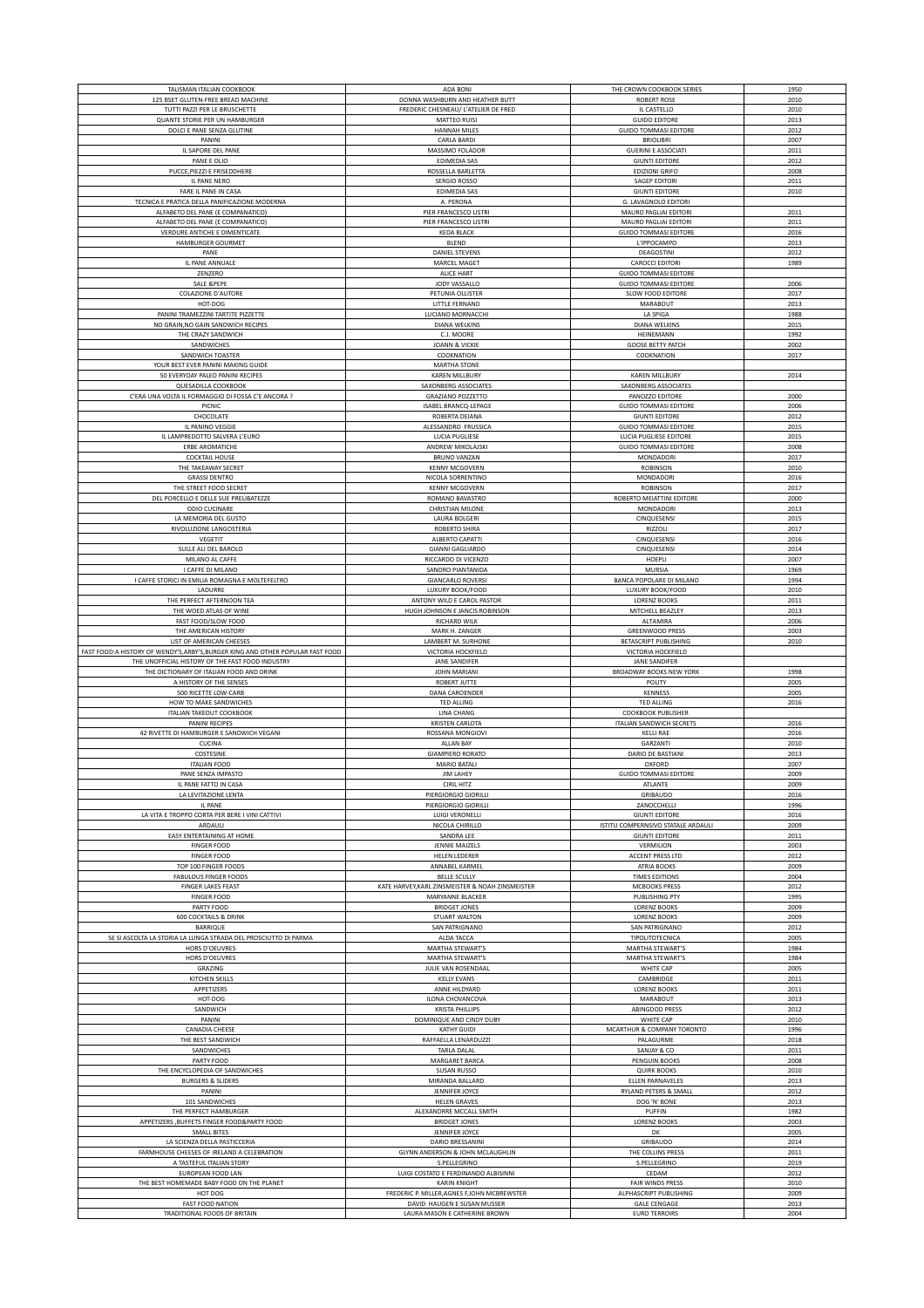| <b>FAST FOOD</b>                                                     | FREDERIC P. MILLER, AGNES F, JOHN MCBREWSTER                  | ALPHASCRIPT PUBLISHING         | 2009         |
|----------------------------------------------------------------------|---------------------------------------------------------------|--------------------------------|--------------|
| CUSTOMER LOYALTY IN FAST FOOD INDUSTRY                               | <b>ASHISH SINGH</b>                                           | LAMBERT                        | 2010         |
| EATING OUT EUROPE                                                    | MARC JACOBS                                                   | <b>BERG</b>                    | 2003         |
| FARE IL PANE                                                         | <b>CATHY YTAK</b>                                             | <b>GUIDO TOMMASI EDITORE</b>   | 2007         |
| LAROUSSE DES FROMAGES                                                | ROBERT J. COURTINE                                            | LIBRARIE LAROUSSE              | 1973         |
| THE PANINI LOVERS COOK BOOK                                          | RACHEL HENDERSON                                              | RACHEL HENDERSON               | 2012         |
| 50 EASY SANDWICH                                                     | SHERRIE LE MASURIER                                           | SHERRIE LE MASURIER            | 2012         |
| <b>BREAKFAST SANDWICHES</b>                                          | <b>JESSICA HARLAN</b>                                         | <b>ULYSSES PRESS</b>           | 2014         |
| <b>HAPPY SANDWICH</b>                                                | CINESE                                                        | CINESE                         | 2009         |
|                                                                      |                                                               |                                |              |
| <b>GOURMET SANDWICHES</b>                                            | <b>ENCORE PUBLISHING</b>                                      | <b>ENCORE PUBLISHING</b>       |              |
| VINO I LOVE YOU                                                      | <b>OSCAR FARINETTI</b>                                        | MONDADORI                      | 2014         |
| MODERNIST BREAD                                                      | NATHAN MYHRVOLD E FRANCISCO MIGOYA                            | THE COOKING LAB                | 2017         |
| NON E IL SOLITO BRODO                                                | ANDREA BERTON                                                 | MONDADORI                      |              |
| MODERN BUFFETS                                                       | EDWARD G. LEONARD                                             | WILEY                          | 2012         |
| <b>QUELLI CHE MILANO</b>                                             | MATTEO GUARNACCIA                                             | RIZZOLI                        | 2010         |
| PANINI                                                               | SPRUCE                                                        | SPRUCE                         | 2014         |
| PANINI EXPRESS                                                       | DANIEL LEADER & LAUREN CHATTMAN                               | THE TAUNTON PREES              | 2008         |
|                                                                      |                                                               |                                |              |
| SUPERFOOD SANDWICHES                                                 | <b>KETIE CHUDY</b>                                            | FAIR WINDS PRESS               | 2015         |
| VEGAN SANDWICHES SAVE THE DAY                                        | CELINE STEEN E TAMASIN NOYES                                  | <b>FAIR WINDS PRESS</b>        | 2012         |
| SIMPLE ITALIAN SNACKS                                                | JASON DENTON E KATHERYN KELLINGER                             | WILLIAM MORROW                 | 2008         |
| A SANDWICH IS NEVER JUST A SANDWICH                                  | TOM COLICCHIO                                                 | <b>CLARKSON POTTER</b>         | 2009         |
| SUPER SANDWICHES                                                     | ROSE DUNNINGTON                                               | <b>LARK BOOKS</b>              | 2006         |
| SANDWICHES UNDER 400 CALORIES                                        | <b>CORINA TUDOSE</b>                                          | <b>HEALTHY CARROT</b>          | 2012         |
| PANINI PRESS                                                         | <b>MARTHA STONE</b>                                           | MARTHA STONE                   | 2016         |
| THE ULTIMATE PANINI COOKBOOK                                         | MARTA STEOHENSON                                              | HOME COOKING                   | 2016         |
| SALADS, SANDWICHES AND CHAFING-DISH DAINTIES                         | JANET MCKENZIE HILL                                           | $L - B - 8 - 1$                | 1930         |
|                                                                      |                                                               |                                |              |
| SIMPLE ITALIAN SANDWICHES                                            | JENNIFER, JASON DENTON E KATHERYN KELLINGER                   | WILLIAM MORROW                 | 2006         |
| PIZZA E PANINI                                                       | <b>ERIK SHERMAN</b>                                           | <b>ERIK SHERMAN</b>            | 2007         |
| SANDWICH-TOASTS & CO                                                 | <b>EINFACH GUT</b>                                            | FALKEN                         | 1997         |
| SANDWICH-TOASTS                                                      | <b>EINFACH GUT</b>                                            | FALKEN                         | 1993         |
| <b>BURGER</b>                                                        | ALEXANDER DOLLE & SARAH SCHOCKE                               | G/U                            | 2014         |
| 1 LUNCHBOX-50 REZEPTE                                                | DAGMAR REICHEL E CORA WETZSTEN                                | G/U                            | 2010         |
| PANINI                                                               | ANTONIO MUNGAI E MAGDA MUTTI                                  | NICOLAI                        | 1998         |
| GLUTENFREI UND LAKTOSEFREI BACKEN                                    | <b>NORA KIRCHER</b>                                           | GESUNDHEITSSCHMIEDE            | 2015         |
|                                                                      |                                                               |                                |              |
| DAS TOSKANISCHE BROT                                                 | ANDREA CAMILLIERI                                             | MORONI                         | 2012         |
| AMERIKANISCH KOCHEN                                                  | <b>LISA SHOEMAKER</b>                                         | <b>VERLAG DIE WERKSTATT</b>    | 2009         |
| SANDWICHES TRAMWZZINI BAGELS & CO.                                   | MARIA PARETH                                                  | SEEHAMER KOCHBUCH              | 2002         |
| <b>CROSTINI &amp; CO</b>                                             | CORNELIA SCHINHARL                                            | G/U                            | 2000         |
| ACETO BALSAMICO TRADIZIONALE                                         | ROLF MARKLE                                                   | PAL                            | 2002         |
| <b>BROT</b>                                                          | KRISTIANE MULLER-URBAN                                        | G/U                            | 2012         |
| <b>CROSTINI &amp; PANINI</b>                                         | <b>EINFACH KOSTLICH</b>                                       | MARY HAHN                      | 1998         |
|                                                                      |                                                               |                                |              |
| DAS BUCH PANINI-BILDER                                               | ANDREAS HOCK                                                  | <b>RIVA</b>                    | 2013         |
| <b>DER SAUERTEIG</b>                                                 | MARTIN POT STOLDT                                             | EDITION OCTOPUS                | 2009         |
| RICETTE PER SUPER PANINI                                             | MARIA TERRESA BANDERA                                         | DE VECCHI EDITORI              | 2000         |
| EASY WAFFLE COOKBOOK                                                 | CHEF MAGGIE CHOW                                              | <b>BOOKSUMO</b>                | 2015         |
| <b>GRILLED CHEESE</b>                                                | LAURA WASHBURN                                                | <b>RPS</b>                     | 2014         |
| PASSIONI                                                             | NICK STELLINO                                                 | PUTNAM                         | 2000         |
|                                                                      |                                                               |                                |              |
| PIZZAPASTAPANINI                                                     | EVAN KLEIMAN                                                  | <b>MORROW</b>                  | 1997         |
| HAMBURGER PER TUTTI                                                  | RACHEL RAY                                                    | NEWTON COMPTON EDITORI         | 2016         |
| PANINI                                                               | <b>CARLA BARDI</b>                                            | <b>BRIOLIBRI</b>               | 2007         |
| <b>CUCINA IN JEANS</b>                                               | ELENA SALA                                                    | RUSCONI                        | 1976         |
| PANINI                                                               | <b>ERNST KNAM</b>                                             | BIBLIOTHECA CULINARIA          | 2005         |
| TOMATOES & MOZZARELLA                                                | HARRON AND SIKORA                                             | HARVARD                        | 2006         |
| EINKORN                                                              | CARLA BARTOLUCCI                                              | POTTER                         | 2015         |
| THE ENCYCLOPEDIA OF SANDWICHES                                       | <b>SUSAN RUSSO</b>                                            | <b>QUIRK BOOKS</b>             | 2006         |
|                                                                      |                                                               |                                |              |
|                                                                      |                                                               |                                |              |
| MAC N CHEESE                                                         | ANNA MAES                                                     | SQUARE PEG                     | 2006         |
| PANINI                                                               | PHILIP M. PARKER                                              | <b>TIMELINE HISTORY</b>        | 2008         |
| PANINI E PIADINE                                                     | STEFANIA CORSI                                                | GRIBAUDO                       | 2014         |
| PANINI & SANSWICHES                                                  | ANIKO SZABO                                                   | ECOLIBRI                       | 2014         |
| PANINI, TRAMEZZINI, BURGER E.                                        | EDIMEDIA SAS                                                  | <b>GIUNTI EDITORE</b>          | 2009         |
|                                                                      |                                                               |                                |              |
| IL PROSCIUTTO DI PARMA                                               | <b>ENRICO DALL'OLIO</b>                                       | PARMA                          | 1989         |
| LA CUCINA NAZIONALE ITALIANA                                         | ALLAN BAY E PAOLA SALVATORI                                   | PONTE ALLE GRAZIE              | 2008         |
| THE LITTLE BOOK OF LUCH                                              | CAROLINE CRAIG AND SOPHI MISSING                              | <b>SQUARE PEG</b>              | 2014         |
| EASY PANINI COOKBOOK                                                 | CHEF MAGGIE CHOW                                              | SAXONBERG ASSOCIATES           | 2007         |
| ROADFOOD SANDWICHES                                                  | JANE & MICHAEL STERN                                          | <b>HOUGHTON MIFFLIN</b>        | 2015         |
| <b>GOURMET SANDWICHES</b>                                            | SUZANNE BLYTHIN                                               | NEW HOLLAND                    | 2010         |
| 500 TASTY SANDWICHES                                                 | RUTH BEROLZHEIMER                                             | <b>CUCINARY ARTS INSTITUTE</b> | 1941         |
| PANINI RECIPES                                                       | N KUMAR                                                       | N KUMAR                        |              |
| MAX'S SANDWICH BOOK                                                  | MAX HALLEY E BEN BENTON                                       | 535                            |              |
|                                                                      |                                                               |                                |              |
| SEVEN HUNDRED SANDWICHES                                             | FLORENCE A. COWLES                                            | $L - B - 8 - 0$                | 1929         |
| 1001 SANDWICHES                                                      | FLORENCE A. COWLES                                            | $L - B - 8 - 00$               | 1948         |
| <b>FINGER FOOD</b>                                                   | PATRICK ANDRE                                                 | ARTEMIS                        | 2012         |
| A PASSION FOR BREAD                                                  | LIONEL VATINET                                                | LITTLE BROWN                   | 2013         |
| FOOD AND WINE PAIRING                                                | ROBERT J. HARRINGTON                                          | WILEY                          | 2008         |
| <b>BAKING BY HAND</b>                                                | ANDY & JACKIE KING                                            | PAGE STREET                    | 2013         |
| <b>DRINK &amp; THINK</b>                                             | ELIANA CAMINADA                                               | HOEPLI                         | 2014         |
| FINGER DIPPING GOOD                                                  | O. OZZIE OSBORNE                                              |                                | 202          |
| CHEFS EAT TOASTIES TOO.                                              | <b>DARREN PURCHESE</b>                                        | <b>HARDIE GRANT BOOK</b>       | 2017         |
| <b>FINGER FOOD</b>                                                   | <b>GAMBERO ROSSO</b>                                          | <b>GAMBERO ROSSO</b>           | 2007         |
|                                                                      |                                                               |                                |              |
| <b>FINGER FOOD</b>                                                   | <b>GAMBERO ROSSO</b>                                          | <b>GAMBERO ROSSO</b>           | 2007         |
| GRILLED CHEESE, PLEASE!                                              | <b>LAURA WERLIN</b>                                           | ANDREWS MCMEEL PUBLISHING      | 2011         |
| THE GREAT FOOD GAMBLE                                                | JOHN HUMPHRYS                                                 | CORONET                        | 2001         |
| SANDWICHES & WRAPS VEGETARIAN                                        | NITA MEHTA                                                    | SNAB                           | 2009         |
| THE WORLD OF BAKING                                                  | <b>IREKS</b>                                                  | <b>IREKS</b>                   | 2000         |
| 300 BIG & BOLD BARBECUE & GRILLING                                   | KAREN ADLER AND JUDITH FERTIG                                 | <b>ROBERT ROSE</b>             | 2009         |
| IL PANETTONE                                                         | <b>MOTTA</b>                                                  | MOTTA                          | 2009         |
|                                                                      |                                                               |                                |              |
| LA CUCINA DI CITY PESCE & C                                          | AMAT COMUNICAZIONE                                            | CITY ITALIA S.P.A              | 2009         |
| LA CUCINA DI CITY VERDURE & C                                        | AMAT COMUNICAZIONE                                            | CITY ITALIA S.P.A              | 2009         |
| LA CUCINA DI CITY PASTA & C                                          | AMAT COMUNICAZIONE                                            | CITY ITALIA S.P.A              | 2009         |
| <b>FINGER FOOD</b>                                                   | CATERINA CARAVAGGI                                            | GRIBAUDO                       | 2007         |
| DETERMINACAO DE ADULTERACAO POR ADICAO DE LEITE BOVINO EM MOZZARELLA | SABRINA DA SILVA DIAS                                         | NOVAS EDICOES ACADEMICAS       | 2016         |
| MOZZARELLA CHEESE AS FUNCTIONAL FOOD                                 | AHMED HELAL                                                   | LAMBERT                        | 2012         |
|                                                                      |                                                               |                                |              |
| <b>FOOD TRAILS</b>                                                   | LONELY PLANET                                                 | LONELY PLANET                  | 2016         |
| HOT DOG                                                              | <b>TOQUADES</b>                                               | <b>EDICION FRIST</b>           | 2013         |
| <b>BURGER FAITS MAISON</b>                                           | SANDRA MAHUT                                                  | PETITES PLATS                  | 2008         |
| <b>CLUB SANDWICHS</b>                                                | CAMILLE MURANO                                                | SOLARI                         | 2004         |
| PORCHETTA REGINA DELLA STRADA                                        | RAFFAELE VENDITTI                                             | ULTRA                          | 2017         |
| PORCHETTA REGINA DELLA STRADA                                        | RAFFAELE VENDITTI                                             | ULTRA                          | 2017         |
| SANDWICHES, PANINI AND WRAPS                                         | <b>DWAYNE RIDGAWAY</b>                                        | CRESTLINE                      | 2005         |
|                                                                      |                                                               |                                |              |
| COOKERY                                                              | GRAHAM DODGSHUN, MICHEL PETERS E DAVID O'DEA                  | CAMBRIDGE                      | 2011         |
| <b>VEGAN SNACK</b>                                                   | ROLAND RAUTER                                                 | IL PUNTO D'INCONTRO            | 2015         |
| MAN BITES DOG                                                        | BRUCE KRAIG AND PATTY CARROLL                                 | ALTAMIRA                       | 2012         |
| SANDWICHES PANINI & WRAPS                                            | STEFANIA CORSI                                                | APPLE                          | 2011         |
| 400 BEST SANDWICHE                                                   | <b>ALISON LEWIS</b>                                           | <b>ROBERT ROSE</b>             | 2011         |
| BRITISH REGIONAL FOOD                                                | <b>JASON LOWE</b>                                             | MARK HIX                       | 2006         |
| CHESSES                                                              | JULIET HARBUTT                                                | SOUTHWATER                     | 2010         |
|                                                                      |                                                               |                                | 2009         |
| <b>ITALIAN BREADS</b>                                                | MAXINE CLARK                                                  | RYLAND PETERS & SMALL          |              |
| IL GRANDE LIBRO ILLUSTRATO DEL VINO                                  | STEINGRIMUR SIGURGEIRSSON                                     | EDT                            | 2015         |
| THE AMERICAN BAR                                                     | JAMES CLARK FIFIELD                                           | <b>FORGOTTEN BOOKS</b>         | 2017         |
| IL RITRATTO<br>IL SOGNATORE DI POSITANO                              | ANTINORI COLLECTION<br>VIRGINIA ATTANASIO E STEFANIA BERBENNI | CINQUESENSI<br>CINQUESENSI     | 2014<br>2011 |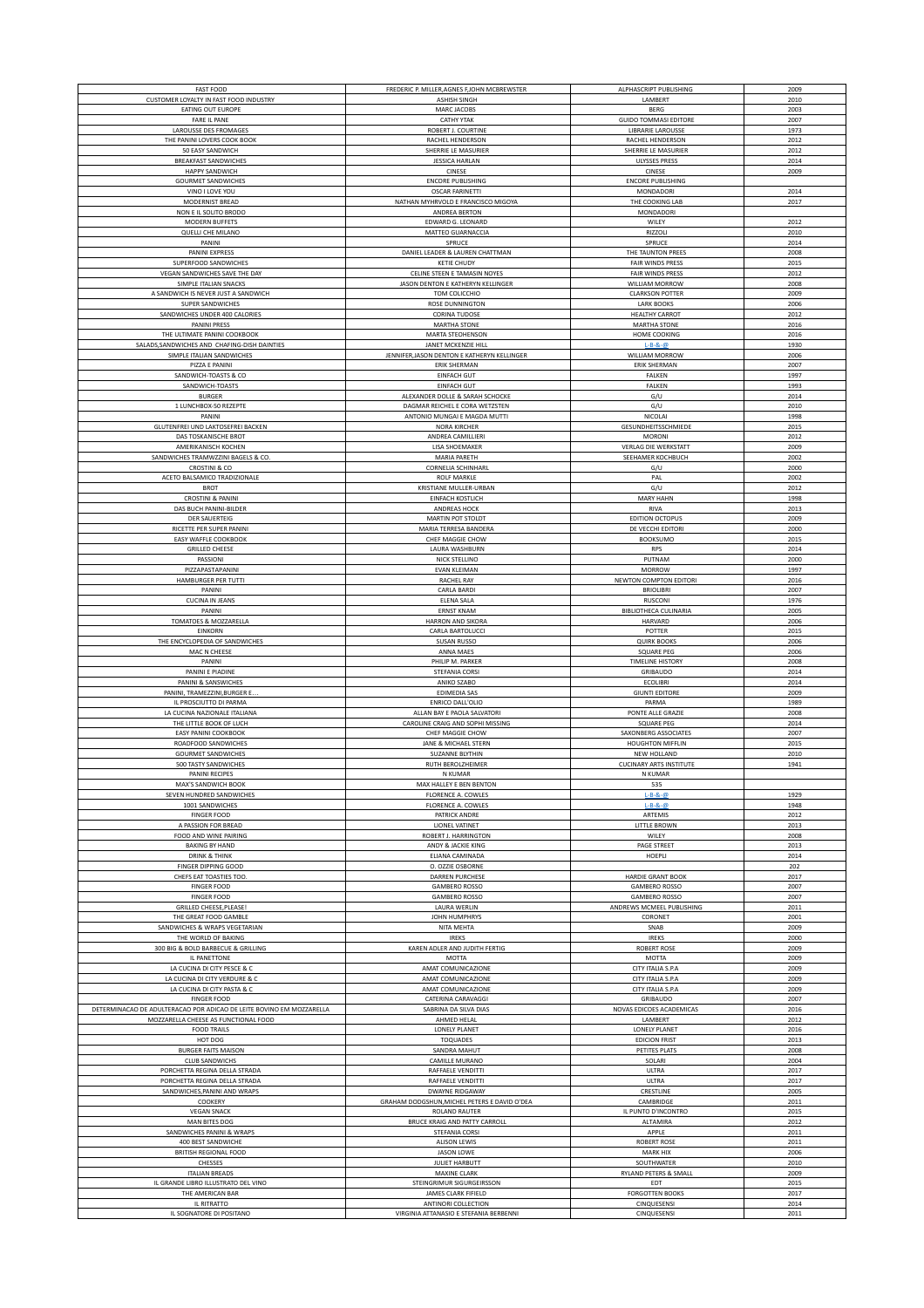| PINCHUORRIA A DUE VOCI                                              | LEONARDO CASTELLUCCI                           | CINQUESENSI                                    | 2013 |
|---------------------------------------------------------------------|------------------------------------------------|------------------------------------------------|------|
| UNA STORIA TOSCANA                                                  | PIERO ANTINORI                                 | CINQUESENSI                                    | 2015 |
| IL TALISMANO DELLA FELICITA                                         | ADA BONI                                       | <b>COLOMBO EDITORE</b>                         | 1999 |
| <b>GREEN SMOOTHIE BOWLS</b>                                         | <b>FERN GREEN</b>                              | <b>GUIDO TOMMASI EDITORE</b>                   | 2016 |
| 1000 RICETTE DI ANTIPASTI                                           | <b>EMILIA VALLI</b>                            | NEWTON COMPTON EDITORI                         | 2004 |
| <b>ITALIAN HAM BURGER</b>                                           | HAM HOLY BURGER                                | ELECTA                                         | 2014 |
| SCUOLA DI CUCINA                                                    | ANTONELLA CLERICI E ANNA MORONI                | MONDADORI                                      | 2008 |
| <b>ITALIAN STREET FOOD</b>                                          | PABLO MACIAS                                   | EMF                                            | 2017 |
| THE SKILLET COOKBOOK                                                | JOSH HENDERSON                                 | SASQUATCH BOOKS SEATTLE                        | 2012 |
| <b>CARIBBEN STREET FOOD</b>                                         | ANU LAKHAN                                     | MACMILLAN                                      | 2009 |
|                                                                     |                                                |                                                |      |
| CARIBBEN STREET FOOD                                                | PETER LAURIE                                   | MACMILLAN                                      | 2009 |
| CARIBBEN STREET FOOD                                                | <b>KELLIE MAGNUS</b>                           | MACMILLAN                                      | 2009 |
| HOW THE HOT-DOG FOUND ITS BUN                                       | JOSH CHETWYND                                  | <b>LYONS PRESS</b>                             | 2012 |
| IL GRANDE LIBRO DELLA CUCINA ITALIANA                               | ALESSANDRO MOLINARI PRADELLI                   | NEWTON COMPTON EDITORI                         | 1999 |
| STREET FOODS OF BALI                                                | HEINZ VON HOLZEN                               | MARSHALL CAVENDISH                             | 2010 |
| <b>BIRRA ARTIGIANALE</b>                                            | <b>EUAN FERGUSON</b>                           | <b>GUIDO TOMMASI EDITORE</b>                   | 2016 |
|                                                                     | <b>GAMBERO ROSSO</b>                           |                                                | 2016 |
| <b>STREET FOOD</b>                                                  |                                                | <b>GAMBERO ROSSO</b>                           |      |
| STREET FOOD SOLILOQUY                                               | FELICITY LUXMOORE                              | FELICITY LUXMOORE                              | 2015 |
| ALTAGAMMA ITALIAN CONTEMPONARY EXCELLENCE                           | FONDAZIONE ALTAGAMMA                           | RIZZOLI                                        | 2012 |
| VISUAL                                                              | LORENZO MARINI                                 | FAUSTO LUPETTI EDITORE                         | 2009 |
| FOOD OMWVORE BOOK                                                   |                                                |                                                | 2015 |
| L'EFFERVESCENZA NATURALE DI UNA AZIENDA ITALIANA                    | FERRARELLE SPA                                 | BILANCIO DI SOSTENIBILTA                       | 2015 |
| FOOD TRUCK ROAD TRIP                                                | KIM PHAM & PHILIP SHEN                         | PAGE STREET                                    | 2014 |
| IL PAN'INO                                                          | MARIA TERESA DI MARCO                          |                                                | 2012 |
|                                                                     |                                                | <b>GUIDO TOMMASI EDITORE</b>                   |      |
| IL PANINO VEGGIE                                                    | ALESSANDRO FRASSICA                            | <b>GUIDO TOMMASI EDITORE</b>                   | 2015 |
| LISCIA, GASSATA O                                                   | NICOLA DANTE BASILE                            | SKIRA                                          | 2013 |
| <b>BROOD</b>                                                        | WILHELM ZIERH                                  | RAIFFEISENKAS                                  | 1984 |
| SANDWICH                                                            | JEROME DUHAMEL                                 | LECHNER                                        | 1989 |
| <b>BROT-ZEIT</b>                                                    | ANNELIE WAGENSTALLER                           | <b>BLV</b>                                     | 2013 |
| <b>GUTES BROT</b>                                                   | EMMANUEL HADJIANDREOU                          | CHRISTIAN                                      | 2013 |
| THE ARTS OF BURGER                                                  | <b>UMSHAU</b>                                  | <b>UMSHAU</b>                                  | 2014 |
|                                                                     |                                                |                                                |      |
| SANDWICHES PANINI & CO                                              | ZABERT SANDMANN                                | ZABERT SANDMANN                                | 2004 |
| SANDWICH & TOAST                                                    | <b>MARGIT PROBST</b>                           | CHRISTIAN                                      | 2010 |
| DAS BROT                                                            | WILHELM ZIERH                                  | ATLANTIS                                       | 1984 |
| <b>BRIT BACK BUCH</b>                                               | <b>LUZ GEIBLER</b>                             | ULMER                                          | 2013 |
| AUF DIE HAND                                                        | STEVAN PAUL                                    | <b>BRANDSTATTER</b>                            | 2015 |
| <b>BROTBACKEN</b>                                                   | ANGELIKA                                       | PICHLER VERLAG                                 | 2013 |
| <b>SNACKS &amp; KLEINE GERICHTE</b>                                 | WERNER KRALING UND JURGEN RIEBER               | MATTHAES                                       | 2010 |
|                                                                     |                                                |                                                |      |
| ACETO BALSAMICO                                                     |                                                |                                                | 2007 |
| <b>WILDES BROT</b>                                                  | TKATHARINA BODENSTEIN                          | <b>VERLAG DIE WERKSTATT</b>                    | 2014 |
| <b>BROT</b>                                                         | <b>BERND ARMBRUST</b>                          | GU                                             | 2014 |
| BAGELS                                                              | SARAH MAXWELI                                  | KONEMANN                                       | 1997 |
| КОСНВИСН                                                            | OWEN ROSSAN                                    | HEEL                                           | 2008 |
| DIE BESTEN BURGER                                                   | <b>BEEF BIS VEGGIE</b>                         | DK                                             | 2012 |
|                                                                     |                                                |                                                |      |
| <b>BROT AUS DEM TOPT</b>                                            | <b>GABRIELE REDDEN</b>                         | BASSERMANN                                     | 2017 |
| <b>BROT BACKEN</b>                                                  | EVA MARIA LIPP                                 | AV BUCH                                        | 2011 |
| BELEGTE BROTE SANDWICHES UND TOAST                                  | <b>EVA EXNER</b>                               | HEYNE BUCHER                                   | 1975 |
| SANDWICH TOAST                                                      | CORNELIA ADAM                                  | GU                                             | 1995 |
| SANDWICHES, PANINI, SMORREBROD UND BELEGTE BROTE                    | <b>KATJA BRIOL</b>                             | HADECKE                                        | 2013 |
| <b>STREET FOOD</b>                                                  | MARIO KOTASKA                                  | <b>VERLAG DIE WERKSTATT</b>                    | 2012 |
| DAS BUCH VOM BUTTERBROT                                             | <b>ELKE KOBLING</b>                            | VGS                                            | 2002 |
|                                                                     |                                                |                                                |      |
| <b>GUT BROT</b>                                                     | <b>GUNTHER WEBER</b>                           | HADECKE                                        | 2013 |
| <b>BURGER E FRIENDS</b>                                             | RECHAEL LANE                                   | EDEL                                           | 2014 |
| LOVE YOUR LUCHBOX                                                   | <b>JAMES RAMSDEN</b>                           | CHRISTIAN                                      | 2015 |
| <b>BISTRO BURO</b>                                                  | <b>KARINA SCHIMDT</b>                          | KOSMOS                                         | 2009 |
| <b>BROT GENIEBEN</b>                                                | OLIVER BRACHAT                                 | HOLKER VERLAG                                  | 2012 |
| DAS BURGER-KOCHBUCH                                                 | <b>BARBARA KUNZE</b>                           | AV BUCH                                        | 2011 |
| DAS NEUE DIABETIKER-BACKBUCH                                        | <b>BRITTA MACHO</b>                            | AV BUCH                                        | 2010 |
| DAS ULTIMATIVE BURGER GRILLBUCH                                     | SABINE DURDEL                                  | NGV                                            |      |
|                                                                     |                                                |                                                |      |
| VEGAN ZU HAUSE UND UNTERWEGS                                        | CHRISTIAN                                      | CHRISTIAN                                      | 2013 |
| <b>RUSTIKALE BROTE</b>                                              | <b>GERHARD KELLNER</b>                         | BASSERMANN                                     | 2012 |
| PICKNICK                                                            | <b>ERICA BANZIGER</b>                          | FONA SELECTION                                 | 2009 |
| <b>WEBER'S BURGER</b>                                               | JAMIE PURVANCE                                 | GU                                             | 2013 |
| 30 RECETTES HOTDOGS                                                 | HACHETTE CUISINE                               | HACHETTE CUISINE                               | 2013 |
| <b>BOOK OF BREAD</b>                                                | SARAH STANCLIFFE                               | CHRISTIAN                                      | 2005 |
| PORNBURGER                                                          | MATHEW RAMSEY                                  | MURDOCH BOOKS                                  | 2016 |
| MEMORIES OF A FAST FOOD MAN                                         | <b>ED PENDRYS</b>                              | AUTHORHOUSE                                    | 2011 |
|                                                                     |                                                |                                                |      |
| THE BANH MI HANDBOOK                                                | ANDREA NGUYEN                                  | TEN SPEED PRESS                                | 2014 |
| <b>BREAD MAKING</b>                                                 | <b>RUTH CLEMENS</b>                            | D&C                                            | 2013 |
| COFFEE SHOP AND LUCH BAR                                            | <b>HEATHER LYON</b>                            | <b>HEATHER LYON</b>                            | 2010 |
| START YOUR OWN SANDWICH VAN BUSINESS                                | ANDRW JOHNSON                                  |                                                | 2009 |
| BOCADILLOOS MEXICAN DE FIESTA                                       | <b>GARCIA DE LEON</b>                          | LAROUSSE                                       | 2008 |
| <b>BOCADILLOS</b>                                                   | WILLIAMS-SONOMA                                | <b>DEGUSTIS</b>                                | 2007 |
|                                                                     |                                                |                                                |      |
| QUESOS DE ESPANA                                                    | ENRIQUE CALDUCH CARRETERO                      | <b>EVEREST</b>                                 | 2001 |
| <b>BOCADILLOS Y SANDWICHES</b>                                      | MARIA JESUS DIAZ                               | SUSAETA                                        |      |
| QUESOS ESPANOLES                                                    | MARIA JESUS DIAZ                               | SUSAETA                                        |      |
| <b>BOCADILLOS Y ENSALADAS</b>                                       | MARTA GIL                                      | EVEREST                                        | 2013 |
| 94 BOCADILLOS CASI IMPRESCINDIBLES                                  | JULIO CESAR CANO                               | <b>CARENA EDITOR</b>                           | 2007 |
| LOS QUESOS GALLEGOS                                                 | JUAN ANTONIO CENTENO DOMINGUEZ                 | SERVIZIO DE PUBLICACION                        | 2012 |
| <b>BOCADILLOS</b>                                                   | JOSEBA GUIJARRO RAMOS                          | EVEREST                                        | 2005 |
| PAN PIZZAS Y EMPANADAS                                              |                                                |                                                |      |
| O LIBRO DE EMPANADA                                                 | MARIAPAOLA DETTORE                             | TODOLIBRO                                      | 2000 |
| <b>BOCADILLOS Y SANDWICHES</b>                                      |                                                |                                                |      |
|                                                                     | FINA CASALDERREY                               | <b>GASTRONOMIA XERAIS</b>                      | 2007 |
|                                                                     | MIKEL IRIBARREN                                | STYRIA                                         | 2009 |
| <b>365 BOCADILLOS</b>                                               | CARLOTA MENEZ                                  | OCEANO AMBAR                                   | 2010 |
| SANDWICHWS                                                          | <b>COCINA IDEAL</b>                            | DRAC                                           | 2005 |
| SANDWICHWS                                                          | <b>COCINA IDEAL</b>                            | DRAC                                           | 2005 |
| 500 PANES                                                           | CAROL BECKERMAN                                | <b>BLUME</b>                                   | 2014 |
|                                                                     |                                                |                                                |      |
| CREPES TACOS TORTITAS BURRITOS                                      |                                                | LAROUSSE                                       | 2011 |
| LOS BOCADILLOS DE MARIA SALAT                                       | MARIA SALAT                                    | SALSA                                          | 2005 |
| APEROS ET PAINS SURPRIRE                                            |                                                | SAEP                                           | 2012 |
| TACOS                                                               | LAURA WASHURN                                  | EL PAIS AGUILAR                                | 2012 |
| JAMON IBERICO Y SERRANO                                             | <b>JESUS VENTANAS</b>                          | MUNDI-PRENSA                                   | 2012 |
| INVENTARIO DE PRODUCTOS AGROLIMENTARE DE CALIDAD DE CASTILLA Y LEON | FERNANDO MOLINERO                              | JUNTA DE CASTILLA Y LEON                       | 2001 |
| INVENTARIO ESPANOL DE PRODUCTOS TRADICIONALES                       | MINISTERIO DE AGRICOLTURA PESCA Y ALIMENTACION | MINISTERIO DE AGRICOLTURA PESCA Y ALIMENTACION |      |
| PAINS DU MONDE                                                      | REBECCA PUGNALE                                | ALBIN MICHEL                                   | 2007 |
|                                                                     |                                                |                                                |      |
| LE DICTIONNAIRE DES FROMAGES DU MONDE                               | PIERRE ANDROUET                                | LE CHERCHE MIDI                                | 2002 |
| HISTOIRE DE L'ALIMENTATION                                          | LOUIS BORDEAU                                  | <b>LAW KEVEN</b>                               | 2011 |
| SANDWICHS                                                           | MAGALIE GIRARD                                 | <b>LES MALINS</b>                              | 2011 |
| PANINIS SANDWICHES & WRAPS                                          | CARNET DE CUISINE                              | LAROUSSE                                       | 2011 |
| PAINS & VIENNOISERIES MAISON PAS A PAS                              | EMMANEUL HADJIANDREOU                          | MARABOUT                                       | 2011 |
| TARTINES & SANDWICHES                                               | MARTINE ALBERTIN                               | MADAME FIGARO                                  | 2007 |
| LES OUVRIERES DU FAST-FOOD                                          | RAUOL NKUITCHOU                                | EDITIONS UNIVERSITAIRES EUROPEENNES            | 2010 |
|                                                                     |                                                | TIME LIFE EDITIONS                             | 1961 |
| SANDWICHS ET AMUSE-GUEULEW                                          | <b>CUISINER MIEUX</b>                          |                                                |      |
| SANDWICHS AU BON PAINS                                              | INSTITUT NATIONAL DE LA BOULANGERIE-PATISSERIE | JEROME VILETTE EDITIONS                        | 1997 |
| SANDWICHS ET PAINS DU MONDE                                         | INSTITUT NATIONAL DE LA BOULANGERIE-PATISSERIE | JEROME VILETTE EDITIONS                        | 2004 |
| PAINS D'HIER ET D'AUJOURD'HUI                                       | MOUETTE BARBOFF                                | HOEBEKE                                        | 2006 |
| STREET FOODS OF BALI                                                | <b>INSTITUT FAO</b>                            | FAO                                            | 1997 |
| LE SANDWICH TAILLE FINE                                             | MIRABELLE                                      | SAEP                                           | 2005 |
| HAMBURGERS SANDWICH ET CROQUES                                      | HACHETTE CUISINE                               | HACHETTE CUISINE                               | 2007 |
| MAYONNAISE GREATS                                                   | ERIC PLAMONDON                                 | PHEBUS                                         | 2014 |
| SANDWICH MINCEUR ET AUTRES DEJEUNERS DE POCHE                       | THERESE ELLUL FERRARI                          | JOSETTE LYON EDITIONS                          | 2000 |